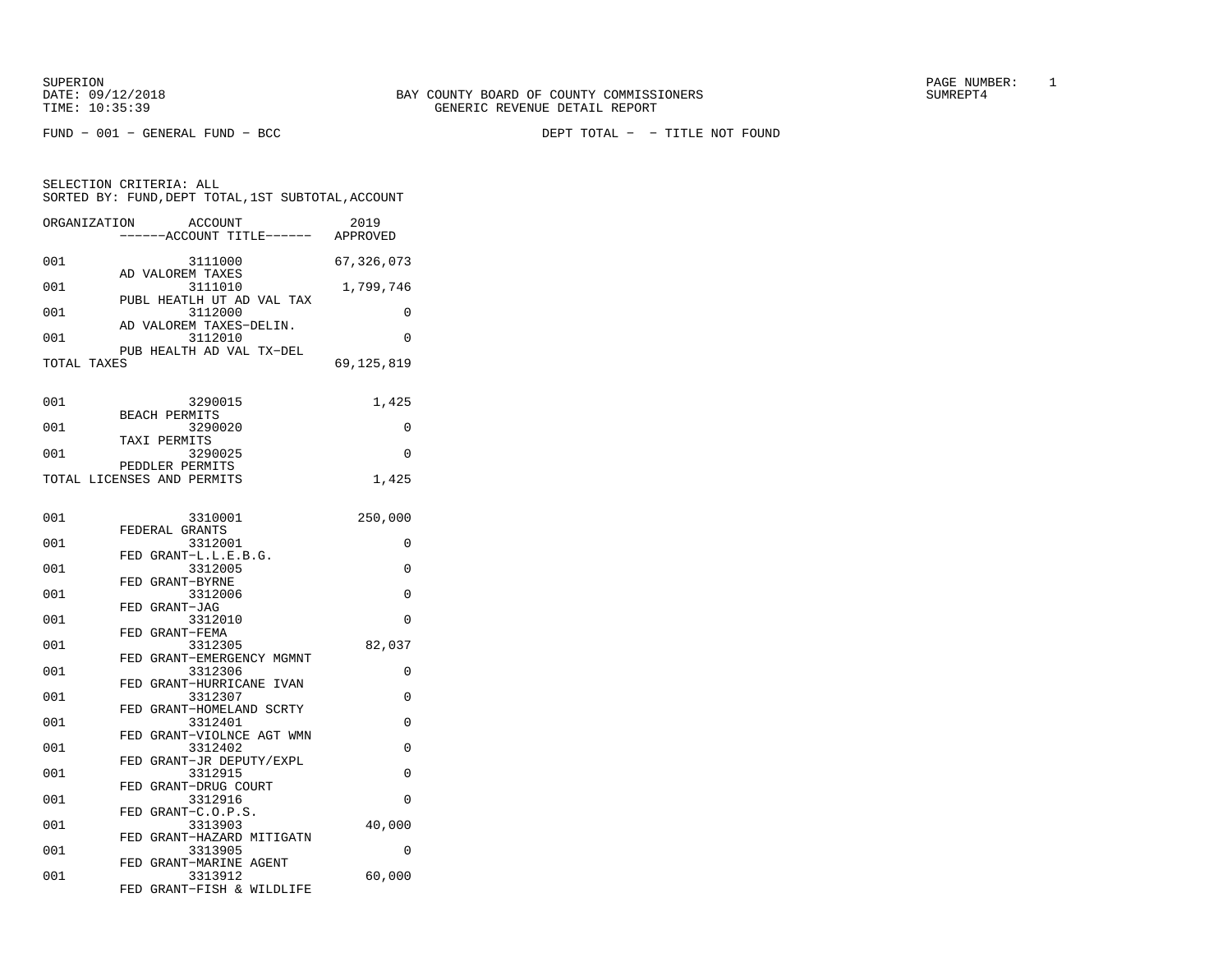FUND − 001 − GENERAL FUND − BCC DEPT TOTAL − − TITLE NOT FOUND

| ORGANIZATION | <b>ACCOUNT</b>                         | 2019      |
|--------------|----------------------------------------|-----------|
|              | ---ACCOUNT TITLE------ APPROVED        |           |
| 001          | 3315001                                | 0         |
|              | FED GRANT-CDBG                         |           |
| 001          | 3315009                                | $\Omega$  |
|              | GRANT-FEMA FLOOD<br>FED                |           |
| 001          | 3316901                                | $\Omega$  |
| 001          | FED GRANT-CSBG<br>3316903              | $\Omega$  |
|              | FED GRANT-CHILD HOME SOC               |           |
| 001          | 3317001                                | $\Omega$  |
|              | FED GRANT-PIER                         |           |
| 001          | 3330001                                | $\Omega$  |
|              | FED PMT<br>IN LIEU OF TAXES            |           |
| 001          | 3340001                                | 220,984   |
|              | STATE GRANTS                           |           |
| 001          | 3341001                                | 0         |
|              | GRANT-CIV TRAFFIC OFFC<br><b>ST</b>    |           |
| 001          | 3342006                                | $\Omega$  |
| 001          | GRANT-MUTUAL AID/HURR<br>ST<br>3342007 | $\Omega$  |
|              | GRANT-EMERGENCY MANGMT<br>ST           |           |
| 001          | 3342008                                | 36,375    |
|              | ST GRANT-VICTIMS OF CRIME              |           |
| 001          | 3342009                                | $\Omega$  |
|              | ST<br>GRANT-DRUG CONTROL               |           |
| 001          | 3342011                                | 0         |
|              | GRANT-EOC BUILDING<br><b>ST</b>        |           |
| 001          | 3342016                                | 105,806   |
|              | GRANT-EM ASSISTANCE<br>SТ              |           |
| 001          | 3343106                                | 0         |
|              | GRANT-FLA ENTERPRISE<br>ST             |           |
| 001          | 3344905<br>ST GRANT-HIGHWAY BEAUTIF.   | 0         |
| 001          | 3347001                                | 0         |
|              | GRANT-BAY CO LIBRARY<br>ST             |           |
| 001          | 3347005                                | $\Omega$  |
|              | <b>ST</b><br>GRANT-FRDAP               |           |
| 001          | 3347010                                | 0         |
|              | GRANT-HP WALK TRAIL<br>ST              |           |
| 001          | 3347015                                | 0         |
|              | ST<br>GRANT-BOATING IMPRV              |           |
| 001          | 3347906                                | 0         |
| 001          | ST GRANT-FISH & WILDLIFE<br>3349005    | $\Omega$  |
|              | GRANT-CSS OP CENTER<br>ST              |           |
| 001          | 3351200                                | 4,549,000 |
|              | REV SHARING PROCEEDS<br>SТ             |           |
| 001          | 3351300                                | 32,000    |
|              | LICENSES-INSURANCE AGENTS              |           |
| 001          | 3351400                                | 20,663    |
|              | LICENSES-MOBILE HOME                   |           |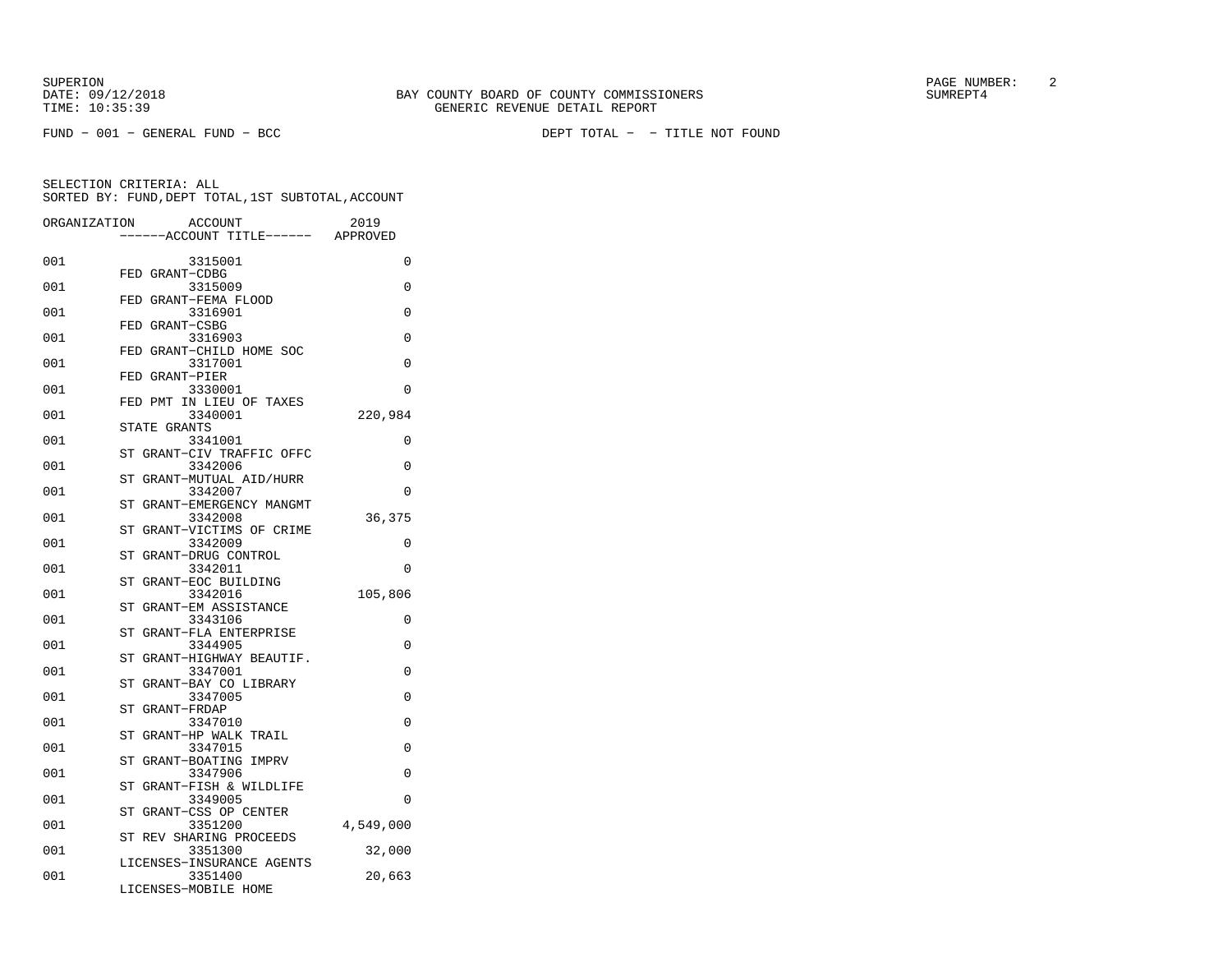FUND − 001 − GENERAL FUND − BCC DEPT TOTAL − − TITLE NOT FOUND

|              | SORTED BY: FUND, DEPT TOTAL, 1ST SUBTOTAL, ACCOUNT          |            |
|--------------|-------------------------------------------------------------|------------|
| ORGANIZATION | ACCOUNT<br>-----ACCOUNT TITLE------ APPROVED                | 2019       |
| 001          | 3351500                                                     | 100,000    |
| 001          | LICENSES-ALCOHOLIC BEVRGE<br>3351601                        | 235,417    |
| 001          | PARI MUTUEL TAXES<br>3351800                                | 14,500,000 |
| 001          | SALES TAX-LCL GOV/1/2 CEN<br>3351905                        | 0          |
| 001          | ST INCENTIVE PAY TITLEIVD<br>3351920                        | 33,333     |
| 001          | ST REIMB-SRV OF PRCSS/SHF<br>3354902                        | 0          |
| 001          | MOTOR FUEL USE TAX<br>3355010                               | 65,000     |
| 001          | S.H.I.P. PROGRAM<br>3355012                                 | 90,250     |
| 001          | REIMB-S.H.I.P. FUNDS<br>3355014                             | 0          |
| 001          | REIMB-NSP FUNDS<br>3356010                                  | 0          |
| 001          | ST SHARED REV-CHOOSE LIFE<br>3357001                        | 95,000     |
| 001          | FLA BOATING IMPRV PROGRAM<br>3359001                        | 0          |
| 001          | ST REIMB-DEPENDENCY CASES<br>3360001                        | 0          |
|              | STATE PMT IN LIEU OF TXS<br>TOTAL INTERGOVERNMENTAL REVENUE | 20,515,865 |
| 001          | 3413000<br>CHRGS ADMIN FEES                                 | 3,030,344  |
| 001          | 3413005<br>CHRGS-NON ADV ASSESS FEE                         | 0          |
| 001          | 3415101<br>FEES-UNCLAIMED TX CERTIF.                        | 0          |
| 001          | 3415105<br>FEES-TAX DEED EXCESS                             | 0          |
| 001          | 3415201<br>CHRGS FOR SRV/SHERIFF/CIV                        | 200,000    |
| 001          | 3415401<br>FEES-COUNTY & CIRCUIT CRT                        | 0          |
| 001          | 3415406<br>FEES-PARTICIPANT/DRUG CRT                        | 6,650      |
| 001          | 3419002<br>COPIES                                           | 95         |
| 001          | 3419010<br>(515)<br>VAB FEE                                 | 1,300      |
| 001          | 3419011<br>REIMB VAB - SCHOOL BD                            | 0          |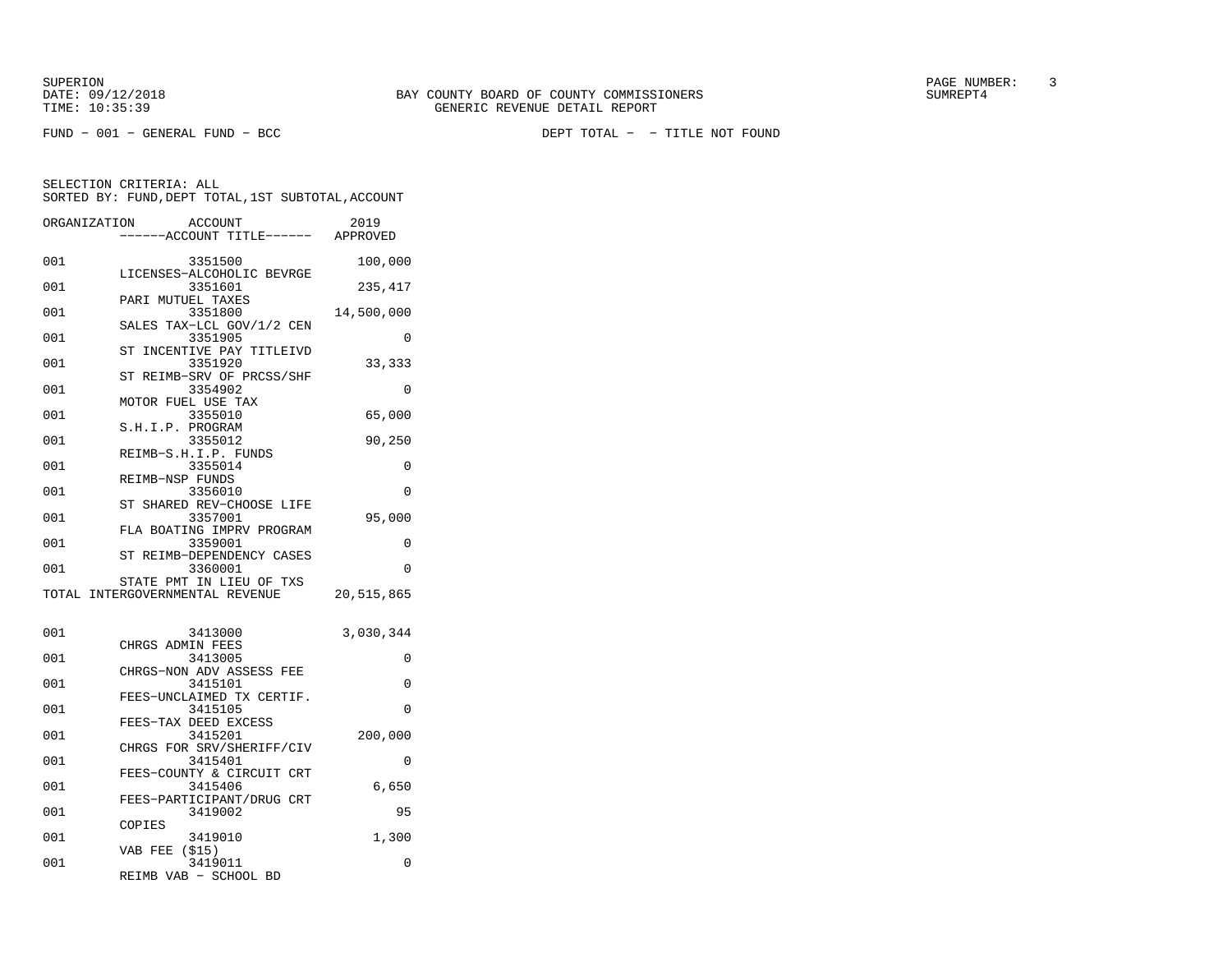FUND − 001 − GENERAL FUND − BCC DEPT TOTAL − − TITLE NOT FOUND

|              |                           | SORTED BY: FUND, DEPT TOTAL, 1ST SUBTOTAL, ACCOUNT |  |
|--------------|---------------------------|----------------------------------------------------|--|
| ORGANIZATION | ACCOUNT                   | 2019                                               |  |
|              | ------ACCOUNT TITLE------ | APPROVED                                           |  |

| 001 | 3421005                              | 756,244   |
|-----|--------------------------------------|-----------|
| 001 | CHRGS FOR SRV-SHERIFF/SRO<br>3421010 | 1,782,674 |
| 001 | CHRGS FOR SRV-SHER/CALLWY<br>3421012 | 0         |
| 001 | CHRGS FOR SRV-SHER/BOOT<br>3421015   | $\Omega$  |
| 001 | CHRGS FOR SRV-SHERIFF<br>3423000     | 280,000   |
| 001 | CHRGS FOR SRV-FED PRISNRS<br>3429015 | 75,000    |
| 001 | CHRG FOR SRV-COMM PLANNG<br>3429016  |           |
|     | CHRG FOR SRV-GIS                     | 50,661    |
| 001 | 3429018<br>CHRGS FOR SRV-EMG PLAN RV | 4,000     |
| 001 | 3449005<br>CHRGS FOR SERVICES-TRANSP | 0         |
| 001 | 3464010<br>FEES-ANIMAL CONTROL       | 794,830   |
| 001 | 3464012<br>FEES-ANIMAL CNTRL SURCHRG | $\Omega$  |
| 001 | 3469010                              | 303,862   |
| 001 | FEES-MEDICAL EXAMINER<br>3469020     | 0         |
| 001 | FEES-MORGUE USE<br>3472903           | 704,000   |
| 001 | FEES - PIER<br>3472905               | 10,000    |
| 001 | FEES-LEAGUE/HARDERS PARK<br>3472907  | 38,000    |
| 001 | FEES-FIELD USAGE<br>3472909          | 2,400     |
| 001 | FEES-HARDER'S CONCESSION<br>3472910  | $\Omega$  |
| 001 | LEASE PAYMENT-HARDERS PRK<br>3472911 | 43,600    |
|     | LEASE-COUNTY PIER                    |           |
| 001 | 3472912<br>LEASE-ADMIN CAFE          | 0         |
| 001 | 3472915<br>RENTALS-NSP               | 80,000    |
| 001 | 3472916<br>RENTALS-SHIP              | 11,000    |
| 001 | 3475905<br>RENTAL FEES-COMMUNITY BLD | 3,200     |
| 001 | 3481303<br>FEES-CTY CT/CRM/INCARCRTN | 20,000    |
| 001 | 3481401<br>FEES-CJTF/CTY.CT./CRML    | 0         |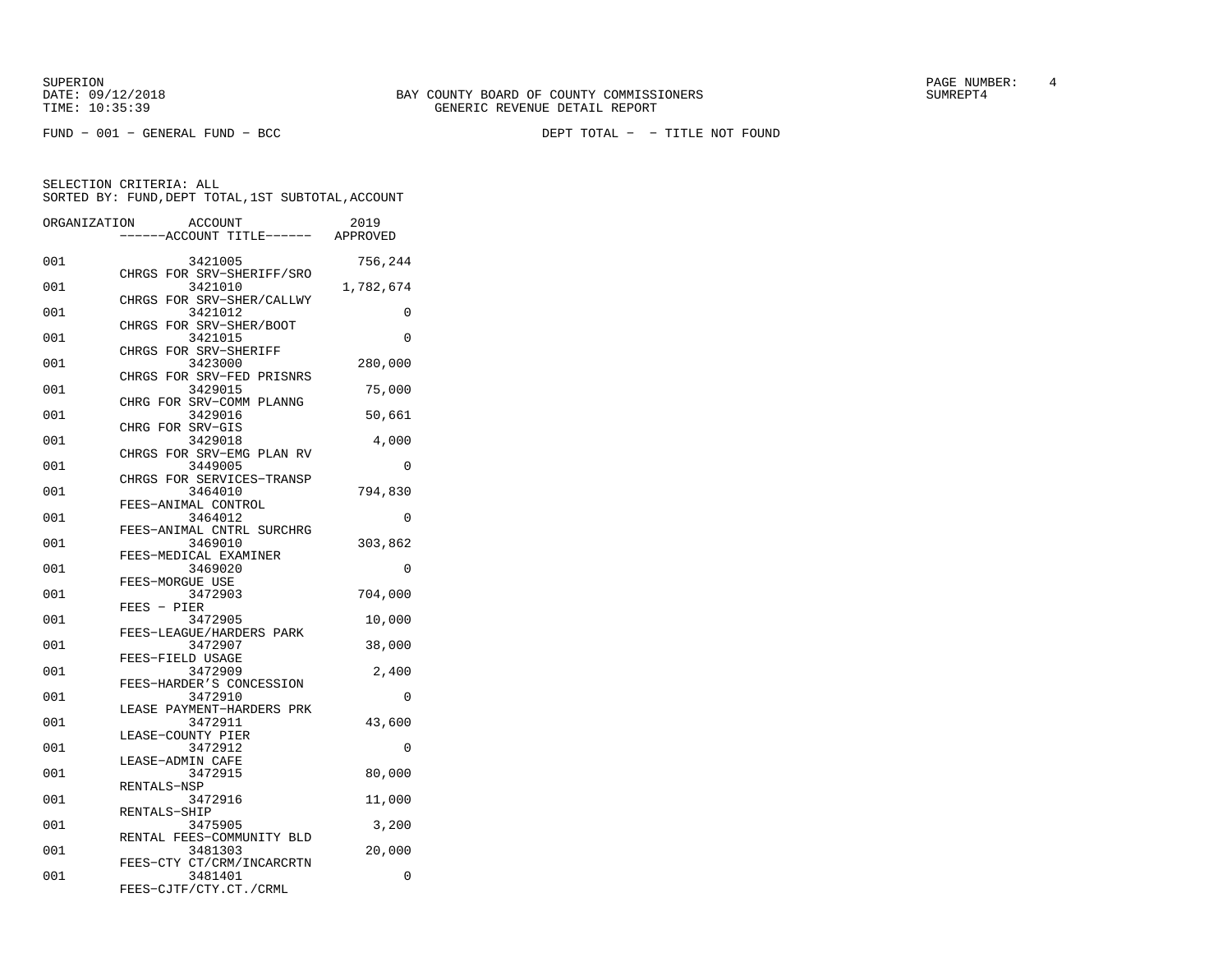DATE:  $09/12/2018$  SUMREPT4 TIME: 10:35:39 GENERIC REVENUE DETAIL REPORT

SUPERION PAGE NUMBER: 5

|              | SORTED BY: FUND, DEPT TOTAL, 1ST SUBTOTAL, ACCOUNT |           |
|--------------|----------------------------------------------------|-----------|
| ORGANIZATION | ACCOUNT<br>----ACCOUNT TITLE------ APPROVED        | 2019      |
| 001          | 3481402                                            | 22,000    |
| 001          | FEES-DRUG ABUSE/CO CT/CRM<br>3482201               | 0         |
| 001          | FEES-CIR. CT./CRIMINAL<br>3482305                  | 0         |
| 001          | CHRGS SVC-CT REP/CIR/CRM<br>3482401                | 0         |
| 001          | FEES-CJTF/CIR.CT./CRML<br>3482402                  | 12,150    |
| 001          | FEES-DRUG ABUSE/CIRCT/CRM<br>3485401               | 0         |
| 001          | FEES-CJTF/TRAFFIC<br>3486501                       | 0         |
| 001          | REIMB-CONFLICT CASES<br>3489315                    | 50,000    |
|              | FINES CRT COSTS-TRAFFIC                            |           |
| 001          | 3489316<br>FINES CRT COST-CYBER SFTY               | 0         |
| 001          | 3490001<br>OTHER CHARGES FOR SERVICE               | 20,000    |
|              | TOTAL CHARGES FOR SERVICES                         | 8,302,010 |
| 001          | 3489201                                            | 411,000   |
| 001          | FEES-PUBLIC RECORDS (\$2)<br>3489310               | 65,700    |
| 001          | CRT COST-INNV CRT PG(25%)<br>3489314               | 0         |
| 001          | FINES CRT COST-DRIVERS ED<br>3489320               | 65,700    |
| 001          | COST-LEGAL AID (25%)<br>CRT<br>3489330             | 65,700    |
|              | CRT COST-LAW LIBRARY(25%)                          |           |
| 001          | 3489340<br>CRT COST-TEEN COURT (25%)               | 65,700    |
| 001          | 3489390<br>CRT COST-CRIME PREVENTION               | 104,500   |
| 001          | 3489501<br>FACILITY SURCHRG(\$15)<br>CRT           | 490,000   |
| 001          | 3489504<br>COURT FACILITY FUNDS                    | 0         |
|              | TOTAL COURT RELATED REVENUES                       | 1,268,300 |
| 001          | 3511000                                            | 0         |
| 001          | COURT CASES-FINES & FORE.<br>3511010               | 0         |
| 001          | FINES-SCHOOL CROSSING GRD<br>3512001               | 35,000    |
|              | CONFISCATED PROPERTY                               |           |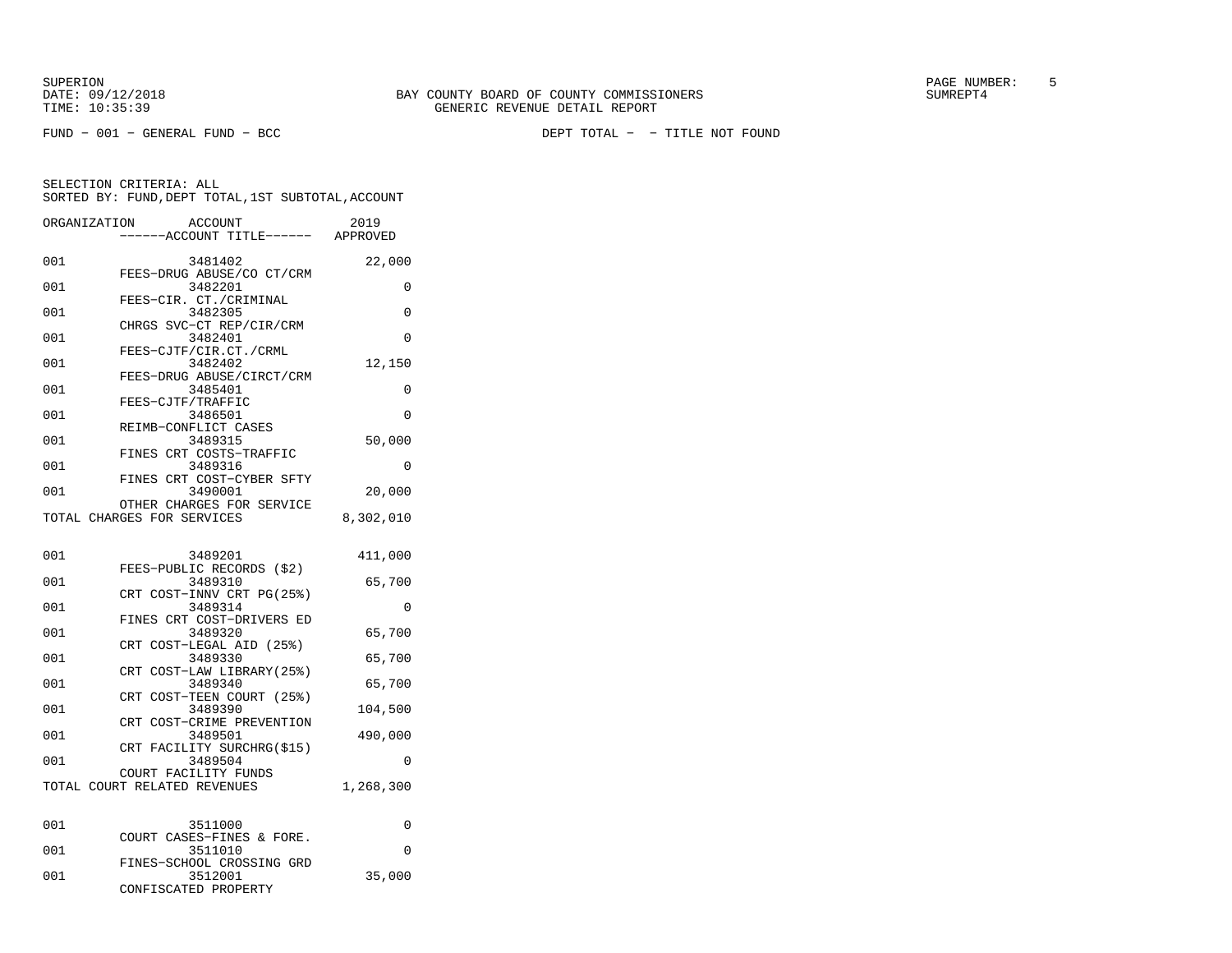SELECTION CRITERIA: ALL

SUPERION PAGE NUMBER: 6

FUND − 001 − GENERAL FUND − BCC DEPT TOTAL − − TITLE NOT FOUND

 SORTED BY: FUND,DEPT TOTAL,1ST SUBTOTAL,ACCOUNTORGANIZATION ACCOUNT 2019 −−−−−−ACCOUNT TITLE−−−−−− APPROVED001 3540005 150,000 FINES−CODE ENFORCEMENT001 3591000 5,000

|     | RESTITUTION-COURT ORDERED            |           |
|-----|--------------------------------------|-----------|
|     | TOTAL FINES & FORFEITS               | 190,000   |
|     |                                      |           |
| 001 | 3620010                              | 19,000    |
| 001 | RENT INCOME                          |           |
|     | 3640010<br>SALE OF FIXED ASSETS      | 0         |
| 001 | 3649018                              | $\Omega$  |
|     | SALE OF SURPLUS LAND                 |           |
| 001 | 3660001<br>CONTRIBUTIONS-PRIVATE SRC | $\Omega$  |
| 001 | 3660007                              | 235,125   |
|     | CONTRIB-OTHER GOVT UNITS             |           |
| 001 | 3660100<br>DONATION-ANIMAL CNTRL     | 10,000    |
| 001 | 3670001                              | 0         |
|     | GAIN/LOSS ON SALE INVSTMT            |           |
| 001 | 3693010<br>SETTLEMENT                | $\Omega$  |
| 001 | 3699001                              | 2,778,288 |
|     | OTHER MISC REVENUE                   |           |
| 001 | 3699003                              | 10,000    |
| 001 | MISC REV-LAW LIBRARY<br>3699004      | 0         |
|     | REFUND PRIOR YR EXPENSE              |           |
| 001 | 3699007                              | $\Omega$  |
| 001 | HOUSING AUTHORITY PGM FEE<br>3699010 | 430,000   |
|     | TELEPHONE COMMISSIONS                |           |
| 001 | 3699012                              | $\Omega$  |
| 001 | INSURANCE PROCEEDS<br>3699015        | 375,686   |
|     | CHARGES ATTORNEY                     |           |
|     | TOTAL MISCELLANEOUS REVENUE          | 3,858,099 |
|     |                                      |           |
| 001 | 3611100                              | 700,000   |
|     | INTEREST-POOL                        |           |
| 001 | 3611107                              | 29,311    |
| 001 | INTEREST<br>3611112                  | 25,000    |
|     | INTEREST-MORTGAGE                    |           |
| 001 | 3611120                              | 0         |
| 001 | INTEREST-NOTES RECEIVABLE<br>3611136 | 0         |
|     | INTEREST-MSBU                        |           |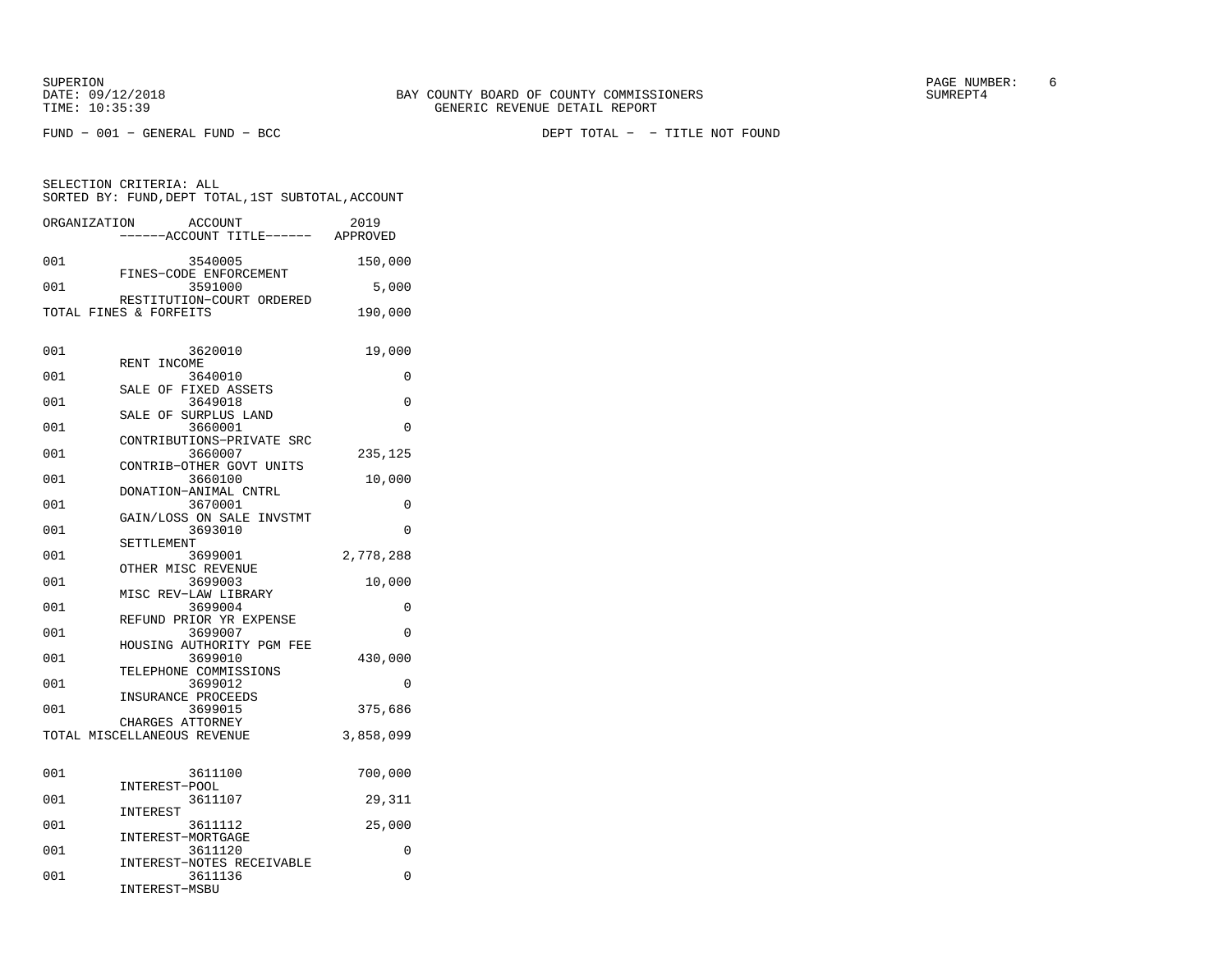FUND − 001 − GENERAL FUND − BCC DEPT TOTAL − − TITLE NOT FOUND

|              | SELECTION CRITERIA: ALL<br>SORTED BY: FUND, DEPT TOTAL, 1ST SUBTOTAL, ACCOUNT |         |
|--------------|-------------------------------------------------------------------------------|---------|
| ORGANIZATION | ACCOUNT<br>----ACCOUNT TITLE------ APPROVED                                   | 2019    |
| 001          | 3613005                                                                       | 0       |
|              | UNREALZD GAIN/LOSS INVEST<br>TOTAL INTEREST EARNINGS                          | 754,311 |
| 001          | 3632705                                                                       | 40,000  |
| 001          | IMPACT FEES-LIBRARY<br>3632707                                                | 115,000 |
|              | IMPACT FEES-PARKS<br>TOTAL SPECIAL ASSESSMENTS                                | 155,000 |
| 001          | 3810001                                                                       | 0       |
| 001          | TRNSF FRM GENERAL FD(001)<br>3810122                                          | 0       |
| 001          | TRNSF FRM RESTORE (122)<br>3810130                                            | 0       |
| 001          | TRNSF FRM PUB SAFETY(130)<br>3810133                                          | 0       |
|              | TRNSF FRM INTGOVT RAD-133                                                     |         |
| 001          | 3810167<br>TRNSF FRM MSBU (167)                                               | 0       |
| 001          | 3810303<br>TRNSF FRM SALES TX 2002                                            | 0       |
| 001          | 3810304<br>TRNSF FRM JAIL 06 BND PRJ                                          | 0       |
| 001          | 3810305                                                                       | 0       |
| 001          | TRNSF FRM CAP IMP 07<br>3810380                                               | 0       |
| 001          | TRNSF FRM C G GEN FUND<br>3810383                                             | 0       |
| 001          | TRNSF FRM CG CRA<br>3810430                                                   | 0       |
| 001          | TRNSF FRM SOLID WSTE(430)<br>3810440                                          | 0       |
|              | TRNSF FRM BLDG SAFETY-440                                                     |         |
| 001          | 3810501<br>TRNSF FRM INTRNL SVC(501)                                          | 0       |
| 001          | 3810505<br>TRNSF FRM WORK COMP (505)                                          | 0       |
| 001          | 3810506<br>TRNSF FRM INSUR TRST(506)                                          | 0       |
| 001          | 3830001                                                                       | 0       |
| 001          | PRINCIPAL-MORTGAGE<br>3840005                                                 | 0       |
| 001          | <b>LOAN PROCEEDS</b><br>3840010                                               | 0       |
|              | <b>BOND PROCEEDS</b>                                                          |         |
| 001          | 3862000<br>EXCESS FEES-CLERK OF CRT                                           | 70,000  |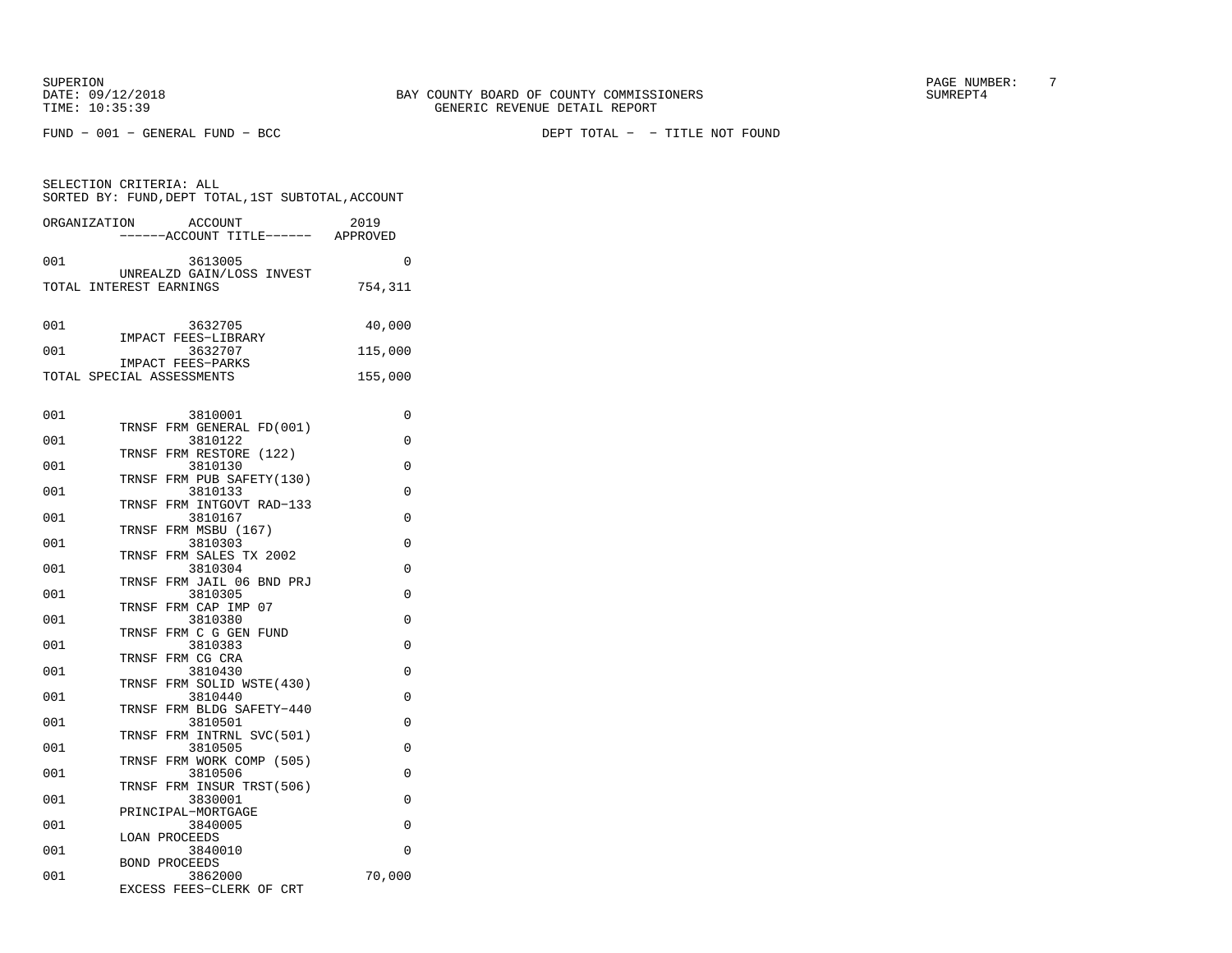DATE:  $09/12/2018$  SUMREPT4 TIME: 10:35:39 GENERIC REVENUE DETAIL REPORT

SUPERION PAGE NUMBER: 8

FUND − 001 − GENERAL FUND − BCC DEPT TOTAL − − TITLE NOT FOUND

|     | ORGANIZATION ACCOUNT<br>------ACCOUNT TITLE------ APPROVED       | 2019         |
|-----|------------------------------------------------------------------|--------------|
| 001 | 3864000                                                          | 28,900       |
| 001 | EXCESS FEES-SHERIFF<br>3866000                                   | 32,600       |
| 001 | EXCESS FEES-PROP APPRAISR<br>3867000                             | 804,000      |
| 001 | EXCESS FEES-TAX COLLECTOR<br>3868000                             | 75,500       |
| 001 | EXCESS FEES-SUP OF ELECTN<br>3899995<br>RESERVE RELEASE-CASH FWD | $\Omega$     |
| 001 | 3899996<br>RESERVE RELEASE                                       | 1,810,475    |
| 001 | 3899998<br>BALANCE FWD-BOND PROCEEDS                             | $\Omega$     |
| 001 | 3899999<br>BALANCE FWD-CASH FORWARD                              | 11,597,000   |
|     | TOTAL OTHER REVENUE SOURCES                                      | 14, 418, 475 |
|     | TOTAL TITLE NOT FOUND                                            | 118,589,304  |
|     | TOTAL GENERAL FUND - BCC                                         | 118,589,304  |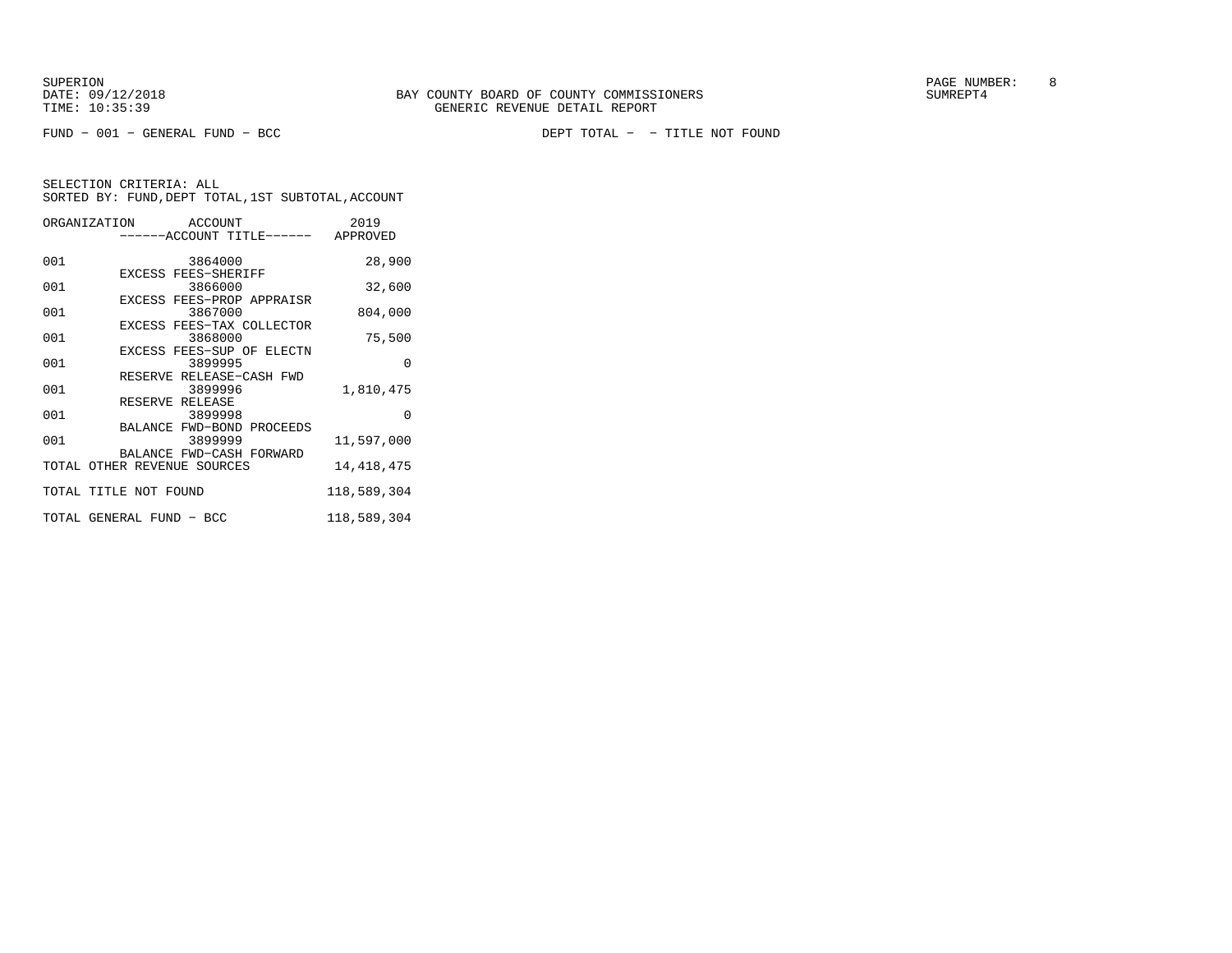SELECTION CRITERIA: ALL

| ORGANIZATION          | <b>ACCOUNT</b><br>-----ACCOUNT TITLE------ | 2019<br>APPROVED |
|-----------------------|--------------------------------------------|------------------|
| 101                   | 3800000                                    | 0                |
| TOTAL TITLE NOT FOUND | OTHER REVENUE SOURCES                      | 0                |
|                       |                                            |                  |
| 101                   | 3123001                                    | 1,050,887        |
|                       | CO GAS TAX-NINTH CENT                      |                  |
| 101                   | 3124101<br>LOCAL OPT GAS TAX/1ST-4TH       | 2,280,000        |
| 101                   | 3124102                                    | 1,130,500        |
| 101                   | LOCAL OPT GAS TAX/5TH-6TH<br>3124201       | 0                |
|                       | LOCAL ALT FUEL USER FEE                    |                  |
| 101                   | 3150001<br>COMMUNICATION SVC TAX           | 871,000          |
| TOTAL TAXES           |                                            | 5,332,387        |
|                       |                                            |                  |
| 101                   | 3310001                                    | $\Omega$         |
| 101                   | FEDERAL GRANTS<br>3312003                  | 0                |
|                       | FED GRANT-EPA                              |                  |
| 101                   | 3312010                                    | $\Omega$         |
| 101                   | FED GRANT-FEMA<br>3312306                  | 0                |
|                       | FED GRANT-HURRICANE IVAN                   |                  |
| 101                   | 3313903<br>FED GRANT-HAZARD MITIGATN       | 0                |
| 101                   | 3314901                                    | 0                |
| 101                   | FED GRANT-CR 2297 BRIDGE<br>3314902        | 0                |
|                       | FED GRANT-BALDWIN WIDEN                    |                  |
| 101                   | 3314903<br>FED GRANT-TRAFFIC               | 0                |
| 101                   | 3314905                                    | 0                |
| 101                   | FED GRANT-GRAND LAGOON<br>3314907          | 0                |
|                       | FED GRANT-SDWLK/BIKE LN                    |                  |
| 101                   | 3314909<br>FED GRANT-WEST BAY BRDG         | $\Omega$         |
| 101                   | 3314910                                    | $\Omega$         |
|                       | FED GRANT-THOMAS DR SDWLK                  |                  |
| 101                   | 3314911<br>FED GRANT-MG/DL MULTI USE       | $\Omega$         |
| 101                   | 3315009                                    | 0                |
| 101                   | FED GRANT-FEMA FLOOD<br>3340001            | 0                |
|                       | STATE GRANTS                               |                  |
| 101                   | 3342006<br>ST GRANT-MUTUAL AID/HURR        | 0                |
|                       |                                            |                  |

SORTED BY: FUND,DEPT TOTAL,1ST SUBTOTAL,ACCOUNT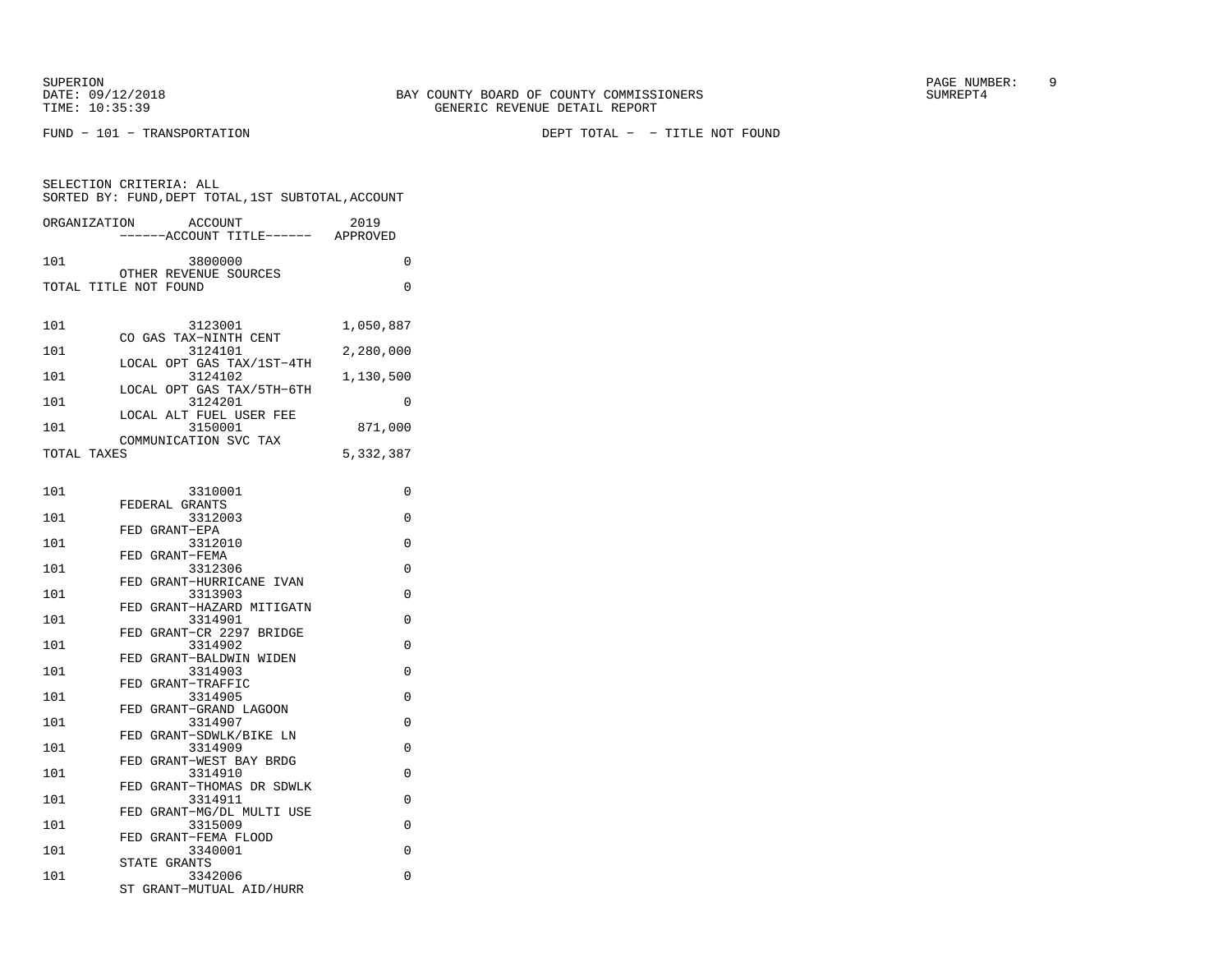SUPERION<br>
BAY COUNTY BOARD OF COUNTY COMMISSIONERS
BATE: 09/12/2018
SUMREPT4

FUND − 101 − TRANSPORTATION DEPT TOTAL − − TITLE NOT FOUND

| ORGANIZATION | ACCOUNT                                                 | 2019      |
|--------------|---------------------------------------------------------|-----------|
|              | ---ACCOUNT TITLE------ APPROVED                         |           |
| 101          | 3343106                                                 | 0         |
|              | ST GRANT-FLA ENTERPRISE                                 |           |
| 101          | 3344902<br>GRANT-FDOT TRF SAFETY<br>ST                  | 0         |
| 101          | 3344903                                                 | $\Omega$  |
|              | GRANT-ADPT TRF SGNL<br>ST                               |           |
| 101          | 3344908<br>GRANT-NW FL WTR MGT<br>ST                    | 0         |
| 101          | 3344913                                                 | 0         |
|              | GRANT-SCOTTS FERRY RD<br>ST                             |           |
| 101          | 3344918<br>ST GRANT-ADPT T/S PHS II                     | $\Omega$  |
| 101          | 3344920                                                 | $\Omega$  |
|              | ST GRANT-INTELL TRNSP SYS                               |           |
| 101          | 3344922<br>GRANT-BALDWIN PHS 3<br>ST                    | 0         |
| 101          | 3345020                                                 | 0         |
|              | ST GRANT-DISASTER RELIEF                                |           |
| 101          | 3354901<br>MOTOR FUEL TAX REBATE                        | 153,000   |
| 101          | 3354902                                                 | 0         |
|              | MOTOR FUEL USE TAX                                      |           |
| 101          | 3354905                                                 | 463,565   |
| 101          | CONSTITUTIONAL GAS TX-20%<br>3354906                    | 1,854,262 |
|              | CONSTITUTIONAL GAS TX-80%                               |           |
| 101          | 3354910                                                 | 1,023,030 |
| 101          | CO. GAS TAX-POUR OVER/7TH<br>3354915                    | 0         |
|              | CO GAS TX-9TH CENT DIESEL                               |           |
| 101          | 3354920                                                 | 0         |
| 101          | STATE ALT. FUEL USER FEE<br>3360001                     | $\Omega$  |
|              | STATE PMT IN LIEU OF TXS                                |           |
|              | TOTAL INTERGOVERNMENTAL REVENUE                         | 3,493,857 |
|              |                                                         |           |
| 101          | 3413005                                                 | 0         |
|              | CHRGS-NON ADV ASSESS FEE                                |           |
| 101          | 3429018                                                 | $\Omega$  |
| 101          | CHRGS FOR SRV-EMG PLAN RV<br>3449010                    | 650,000   |
|              | CHRGS FOR SRV-SIGNS/SIGNL                               |           |
| 101          | 3490001                                                 | 40,000    |
|              | OTHER CHARGES FOR SERVICE<br>TOTAL CHARGES FOR SERVICES | 690,000   |
|              |                                                         |           |
|              |                                                         |           |
| 101          | 3640010<br>SALE OF FIXED ASSETS                         | 0         |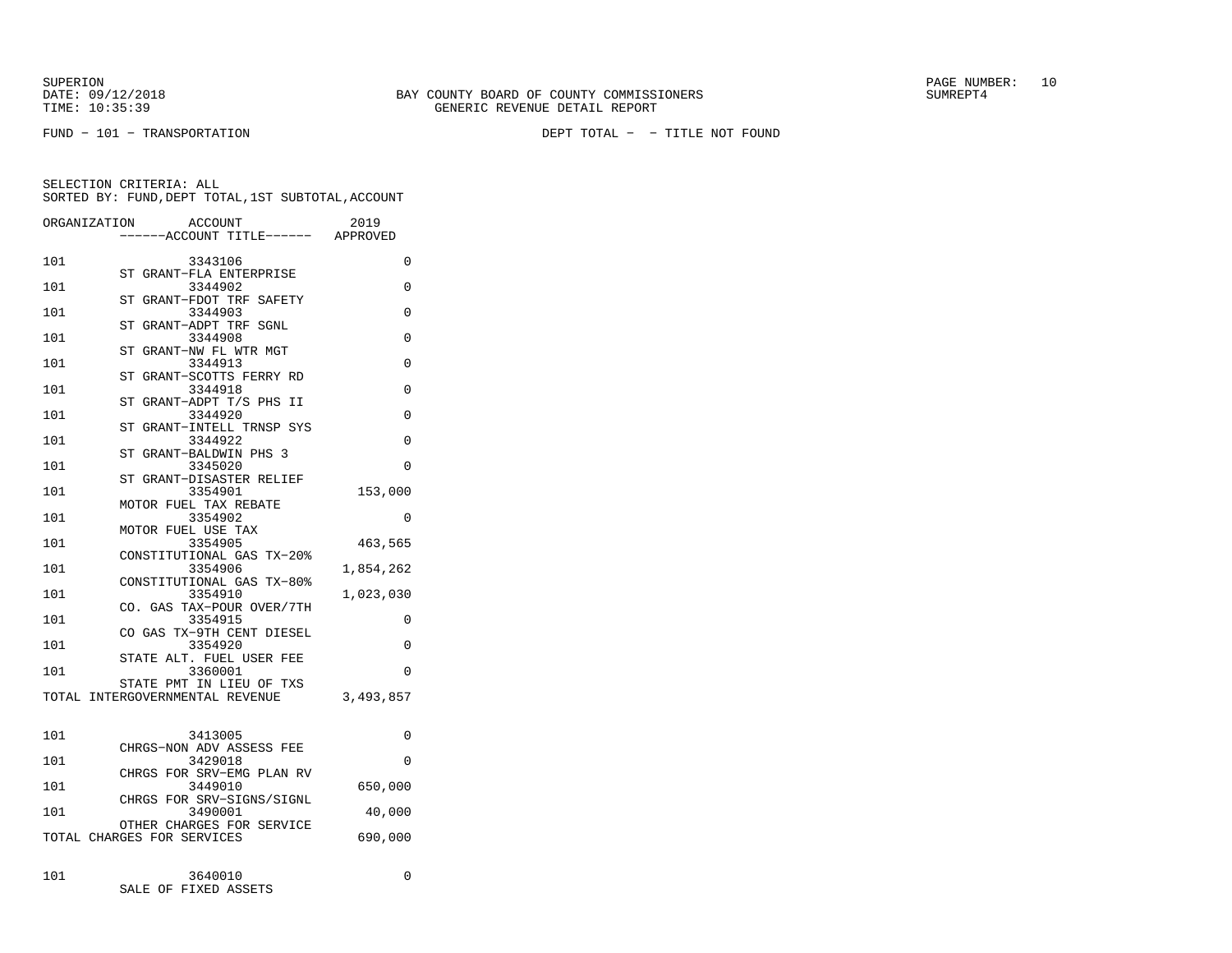SELECTION CRITERIA: ALL

FUND − 101 − TRANSPORTATION DEPT TOTAL − − TITLE NOT FOUND

| 101 | 3659010<br>SALE OF SURPLUS OR SCRAP                  |            |
|-----|------------------------------------------------------|------------|
| 101 | 3660001                                              |            |
| 101 | CONTRIBUTIONS-PRIVATE SRC<br>3660007                 | 462,500    |
| 101 | CONTRIB-OTHER GOVT UNITS<br>3699001                  | 20,000     |
| 101 | OTHER MISC REVENUE<br>3699004                        |            |
| 101 | REFUND PRIOR YR EXPENSE<br>3699012                   |            |
|     | INSURANCE PROCEEDS<br>TOTAL MISCELLANEOUS REVENUE    | 482,500    |
| 101 | 3611100                                              | 10,000     |
| 101 | INTEREST-POOL<br>3611107                             |            |
| 101 | INTEREST<br>3611135                                  | 36,000     |
| 101 | INTEREST-PART. PAVING<br>3613005                     |            |
|     | UNREALZD GAIN/LOSS INVEST<br>TOTAL INTEREST EARNINGS | 46,000     |
| 101 | 3631004                                              |            |
| 101 | SPEC ASSESS-LIGHTING<br>3631005                      |            |
| 101 | SPEC ASSESS-PART. PAVING<br>3631007                  |            |
| 101 | MSBU-ADMINISTRATIVE FEES<br>3631010                  | 1,788,000  |
|     | STORMWATER UTIL ASSESS<br>TOTAL SPECIAL ASSESSMENTS  | 1,788,000  |
|     |                                                      |            |
| 101 | 3810000                                              |            |
| 101 | INTERFUND TRANSFERS<br>3810001                       |            |
| 101 | TRNSF FRM GENERAL FD(001)<br>3810380                 |            |
| 101 | TRNSF FRM C G GEN FUND<br>3840005                    | 10,185,420 |
| 101 | LOAN PROCEEDS<br>3899996                             | 310,000    |
| 101 | RESERVE RELEASE<br>3899999                           | 2,800,000  |

 SORTED BY: FUND,DEPT TOTAL,1ST SUBTOTAL,ACCOUNTORGANIZATION ACCOUNT 2019−−−−−−ACCOUNT TITLE−−−−−− APPROVED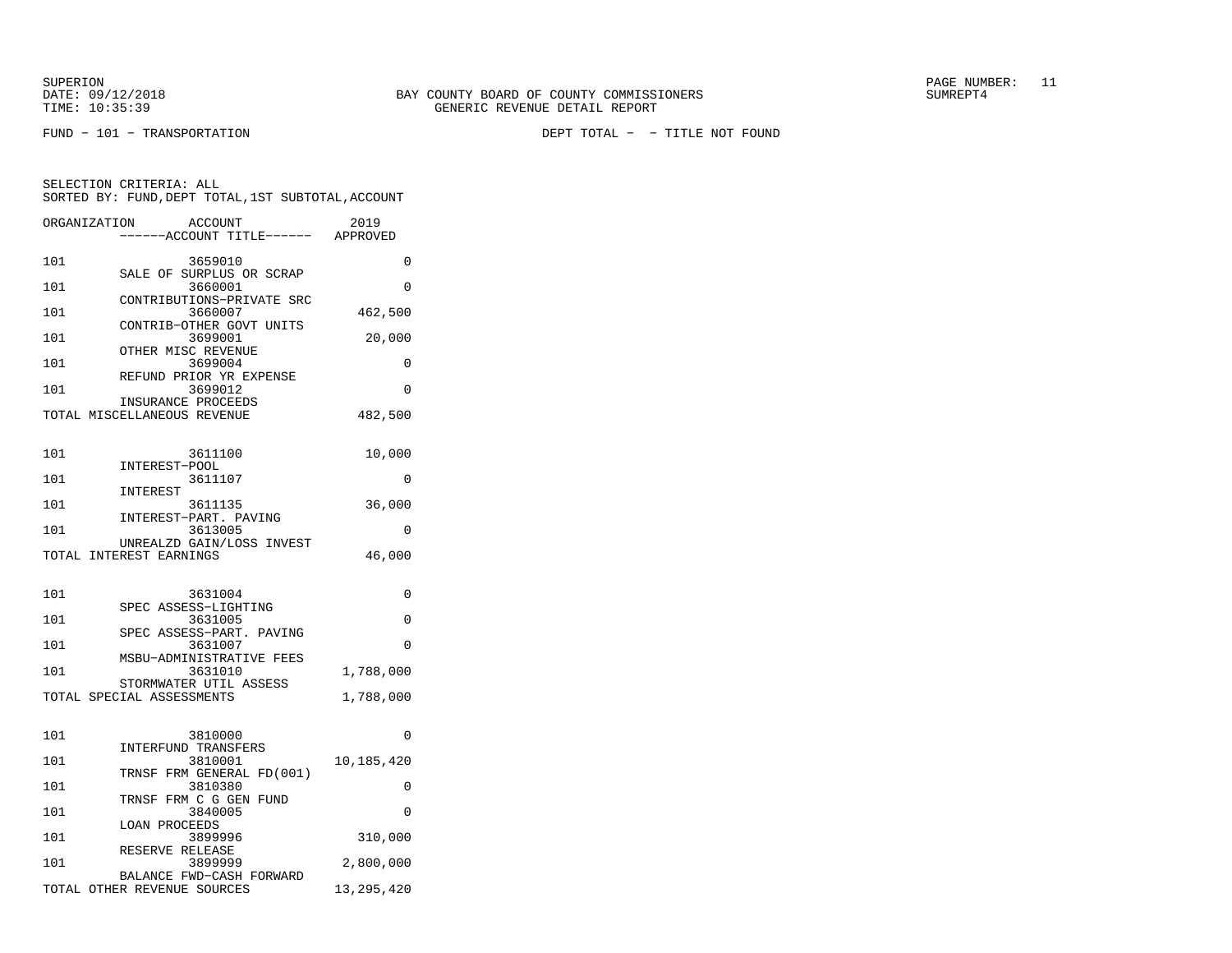SUPERION<br>
BAY COUNTY BOARD OF COUNTY COMMISSIONERS
BATE: 09/12/2018
SUMREPT4

FUND − 101 − TRANSPORTATION DEPT TOTAL − − TITLE NOT FOUND

SELECTION CRITERIA: ALLSORTED BY: FUND,DEPT TOTAL,1ST SUBTOTAL,ACCOUNT

| ORGANIZATION | ACCOUNT |                           | 2019     |
|--------------|---------|---------------------------|----------|
|              |         | ------ACCOUNT TITLE------ | APPROVED |

TOTAL TITLE NOT FOUND 25, 128, 164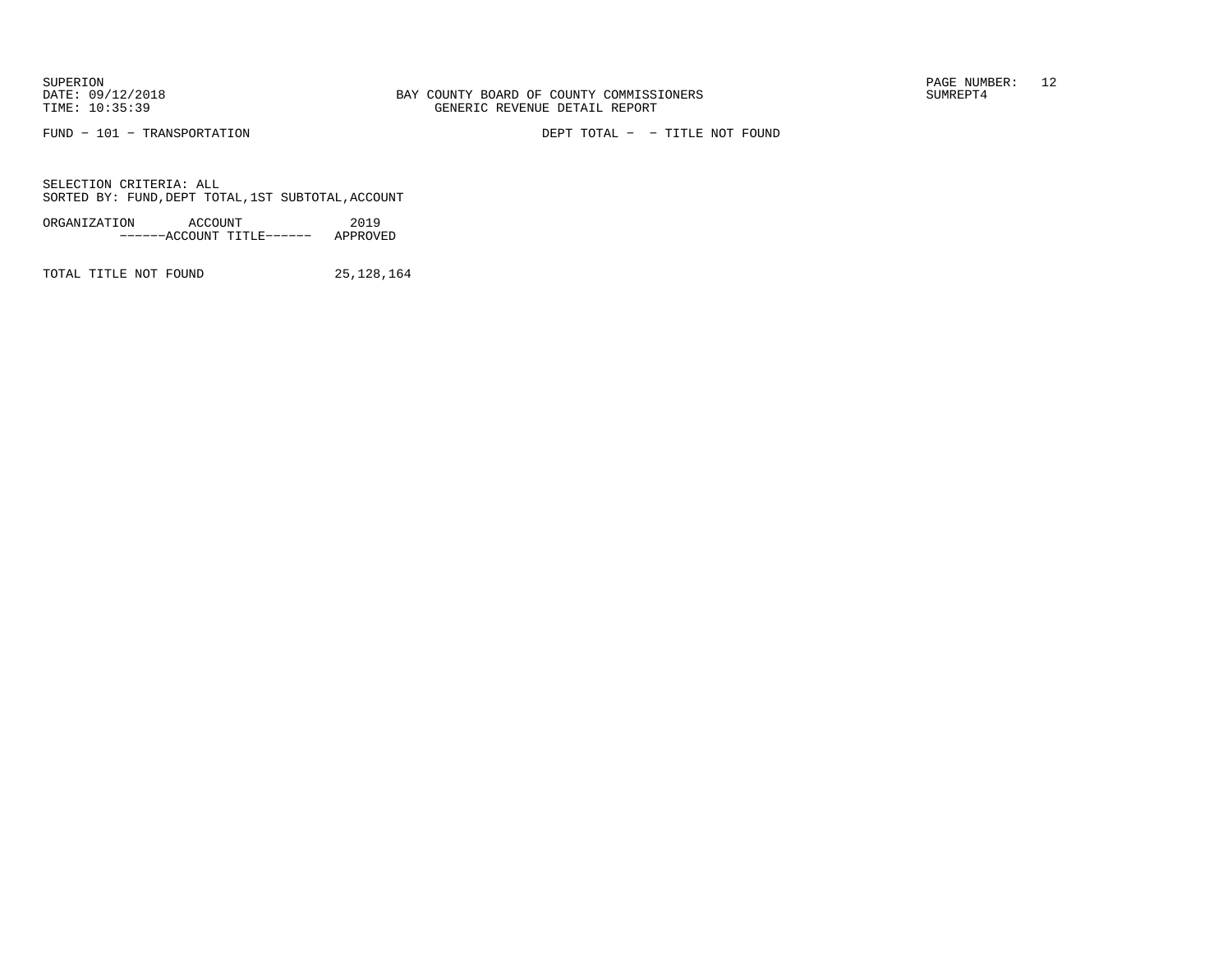FUND − 101 − TRANSPORTATION DEPT TOTAL − 0232 − TRANSP CAPITAL PROJECTS

|      | ORGANIZATION<br>ACCOUNT<br>------ACCOUNT TITLE------ | 2019<br>APPROVED |
|------|------------------------------------------------------|------------------|
| 0232 | 3660007<br>CONTRIB-OTHER GOVT UNITS                  |                  |
|      | TOTAL MISCELLANEOUS REVENUE                          |                  |
|      | TOTAL TRANSP CAPITAL PROJECTS                        |                  |
|      | TOTAL TRANSPORTATION                                 | 25, 128, 164     |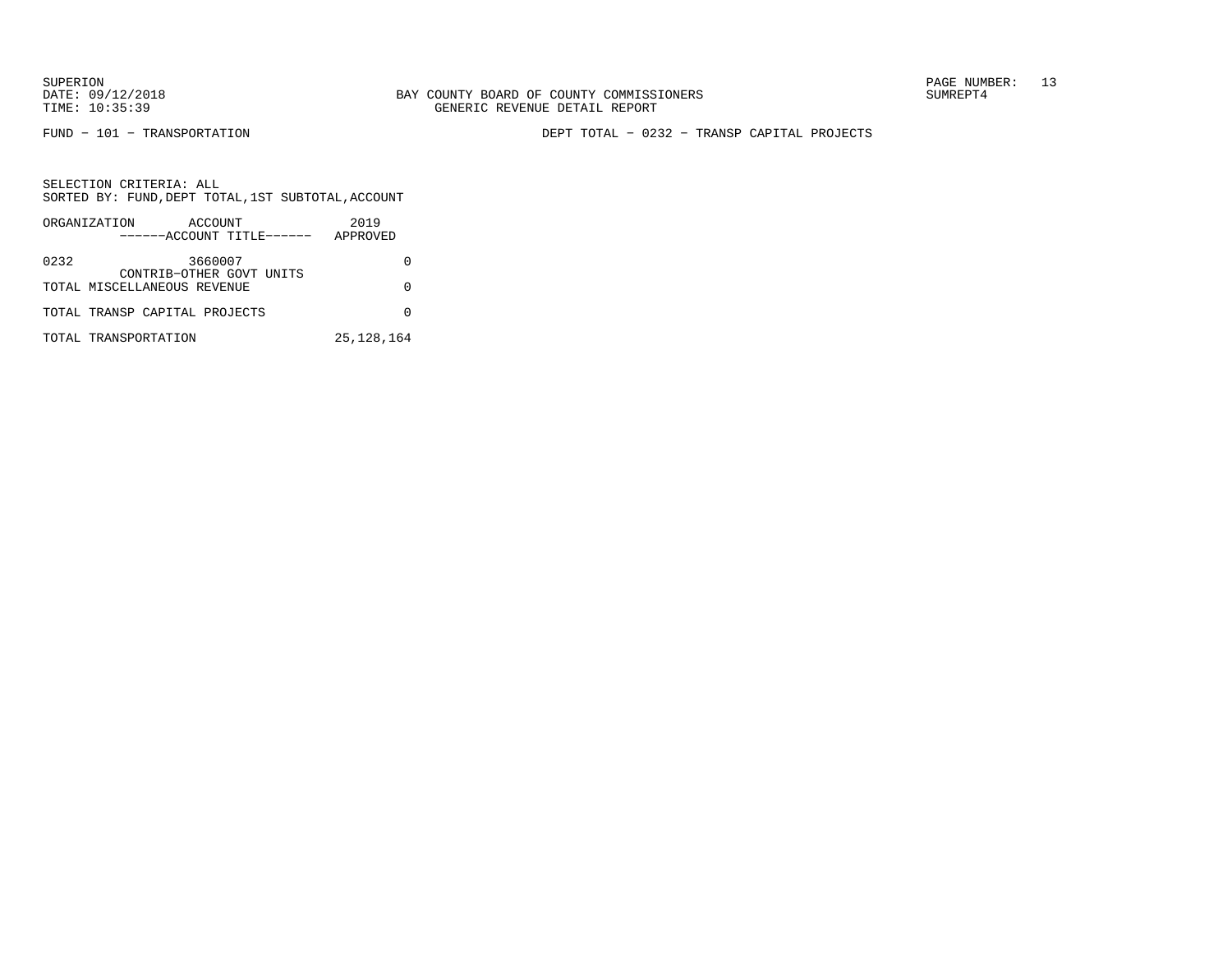FUND − 102 − .5% INFRASTRUCTURE SURTAX DEPT TOTAL − − TITLE NOT FOUND

|     | ORGANIZATION ACCOUNT<br>------ACCOUNT TITLE------ APPROVED  | 2019       |
|-----|-------------------------------------------------------------|------------|
| 102 | 3126010                                                     | 12,350,000 |
|     | DISCRETIONARY SALES SURTX<br>TOTAL TAXES                    | 12,350,000 |
| 102 | 3310001<br>FEDERAL GRANTS                                   | $\Omega$   |
| 102 | 3314901                                                     | $\Omega$   |
|     | FED GRANT-CR 2297 BRIDGE<br>TOTAL INTERGOVERNMENTAL REVENUE | $\Omega$   |
| 102 | 3660007<br>CONTRIB-OTHER GOVT UNITS                         | $\Omega$   |
|     | TOTAL MISCELLANEOUS REVENUE                                 | $\Omega$   |
| 102 | 3611100<br>INTEREST-POOL                                    | $\Omega$   |
| 102 | 3613005<br>UNREALZD GAIN/LOSS INVEST                        | $\Omega$   |
|     | TOTAL INTEREST EARNINGS                                     | $\Omega$   |
| 102 | 3899999<br>BALANCE FWD-CASH FORWARD                         | 5,000,000  |
|     | TOTAL OTHER REVENUE SOURCES                                 | 5,000,000  |
|     | TOTAL TITLE NOT FOUND                                       | 17,350,000 |
|     | TOTAL .5% INFRASTRUCTURE SURTAX                             | 17,350,000 |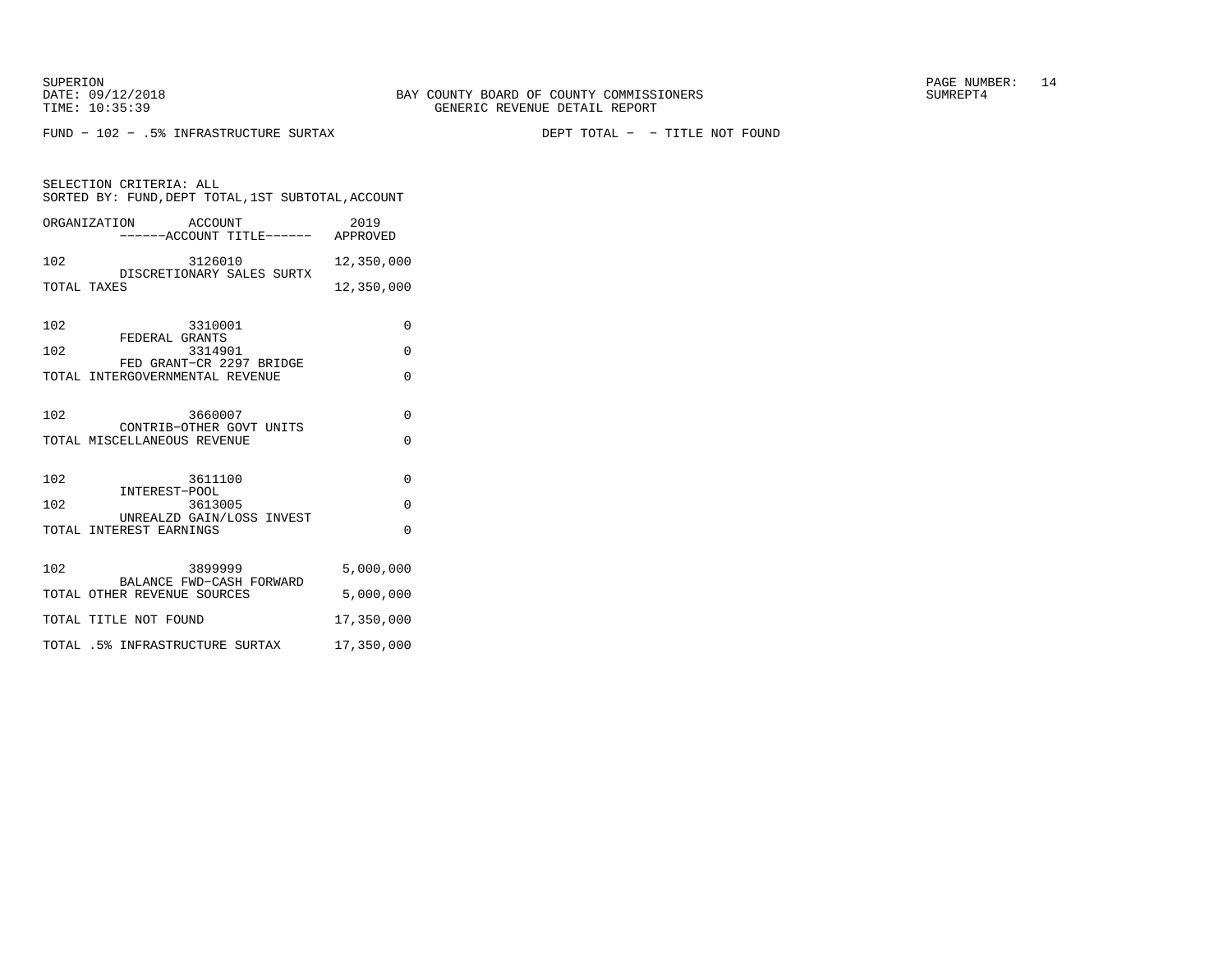FUND − 110 − TRANSPORTATION−PRT PAVING DEPT TOTAL − − TITLE NOT FOUND

| SELECTION CRITERIA: ALL<br>SORTED BY: FUND, DEPT TOTAL, 1ST SUBTOTAL, ACCOUNT |          |
|-------------------------------------------------------------------------------|----------|
| ACCOUNT<br>2019<br>ORGANIZATION<br>-----ACCOUNT TITLE------ APPROVED          |          |
| 3124102<br>110                                                                | 0        |
| LOCAL OPT GAS TAX/5TH-6TH<br>TOTAL TAXES                                      | 0        |
| 110<br>3344907                                                                | 0        |
| ST GRANT-TRANSPORTATION<br>TOTAL INTERGOVERNMENTAL REVENUE                    | $\Omega$ |
| 110<br>3660001                                                                | $\Omega$ |
| CONTRIBUTIONS-PRIVATE SRC<br>110<br>3660007                                   | $\Omega$ |
| CONTRIB-OTHER GOVT UNITS<br>110<br>3699001                                    | 0        |
| OTHER MISC REVENUE<br>TOTAL MISCELLANEOUS REVENUE                             | 0        |
| 110<br>3611100                                                                | 0        |
| INTEREST-POOL<br>110<br>3611135                                               | $\Omega$ |
| INTEREST-PART. PAVING<br>110<br>3613005                                       | $\Omega$ |
| UNREALZD GAIN/LOSS INVEST<br>TOTAL INTEREST EARNINGS                          | 0        |
| 110<br>3631005                                                                | 0        |
| SPEC ASSESS-PART. PAVING<br>110<br>3631007                                    | 0        |
| MSBU-ADMINISTRATIVE FEES<br>TOTAL SPECIAL ASSESSMENTS                         | 0        |
| 3810001<br>110                                                                | 0        |
| TRNSF FRM GENERAL FD(001)<br>110<br>3899999                                   | 0        |
| BALANCE FWD-CASH FORWARD<br>TOTAL OTHER REVENUE SOURCES                       | 0        |
| TOTAL TITLE NOT FOUND                                                         | 0        |
| TOTAL TRANSPORTATION-PRT PAVING                                               | 0        |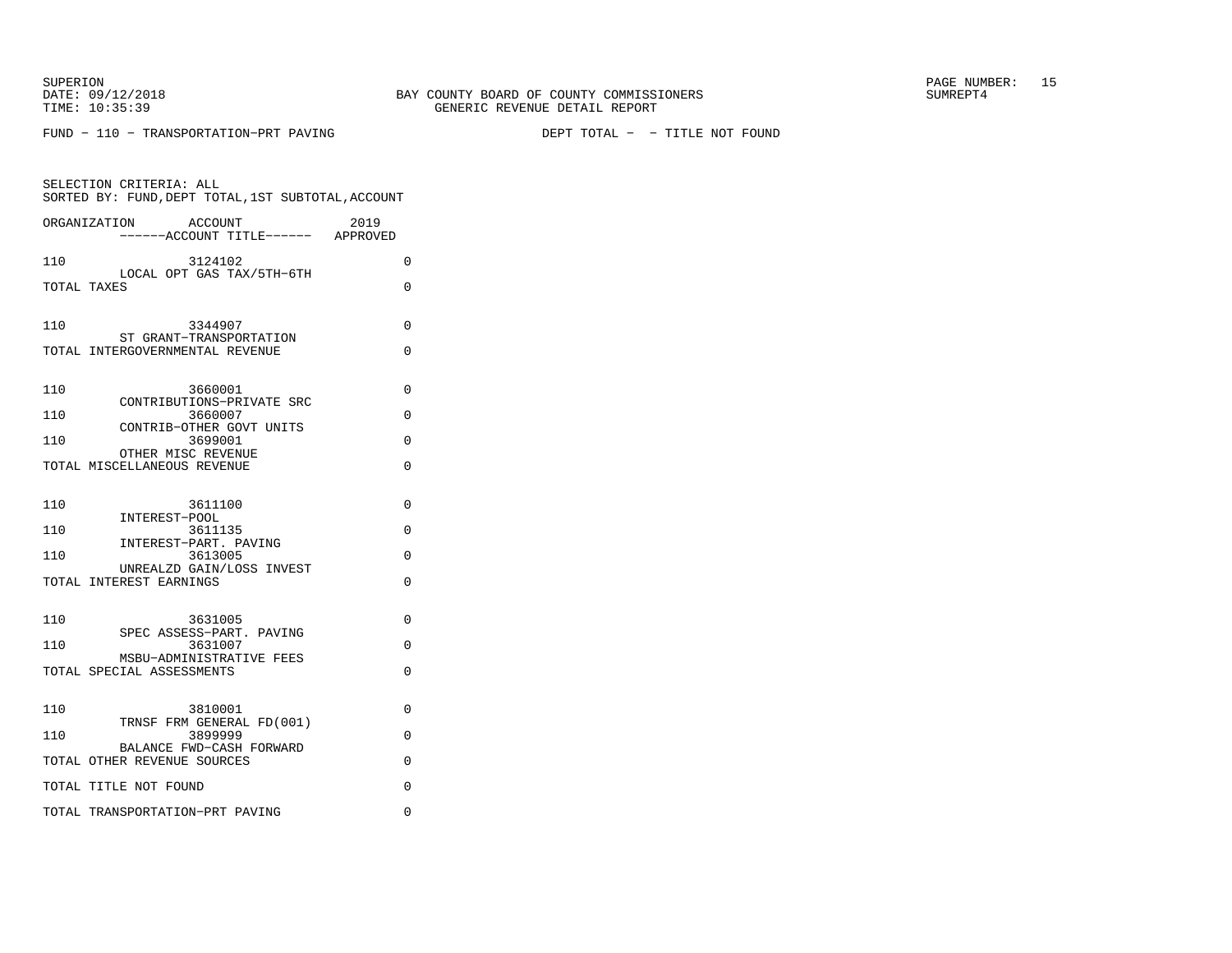FUND − 111 − ROAD IMPACT−BEACH/AIRPORT DEPT TOTAL − − TITLE NOT FOUND

SELECTION CRITERIA: ALL SORTED BY: FUND,DEPT TOTAL,1ST SUBTOTAL,ACCOUNTORGANIZATION ACCOUNT THE CONSIDER

|     | ORGANIZATION ACCOUNT<br>------ACCOUNT TITLE------ APPROVED | 2019     |
|-----|------------------------------------------------------------|----------|
| 111 | 3611100                                                    | 1,200    |
| 111 | INTEREST-POOL<br>3613005                                   | $\Omega$ |
|     | UNREALZD GAIN/LOSS INVEST<br>TOTAL INTEREST EARNINGS       | 1,200    |
| 111 | 3632401                                                    | $\Omega$ |
|     | IMPACT FEES-ROADS<br>TOTAL SPECIAL ASSESSMENTS             | $\Omega$ |
| 111 | 3899999                                                    | 194,727  |
|     | BALANCE FWD-CASH FORWARD<br>TOTAL OTHER REVENUE SOURCES    | 194,727  |
|     | TOTAL TITLE NOT FOUND                                      | 195,927  |
|     | TOTAL ROAD IMPACT-BEACH/AIRPORT                            | 195,927  |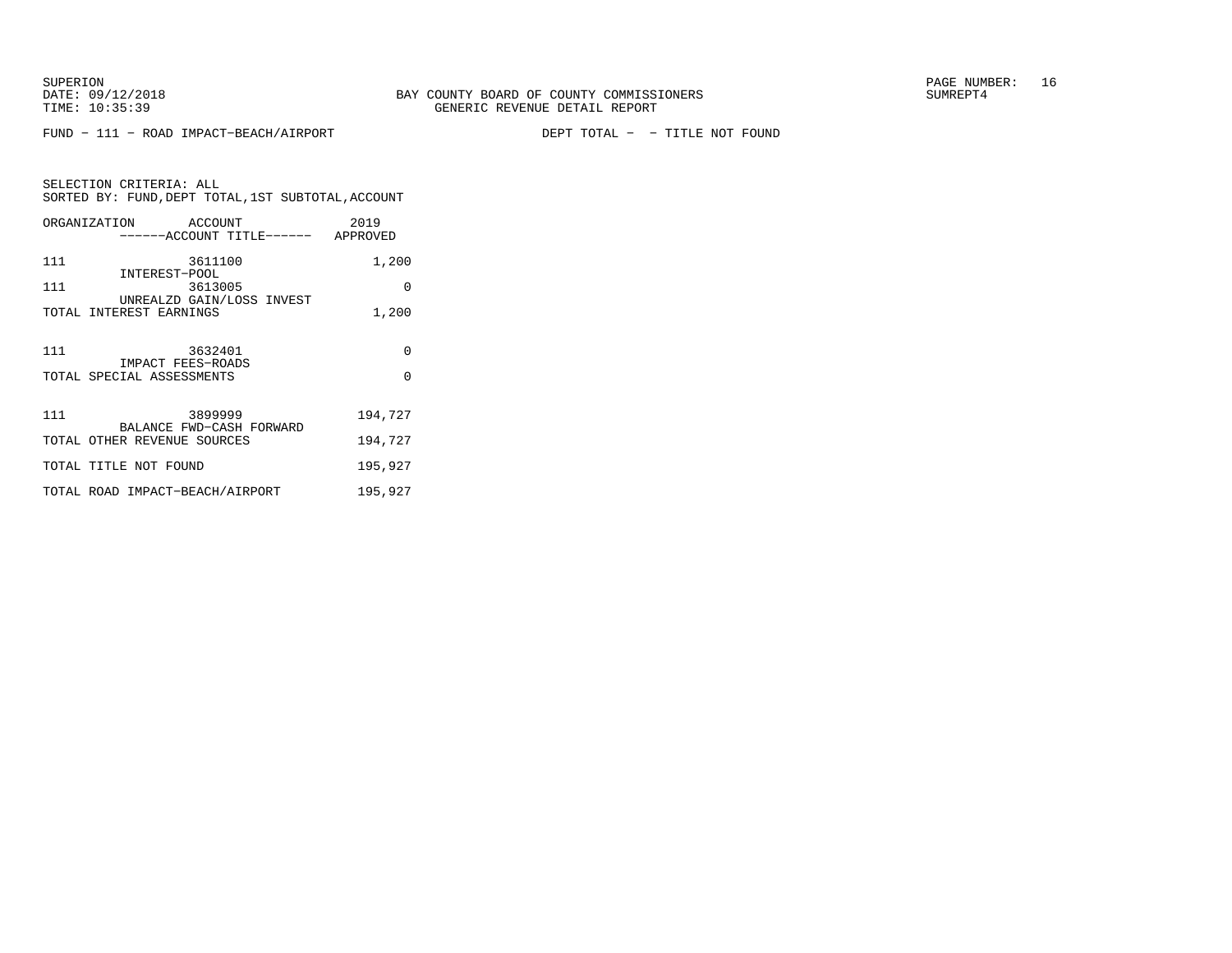FUND − 112 − ROAD IMPACT−EAST BAY CTY DEPT TOTAL − − TITLE NOT FOUND

|     | ORGANIZATION ACCOUNT                                 | ------ACCOUNT TITLE------ APPROVED | 2019    |
|-----|------------------------------------------------------|------------------------------------|---------|
| 112 | 3611100                                              |                                    | 0       |
| 112 | INTEREST-POOL                                        | 3613005                            | 0       |
|     | UNREALZD GAIN/LOSS INVEST<br>TOTAL INTEREST EARNINGS |                                    | 0       |
| 112 | 3632401<br><b>IMPACT FEES-ROADS</b>                  |                                    | 0       |
|     | TOTAL SPECIAL ASSESSMENTS                            |                                    | O       |
| 112 | 3899999<br>BALANCE FWD-CASH FORWARD                  |                                    | 315,509 |
|     | TOTAL OTHER REVENUE SOURCES                          |                                    | 315,509 |
|     | TOTAL TITLE NOT FOUND                                |                                    | 315,509 |
|     | TOTAL ROAD IMPACT-EAST BAY CTY                       |                                    | 315,509 |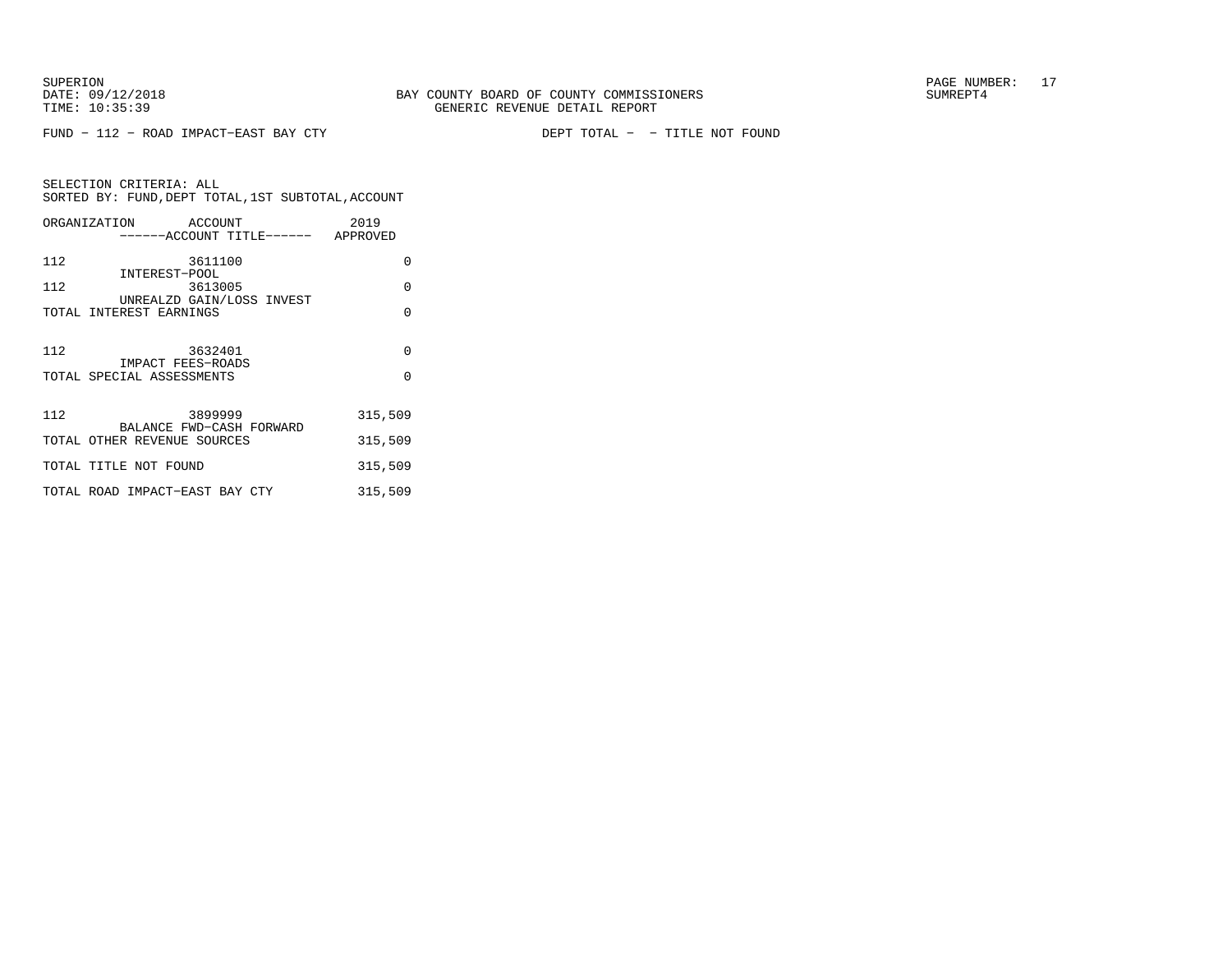SELECTION CRITERIA: ALL

FUND − 113 − ROAD IMPACT−PANAMA CITY DEPT TOTAL − − TITLE NOT FOUND

ORGANIZATION ACCOUNT 2019 −−−−−−ACCOUNT TITLE−−−−−− APPROVED113 3314902 0 FED GRANT−BALDWIN WIDEN 113 3314904 0 FED GRANT−390 WIDENING TOTAL INTERGOVERNMENTAL REVENUE 0 113 3611100 150

SORTED BY: FUND,DEPT TOTAL,1ST SUBTOTAL,ACCOUNT

| ᅩᅩ  | -------<br>INTEREST-POOL                                | ∸◡       |
|-----|---------------------------------------------------------|----------|
| 113 | 3613005                                                 | $\Omega$ |
|     | UNREALZD GAIN/LOSS INVEST<br>TOTAL INTEREST EARNINGS    | 150      |
| 113 | 3632401<br>IMPACT FEES-ROADS                            | $\Omega$ |
|     | TOTAL SPECIAL ASSESSMENTS                               | $\Omega$ |
| 113 | 3810001                                                 | $\Omega$ |
| 113 | TRNSF FRM GENERAL FD(001)<br>3810105                    | $\Omega$ |
| 113 | TRNSF FRM ROAD/BRDG (105)<br>3899999                    | 27,162   |
|     | BALANCE FWD-CASH FORWARD<br>TOTAL OTHER REVENUE SOURCES | 27,162   |
|     | TOTAL TITLE NOT FOUND                                   | 27,312   |
|     | TOTAL ROAD IMPACT-PANAMA CITY                           | 27,312   |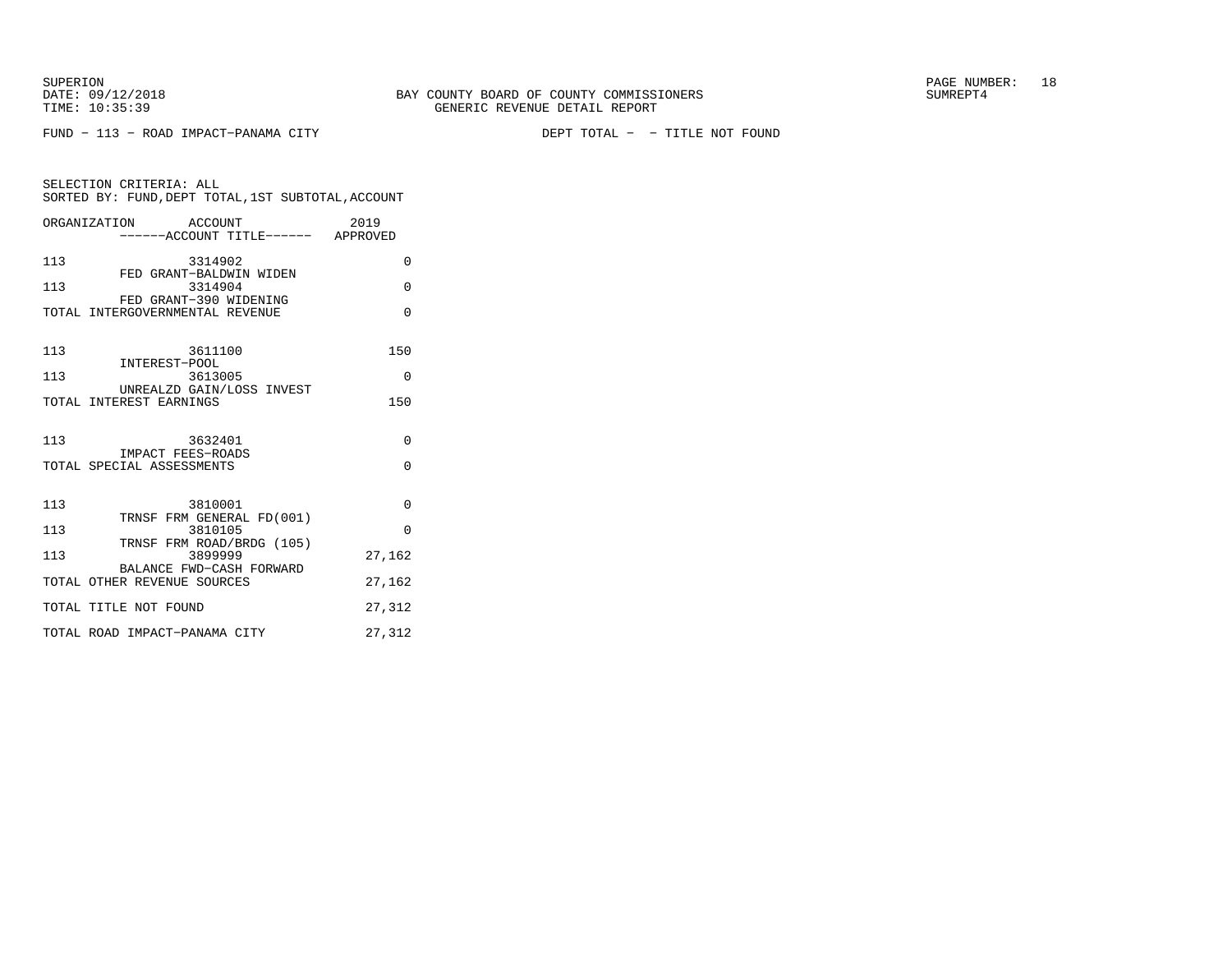FUND − 114 − ROAD IMPACT−S.PORT/S.HILL DEPT TOTAL − − TITLE NOT FOUND

| SELECTION CRITERIA: ALL<br>SORTED BY: FUND, DEPT TOTAL, 1ST SUBTOTAL, ACCOUNT |          |  |  |
|-------------------------------------------------------------------------------|----------|--|--|
| ORGANIZATION ACCOUNT<br>------ACCOUNT TITLE------ APPROVED                    | 2019     |  |  |
| 114<br>3344902<br>ST GRANT-FDOT TRF SAFETY                                    | $\Omega$ |  |  |
| TOTAL INTERGOVERNMENTAL REVENUE                                               | $\Omega$ |  |  |
| 114<br>3611100<br>INTEREST-POOL                                               | 1,500    |  |  |
| 114<br>3613005<br>UNREALZD GAIN/LOSS INVEST                                   | $\Omega$ |  |  |
| TOTAL INTEREST EARNINGS                                                       | 1,500    |  |  |
| 114<br>3632401<br>IMPACT FEES-ROADS                                           | $\Omega$ |  |  |
| TOTAL SPECIAL ASSESSMENTS                                                     | $\Omega$ |  |  |
| 114<br>3899999<br>BALANCE FWD-CASH FORWARD                                    | 220,130  |  |  |
| TOTAL OTHER REVENUE SOURCES                                                   | 220,130  |  |  |
| TOTAL TITLE NOT FOUND                                                         | 221,630  |  |  |
| TOTAL ROAD IMPACT-S.PORT/S.HILL                                               | 221,630  |  |  |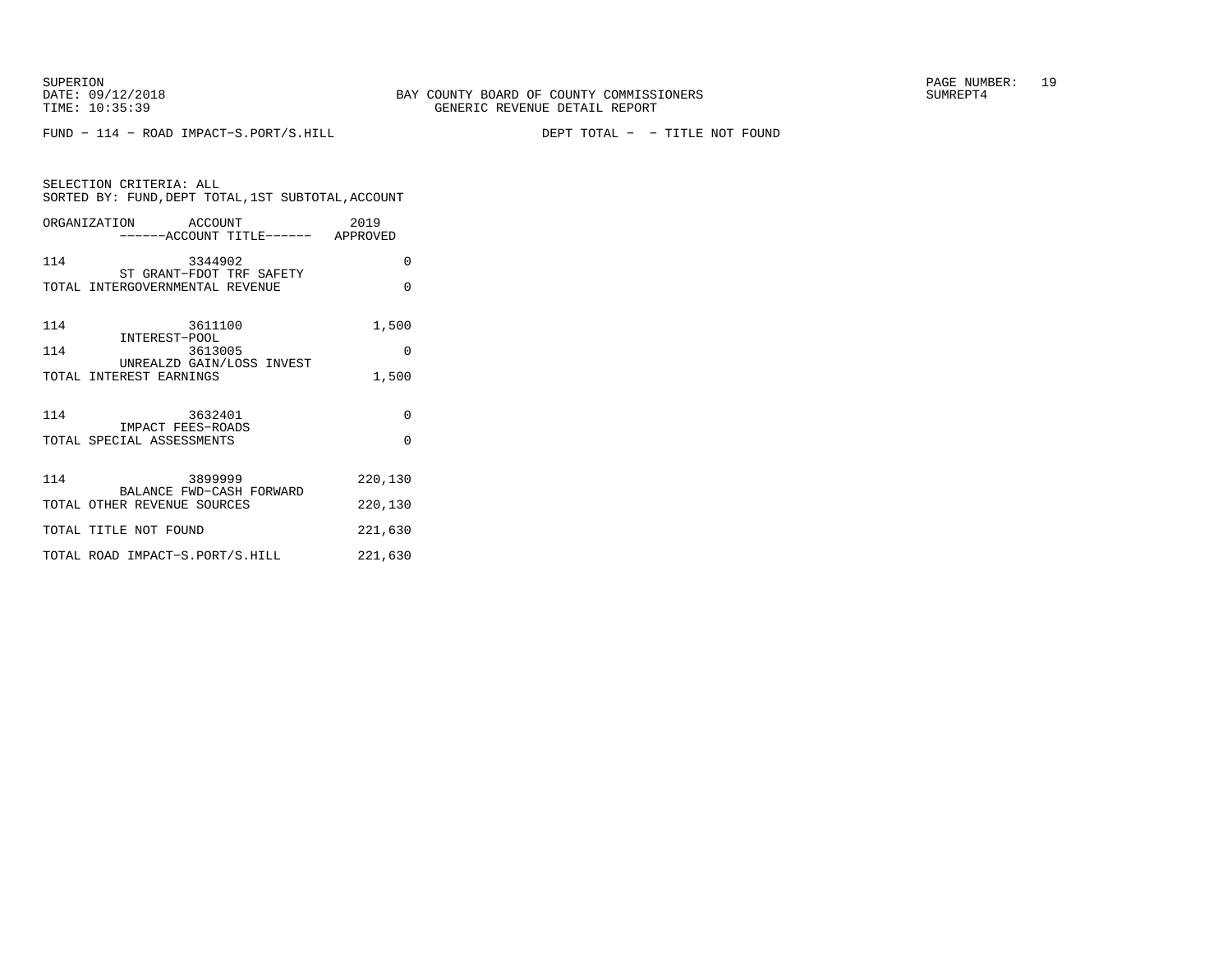SELECTION CRITERIA: ALL

FUND − 115 − STORMWATER MANAGEMENT DEPT TOTAL − − TITLE NOT FOUND

 SORTED BY: FUND,DEPT TOTAL,1ST SUBTOTAL,ACCOUNTORGANIZATION ACCOUNT 2019

 −−−−−−ACCOUNT TITLE−−−−−− APPROVED115 3313903 0 FED GRANT−HAZARD MITIGATN115 3344908 0 ST GRANT−NW FL WTR MGT TOTAL INTERGOVERNMENTAL REVENUE 0 115 3640010 0 SALE OF FIXED ASSETS115 3660007 0 CONTRIB−OTHER GOVT UNITS115 3699001 0 OTHER MISC REVENUE 115 3699012 0 INSURANCE PROCEEDS TOTAL MISCELLANEOUS REVENUE 0 115 3611100 0 INTEREST−POOL 115 3613005 0 UNREALZD GAIN/LOSS INVESTTOTAL INTEREST EARNINGS 0 115 3631010 0 STORMWATER UTIL ASSESSTOTAL SPECIAL ASSESSMENTS 0 115 3810001 0 TRNSF FRM GENERAL FD(001)115 3810101 0 TRNSF FRM TRANSP (101)115 3810110 0 TRNSF FRM PART PAVE (110)115 3899999 0 BALANCE FWD−CASH FORWARDTOTAL OTHER REVENUE SOURCES 0 TOTAL TITLE NOT FOUND 0 TOTAL STORMWATER MANAGEMENT 0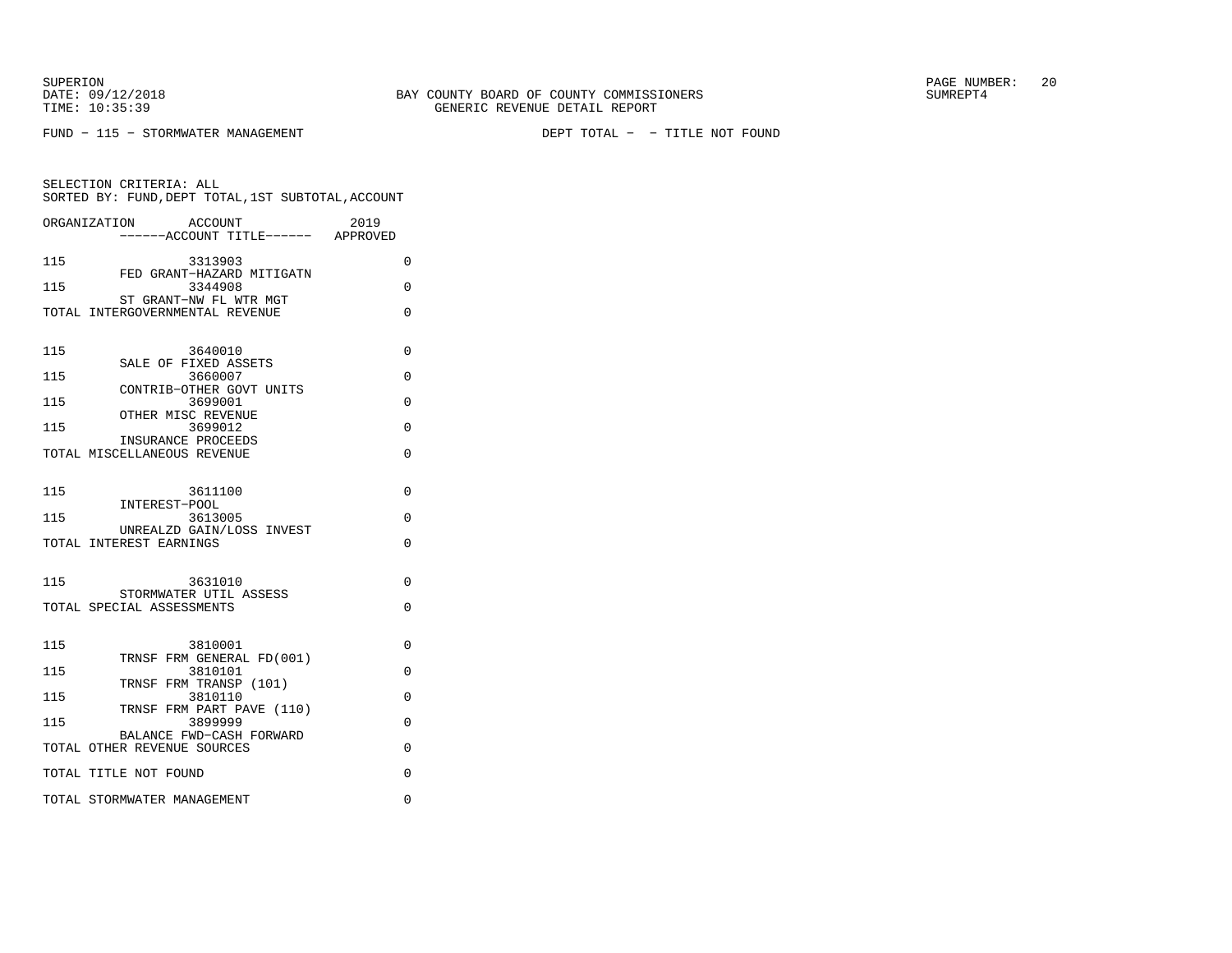FUND − 118 − TRANSIT DEPT TOTAL − − TITLE NOT FOUND

| ORGANIZATION | ACCOUNT<br>------ACCOUNT TITLE------               | 2019<br>APPROVED |
|--------------|----------------------------------------------------|------------------|
| 118          | 3314212                                            | 380,762          |
| 118          | FED GRANT-5339<br>3314213                          | 900,000          |
| 118          | FED GRANT-FL-2017-096-00<br>3660006                | 145,000          |
|              | DEMAND RESPNSE LOCAL CONT<br>TOTAL TITLE NOT FOUND | 1,425,762        |

| 118 | 3314201                              | 0           |
|-----|--------------------------------------|-------------|
|     | FED GRANT-96-X022-00 ARRA            |             |
| 118 | 3314202                              | 1,689,932   |
|     | FED GRANT-90-X744-01 5307            |             |
| 118 | 3314203                              | 0           |
|     | FED GRANT-90-X772-00 5307            |             |
| 118 | 3314204                              | $\Omega$    |
| 118 | FED GRANT-90-X796-01 5307<br>3314205 | 0           |
|     | FED GRANT-90-X829-00 5307            |             |
| 118 | 3314206                              | $\Omega$    |
|     | FED GRANT-90-X823-00 JARC            |             |
| 118 | 3314207                              | 0           |
|     | FED GRANT-90-X743-01 JARC            |             |
| 118 | 3314208                              | $\mathbf 0$ |
|     | FED GRANT-04-0078-00 FCLT            |             |
| 118 | 3314209                              | $\Omega$    |
|     | FED GRANT-FL-90-X868 5307            |             |
| 118 | 3314210                              | 187,500     |
|     | FED GRANT-FLEX FUNDING               |             |
| 118 | 3314211                              | 165,000     |
|     | FED GRANT-FL-2016-012-00             |             |
| 118 | 3344201                              | 450,931     |
| 118 | ST<br>GRANT-BLOCK<br>3344202         |             |
|     | ST GRANT-URBAN CORRIDOR              | 225,845     |
| 118 | 3344203                              | 175,000     |
|     | GRANT-SECTION 5311<br>ST             |             |
| 118 | 3344204                              | 140,000     |
|     | GRANT-5339<br>ST                     |             |
| 118 | 3344206                              | 0           |
|     | ST GRANT-5310                        |             |
| 118 | 3344207                              | $\Omega$    |
|     | ST GRANT-PILOT PROGRAM               |             |
| 118 | 3345031                              | 512,924     |
|     | ST GRANT-PARA TD                     |             |
| 118 | 3345032                              | 0           |
|     | ST GRANT-PARA ARA68                  |             |
|     | TOTAL INTERGOVERNMENTAL REVENUE      | 3,547,132   |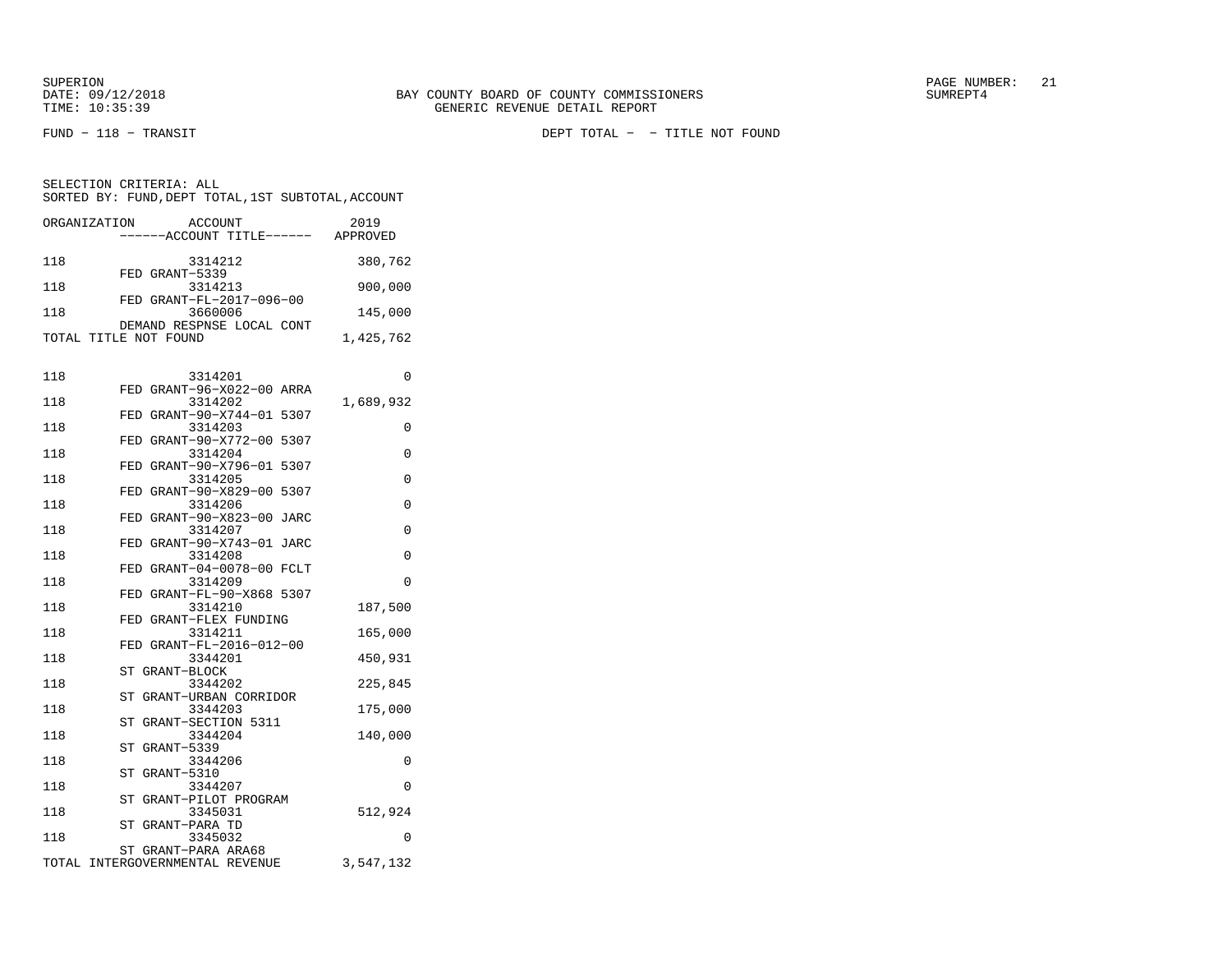FUND − 118 − TRANSIT DEPT TOTAL − − TITLE NOT FOUND

|                          | ORGANIZATION<br>ACCOUNT                                                                                                                                                               | 2019                                                 |
|--------------------------|---------------------------------------------------------------------------------------------------------------------------------------------------------------------------------------|------------------------------------------------------|
|                          | ------ACCOUNT TITLE------ APPROVED                                                                                                                                                    |                                                      |
| 118<br>118<br>118<br>118 | 3443001<br>CHRGS FOR SRV-BAY MEDICAL<br>3443010<br>CHRGS FOR SRV-TROLLEY<br>3443012<br>CHRGS FOR SRV-FARE PASSES<br>3443015<br>CHRGS FOR SRV-BROKER/MED<br>TOTAL CHARGES FOR SERVICES | $\Omega$<br>500,000<br>100,000<br>110,000<br>710,000 |
| 118<br>118<br>118        | 3660007<br>CONTRIB-OTHER GOVT UNITS<br>3699001<br>OTHER MISC REVENUE<br>3699012<br>INSURANCE PROCEEDS<br>TOTAL MISCELLANEOUS REVENUE                                                  | 190,455<br>0<br>$\Omega$<br>190,455                  |
| 118<br>118               | 3611100<br>INTEREST-POOL<br>3613005<br>UNREALZD GAIN/LOSS INVEST<br>TOTAL INTEREST EARNINGS                                                                                           | $\Omega$<br>0<br>$\Omega$                            |
| 118                      | 3899999<br>BALANCE FWD-CASH FORWARD<br>TOTAL OTHER REVENUE SOURCES<br>TOTAL TITLE NOT FOUND                                                                                           | 0<br>$\Omega$<br>5,873,349                           |
|                          | TOTAL TRANSIT                                                                                                                                                                         | 5,873,349                                            |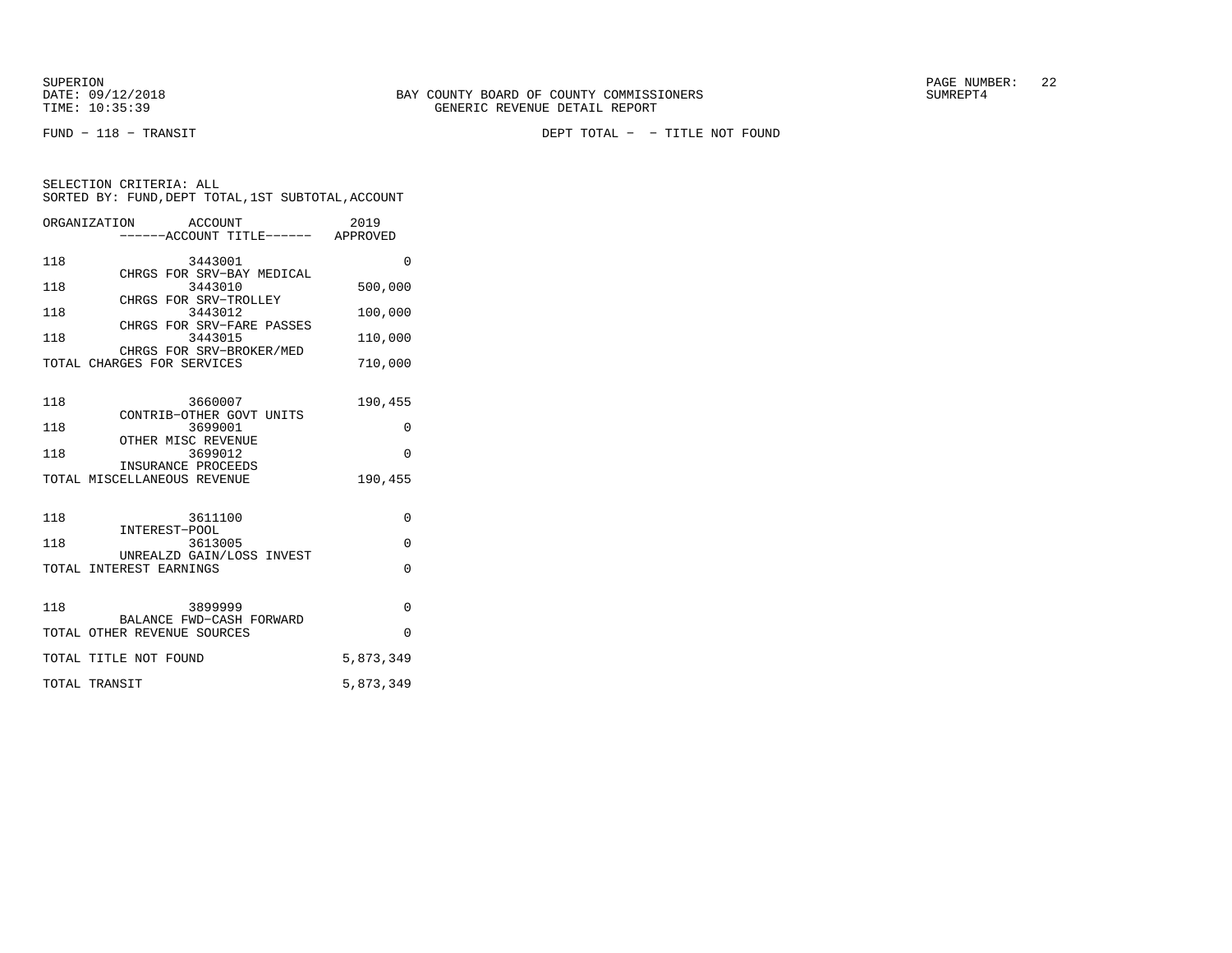| ORGANIZATION | <b>ACCOUNT</b>                      | 2019     |
|--------------|-------------------------------------|----------|
|              | -----ACCOUNT TITLE------ APPROVED   |          |
| 120          | 3310001                             | 500      |
|              | FEDERAL GRANTS                      |          |
| 120          | 3340001                             | 0        |
|              | STATE GRANTS                        |          |
| 120          | 3347001                             | 53,666   |
| 120          | ST GRANT-BAY CO LIBRARY<br>3347003  | 350,000  |
|              | ST GRANT-MULTICOUNTY                |          |
| 120          | 3347006                             | 49,925   |
|              | ST GRANT-GULF CO LIBRARY            |          |
| 120          | 3347007                             | 52,417   |
|              | ST GRANT-LIBERTY CO LIB             |          |
|              | TOTAL INTERGOVERNMENTAL REVENUE     | 506,508  |
|              |                                     |          |
| 120          | 3419002                             | 10,000   |
|              | COPIES                              |          |
| 120          | 3471001                             | $\Omega$ |
|              | CHRG FOR SVC-PANAMA CITY            |          |
| 120          | 3471002                             | 170,220  |
| 120          | CHRG FOR SVC-PC BEACH<br>3471003    | 38,588   |
|              | CHRG FOR SVC-PARKER                 |          |
| 120          | 3471004                             | 112,220  |
|              | CHRG FOR SVC-GULF COUNTY            |          |
| 120          | 3471005                             | 4,500    |
|              | CHRG FOR SVC-PORT ST JOE            |          |
| 120          | 3471006                             | 2,250    |
| 120          | CHRG FOR SVC-WEWAHITCHKA<br>3471007 | 77,747   |
|              | CHRG FOR SVC-LIBERTY CTY            |          |
| 120          | 3471010                             | 22,000   |
|              | SALE OF BOOKS                       |          |
|              | TOTAL CHARGES FOR SERVICES          | 437,525  |
|              |                                     |          |
| 120          | 3520005                             | 74,000   |
|              | LIBRARY FINES & FEES                |          |
|              | TOTAL FINES & FORFEITS              | 74,000   |
|              |                                     |          |
|              |                                     |          |
| 120          | 3640010                             | 0        |
| 120          | SALE OF FIXED ASSETS<br>3660001     | 0        |
|              | CONTRIBUTIONS-PRIVATE SRC           |          |
| 120          | 3660003                             | 0        |
|              | CONTRIB-FRIEND OF LIBRARY           |          |
| 120          | 3660004                             | 0        |
|              | CONTRIB-BUILDING FUND               |          |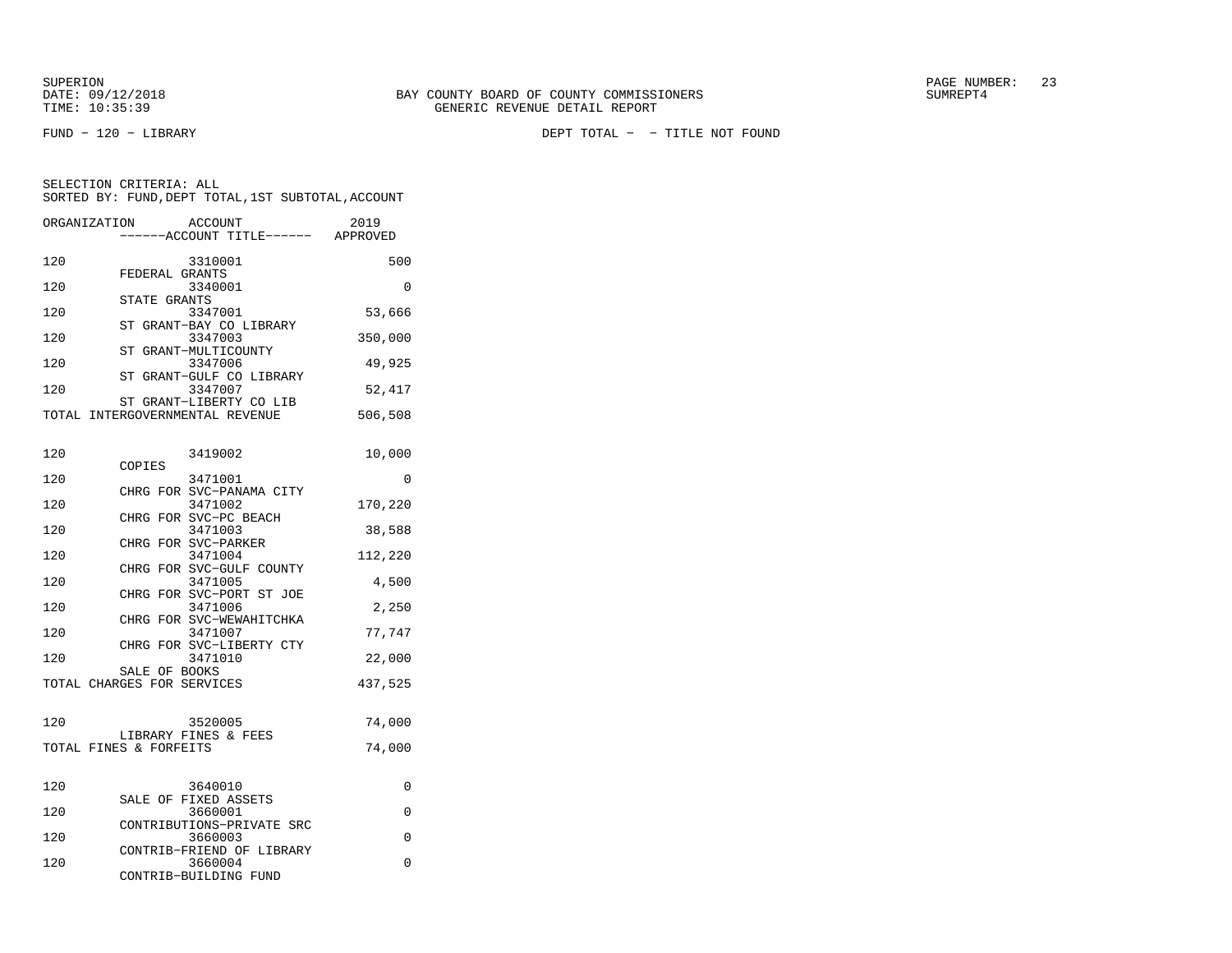FUND − 120 − LIBRARY DEPT TOTAL − − TITLE NOT FOUND

|     | ORGANIZATION<br>ACCOUNT                                 | 2019      |
|-----|---------------------------------------------------------|-----------|
|     | ------ACCOUNT TITLE------ APPROVED                      |           |
| 120 | 3660005                                                 | 0         |
| 120 | CONTRIB-LITERACY<br>3660008                             | 0         |
|     | CONTRIB-PRVT SRC-GULF CO                                |           |
| 120 | 3660009<br>CONTRIB-PRVT SRC-LIBERTY                     | $\Omega$  |
| 120 | 3660010                                                 | $\Omega$  |
|     | CONTRIBUTIONS-OTHER                                     |           |
| 120 | 3699001<br>OTHER MISC REVENUE                           | 300       |
| 120 | 3699012                                                 | 0         |
| 120 | INSURANCE PROCEEDS<br>3699030                           | 400       |
|     | VENDING/CONCESSION REV                                  |           |
|     | TOTAL MISCELLANEOUS REVENUE                             | 700       |
|     |                                                         |           |
| 120 | 3611100                                                 | 0         |
| 120 | INTEREST-POOL<br>3613005                                | $\Omega$  |
|     | UNREALZD GAIN/LOSS INVEST                               |           |
|     | TOTAL INTEREST EARNINGS                                 | $\Omega$  |
|     |                                                         |           |
| 120 | 3810001                                                 | 2,343,684 |
| 120 | TRNSF FRM GENERAL FD(001)<br>3897001                    | 0         |
|     | CAPITAL CONTRIB-OTHER                                   |           |
| 120 | 3899996<br>RESERVE RELEASE                              | $\Omega$  |
| 120 | 3899999                                                 | 100,000   |
|     | BALANCE FWD-CASH FORWARD<br>TOTAL OTHER REVENUE SOURCES | 2,443,684 |
|     |                                                         |           |
|     | TOTAL TITLE NOT FOUND                                   | 3,462,417 |
|     | TOTAL LIBRARY                                           | 3,462,417 |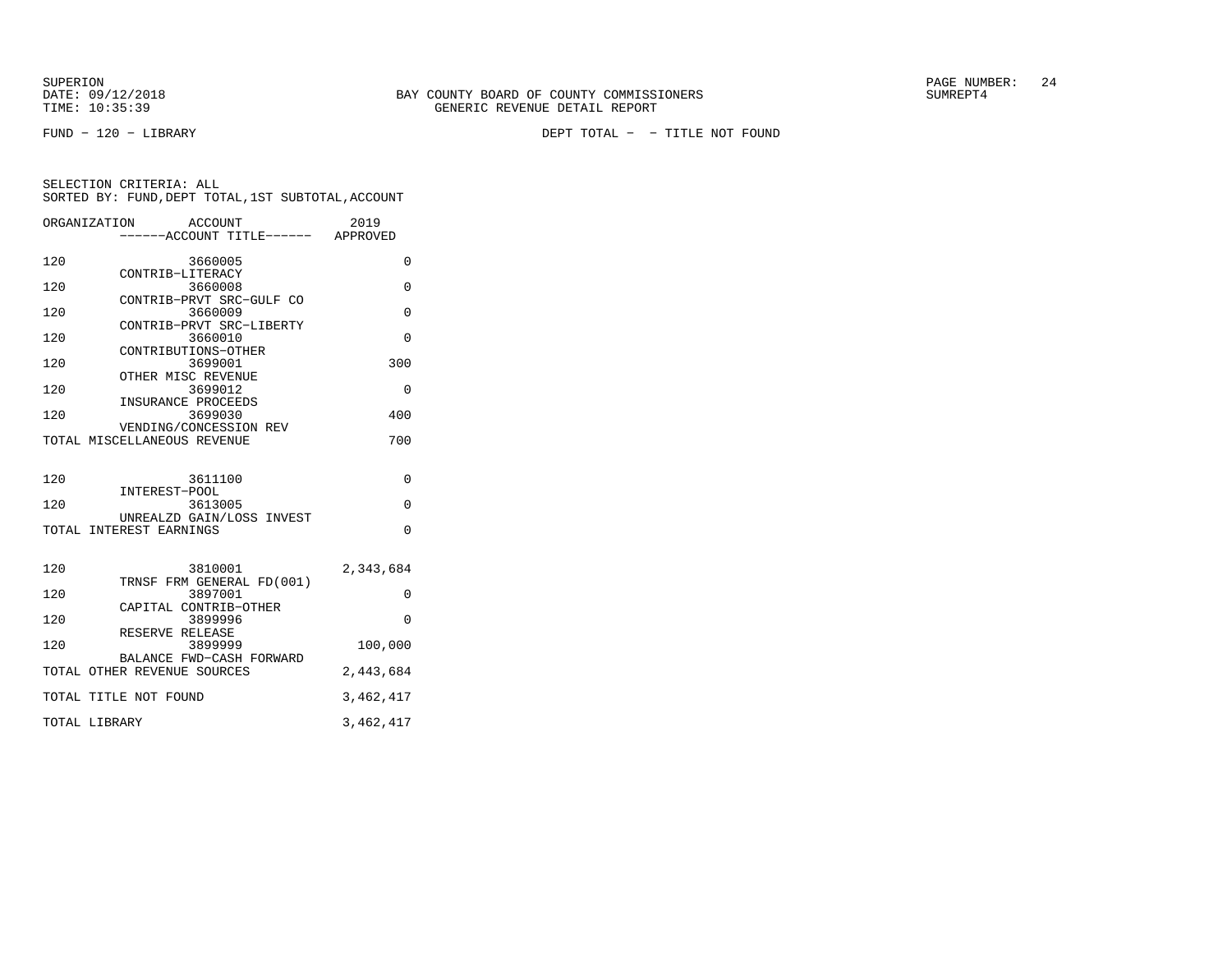SUPERION<br>
BAY COUNTY BOARD OF COUNTY COMMISSIONERS
BATE: 09/12/2018
SUMREPT4
SUMREPT4

FUND − 122 − RESTORE ACT DEPT TOTAL − − TITLE NOT FOUND

|     | ORGANIZATION                    | ACCOUNT |                                    | 2019 |          |
|-----|---------------------------------|---------|------------------------------------|------|----------|
|     |                                 |         | ------ACCOUNT TITLE------ APPROVED |      |          |
| 122 |                                 | 3310001 |                                    |      | $\Omega$ |
|     | FEDERAL GRANTS                  |         |                                    |      |          |
| 122 |                                 | 3315010 |                                    |      | $\Omega$ |
|     | FED GRANT-RESTORE ACT           |         |                                    |      |          |
|     | TOTAL INTERGOVERNMENTAL REVENUE |         |                                    |      | $\cap$   |
|     |                                 |         |                                    |      |          |
| 122 |                                 | 3611100 |                                    |      | $\Omega$ |
|     | INTEREST-POOL                   |         |                                    |      |          |
| 122 |                                 | 3613005 |                                    |      | $\Omega$ |
|     |                                 |         | UNREALZD GAIN/LOSS INVEST          |      |          |
|     | TOTAL INTEREST EARNINGS         |         |                                    |      | $\Omega$ |
|     |                                 |         |                                    |      |          |
|     | TOTAL TITLE NOT FOUND           |         |                                    |      | $\cap$   |
|     | TOTAL RESTORE ACT               |         |                                    |      | U        |
|     |                                 |         |                                    |      |          |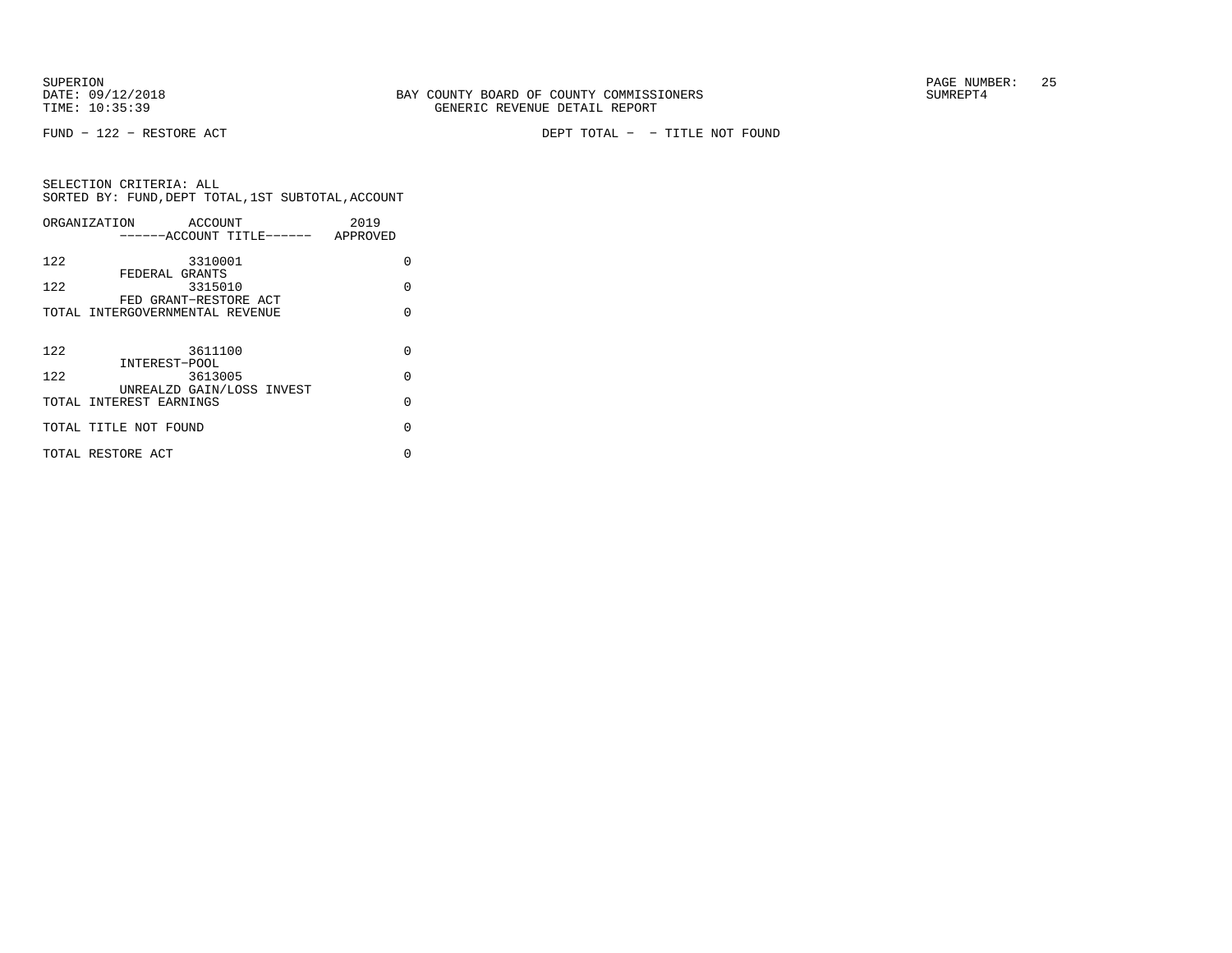FUND − 125 − TOURIST DEVELOPMENT DEPT TOTAL − − TITLE NOT FOUND

SELECTION CRITERIA: ALL

 SORTED BY: FUND,DEPT TOTAL,1ST SUBTOTAL,ACCOUNTORGANIZATION ACCOUNT 2019−−−−−−ACCOUNT TITLE−−−−−− APPROVED

| 125         | 3121000 |  |  | 14,107,500              |            |
|-------------|---------|--|--|-------------------------|------------|
|             |         |  |  | SALES & USE TAX-TOURISM |            |
| TOTAL TAXES |         |  |  |                         | 14,107,500 |

| 125 | 3312306                                                     | 0          |
|-----|-------------------------------------------------------------|------------|
| 125 | FED GRANT-HURRICANE IVAN<br>3342006                         | 0          |
|     | ST GRANT-MUTUAL AID/HURR<br>TOTAL INTERGOVERNMENTAL REVENUE | $\Omega$   |
| 125 | 3660001<br>CONTRIBUTIONS-PRIVATE SRC                        | $\Omega$   |
| 125 | 3670001                                                     | $\Omega$   |
| 125 | GAIN/LOSS ON SALE INVSTMT<br>3699001                        | 0          |
| 125 | OTHER MISC REVENUE<br>3699005<br>PENALTIES                  | 50,000     |
| 125 | 3699012                                                     | $\Omega$   |
|     | INSURANCE PROCEEDS<br>TOTAL MISCELLANEOUS REVENUE           | 50,000     |
| 125 | 3611100<br>INTEREST-POOL                                    | 15,000     |
| 125 | 3611108                                                     | 10,000     |
| 125 | INTEREST-SALES & USE TAX<br>3613005                         | $\Omega$   |
|     | UNREALZD GAIN/LOSS INVEST<br>TOTAL INTEREST EARNINGS        | 25,000     |
| 125 | 3899999<br>BALANCE FWD-CASH FORWARD                         | 416,000    |
|     | TOTAL OTHER REVENUE SOURCES                                 | 416,000    |
|     | TOTAL TITLE NOT FOUND                                       | 14,598,500 |
|     | TOTAL TOURIST DEVELOPMENT                                   | 14,598,500 |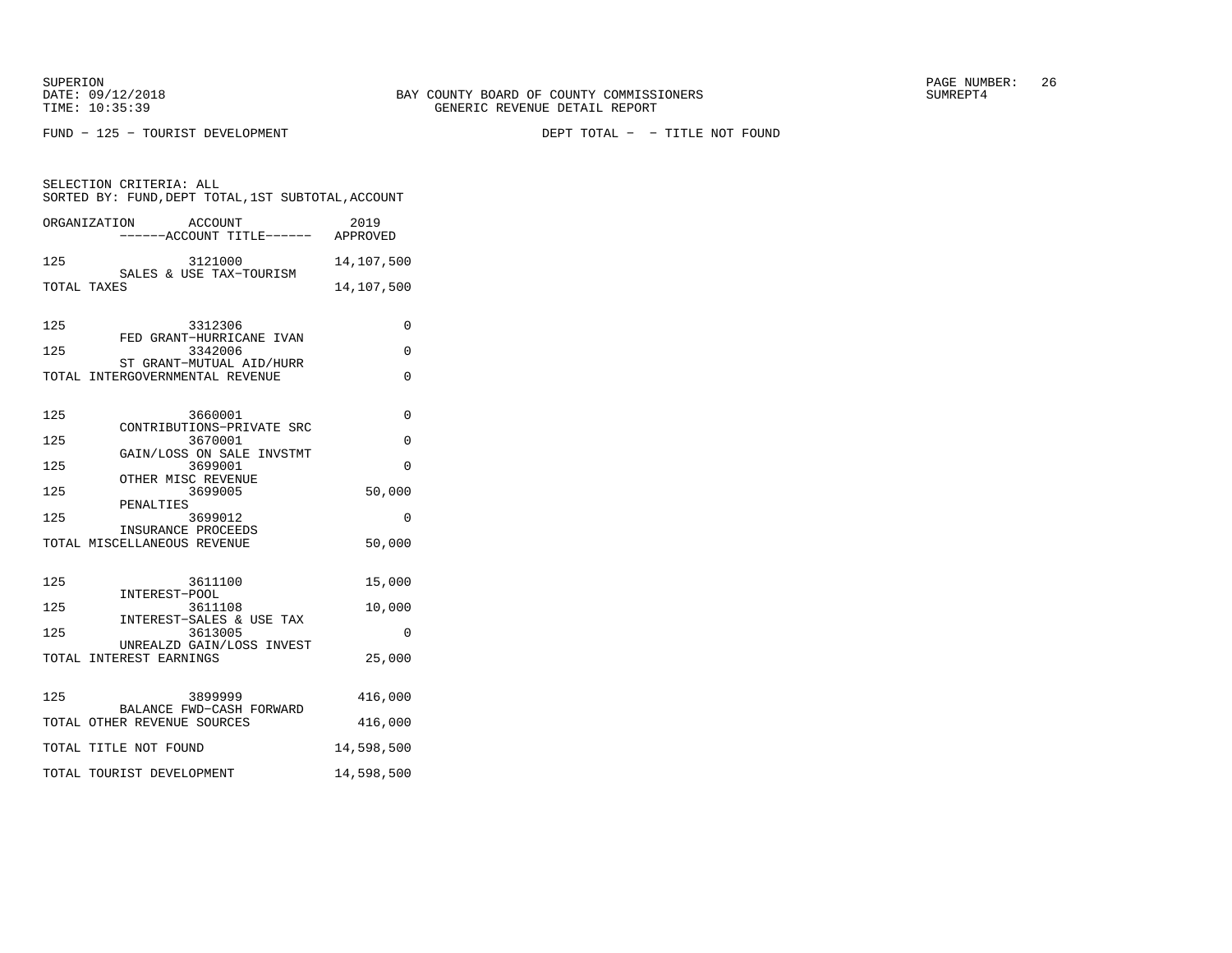FUND − 126 − MEXICO BEACH − TDT DEPT TOTAL − − TITLE NOT FOUND

| SELECTION CRITERIA: ALL<br>SORTED BY: FUND, DEPT TOTAL, 1ST SUBTOTAL, ACCOUNT |          |  |  |  |
|-------------------------------------------------------------------------------|----------|--|--|--|
| ORGANIZATION<br>ACCOUNT<br>-------ACCOUNT TITLE------- APPROVED               | 2019     |  |  |  |
| 126<br>3121000<br>SALES & USE TAX-TOURISM                                     | 665,000  |  |  |  |
| TOTAL TAXES                                                                   | 665,000  |  |  |  |
| 126<br>3340001                                                                | 0        |  |  |  |
| STATE GRANTS<br>TOTAL INTERGOVERNMENTAL REVENUE                               | $\Omega$ |  |  |  |
| 126<br>3670001                                                                | $\Omega$ |  |  |  |
| GAIN/LOSS ON SALE INVSTMT<br>126<br>3699005                                   | 4,000    |  |  |  |
| PENALTIES<br>TOTAL MISCELLANEOUS REVENUE                                      | 4,000    |  |  |  |
| 126<br>3611100<br>INTEREST-POOL                                               | 2,250    |  |  |  |
| 126<br>3611108<br>INTEREST-SALES & USE TAX                                    | 500      |  |  |  |
| 126<br>3613005                                                                | $\Omega$ |  |  |  |
| UNREALZD GAIN/LOSS INVEST<br>TOTAL INTEREST EARNINGS                          | 2,750    |  |  |  |
| 126<br>3899994<br>BAL FWD-CASH FWD-MEX BCH                                    | 170,000  |  |  |  |
| TOTAL OTHER REVENUE SOURCES                                                   | 170,000  |  |  |  |
| TOTAL TITLE NOT FOUND                                                         | 841,750  |  |  |  |
| TOTAL MEXICO BEACH - TDT                                                      | 841,750  |  |  |  |
|                                                                               |          |  |  |  |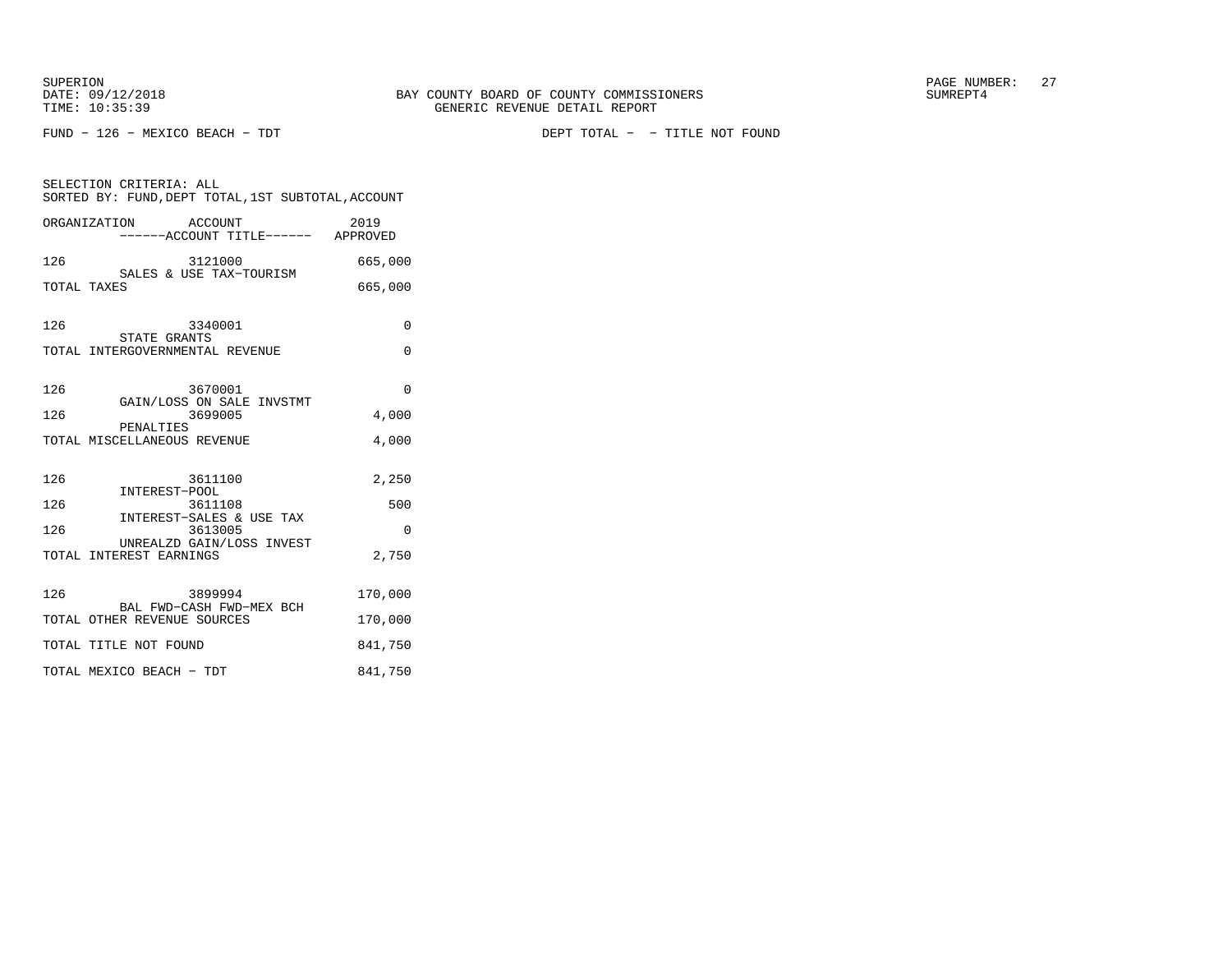FUND − 127 − BEACH NOURISHMENT − TDC DEPT TOTAL − − TITLE NOT FOUND

|     | ORGANIZATION<br>ACCOUNT<br>-----ACCOUNT TITLE------ APPROVED | 2019       |
|-----|--------------------------------------------------------------|------------|
| 127 | 3121000<br>SALES & USE TAX-TOURISM                           | 4,702,500  |
|     | TOTAL TAXES                                                  | 4,702,500  |
| 127 | 3312010<br>FED GRANT-FEMA                                    | 0          |
| 127 | 3312306<br>FED GRANT-HURRICANE IVAN                          | $\Omega$   |
| 127 | 3342006<br>ST GRANT-MUTUAL AID/HURR                          | 0          |
| 127 | 3345001<br>ST GRANT-BCH NOURISHMENT                          | 0          |
| 127 | 3345002<br>ST GRANT-CARILLON BCH PRJ                         | $\Omega$   |
|     | TOTAL INTERGOVERNMENTAL REVENUE                              | $\Omega$   |
|     |                                                              |            |
| 127 | 3660007<br>CONTRIB-OTHER GOVT UNITS                          | 0          |
| 127 | 3670001<br>GAIN/LOSS ON SALE INVSTMT                         | $\Omega$   |
| 127 | 3699004<br>REFUND PRIOR YR EXPENSE                           | $\Omega$   |
| 127 | 3699005<br>PENALTIES                                         | 18,000     |
|     | TOTAL MISCELLANEOUS REVENUE                                  | 18,000     |
| 127 | 3611100                                                      | 175,000    |
| 127 | INTEREST-POOL<br>3611108                                     | 4,500      |
| 127 | INTEREST-SALES & USE TAX<br>3613005                          | $\Omega$   |
|     | UNREALZD GAIN/LOSS INVEST<br>TOTAL INTEREST EARNINGS         | 179,500    |
| 127 | 3899999                                                      | 23,800,000 |
|     | BALANCE FWD-CASH FORWARD<br>TOTAL OTHER REVENUE SOURCES      | 23,800,000 |
|     | TOTAL TITLE NOT FOUND                                        | 28,700,000 |
|     | TOTAL BEACH NOURISHMENT - TDC                                | 28,700,000 |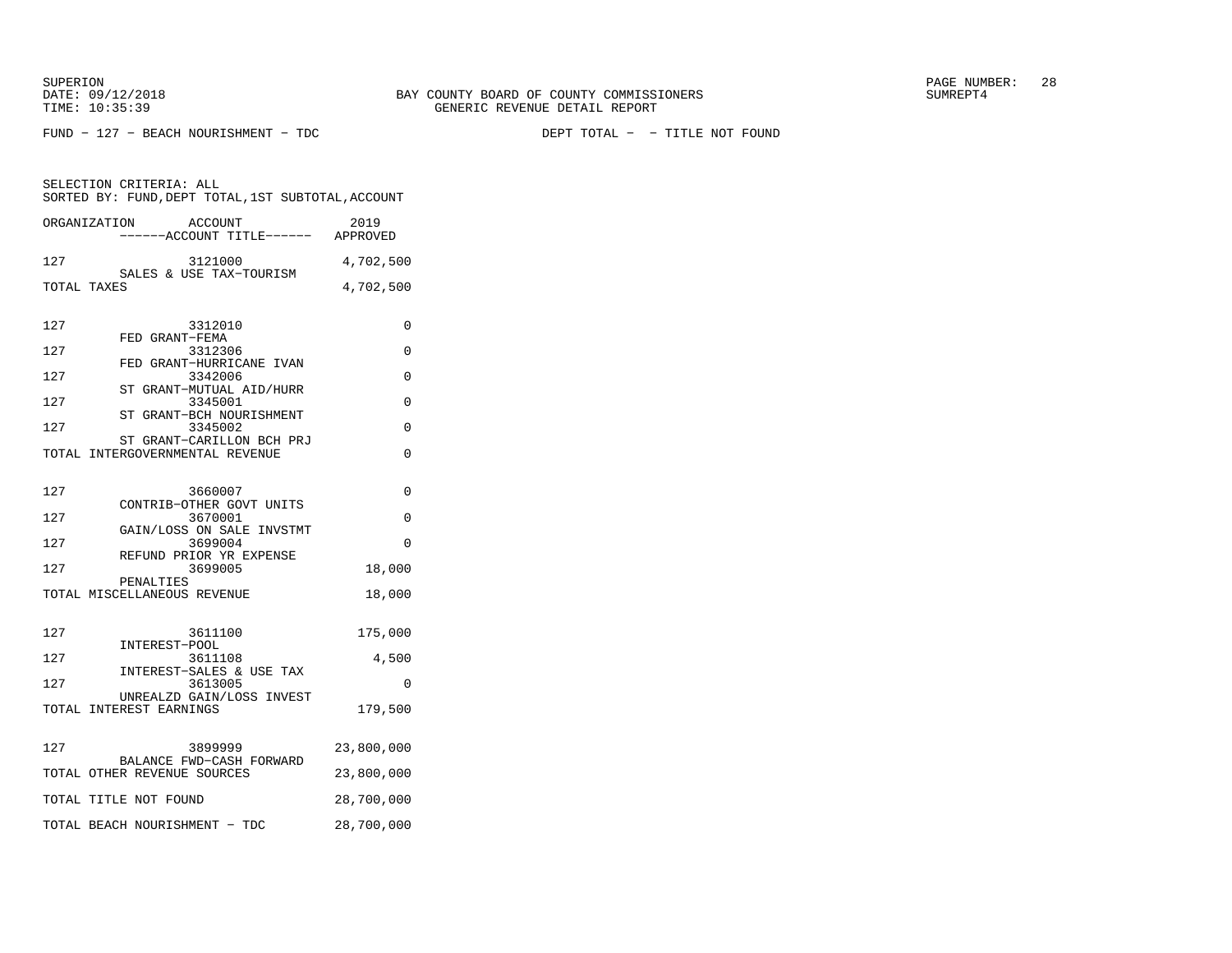FUND − 128 − TDC − 5TH CENT DEPT TOTAL − − TITLE NOT FOUND

| SELECTION CRITERIA: ALL<br>SORTED BY: FUND, DEPT TOTAL, 1ST SUBTOTAL, ACCOUNT |            |  |  |  |
|-------------------------------------------------------------------------------|------------|--|--|--|
| ORGANIZATION ACCOUNT<br>-----ACCOUNT TITLE------ APPROVED                     | 2019       |  |  |  |
| 128<br>3121000<br>SALES & USE TAX-TOURISM                                     | 4,702,500  |  |  |  |
| TOTAL TAXES                                                                   | 4,702,500  |  |  |  |
| 3699005<br>128<br>PENALTIES                                                   | 18,000     |  |  |  |
| TOTAL MISCELLANEOUS REVENUE                                                   | 18,000     |  |  |  |
| 128<br>3611100<br>INTEREST-POOL                                               | 50,000     |  |  |  |
| 128<br>3611108<br>INTEREST-SALES & USE TAX                                    | 4,500      |  |  |  |
| 128<br>3613005<br>UNREALZD GAIN/LOSS INVEST                                   | $\Omega$   |  |  |  |
| TOTAL INTEREST EARNINGS                                                       | 54,500     |  |  |  |
| 128<br>3840010<br><b>BOND PROCEEDS</b>                                        | $\Omega$   |  |  |  |
| 128<br>3899999<br>BALANCE FWD-CASH FORWARD                                    | 5,362,600  |  |  |  |
| TOTAL OTHER REVENUE SOURCES                                                   | 5,362,600  |  |  |  |
| TOTAL TITLE NOT FOUND                                                         | 10,137,600 |  |  |  |
| TOTAL TDC - 5TH CENT                                                          | 10,137,600 |  |  |  |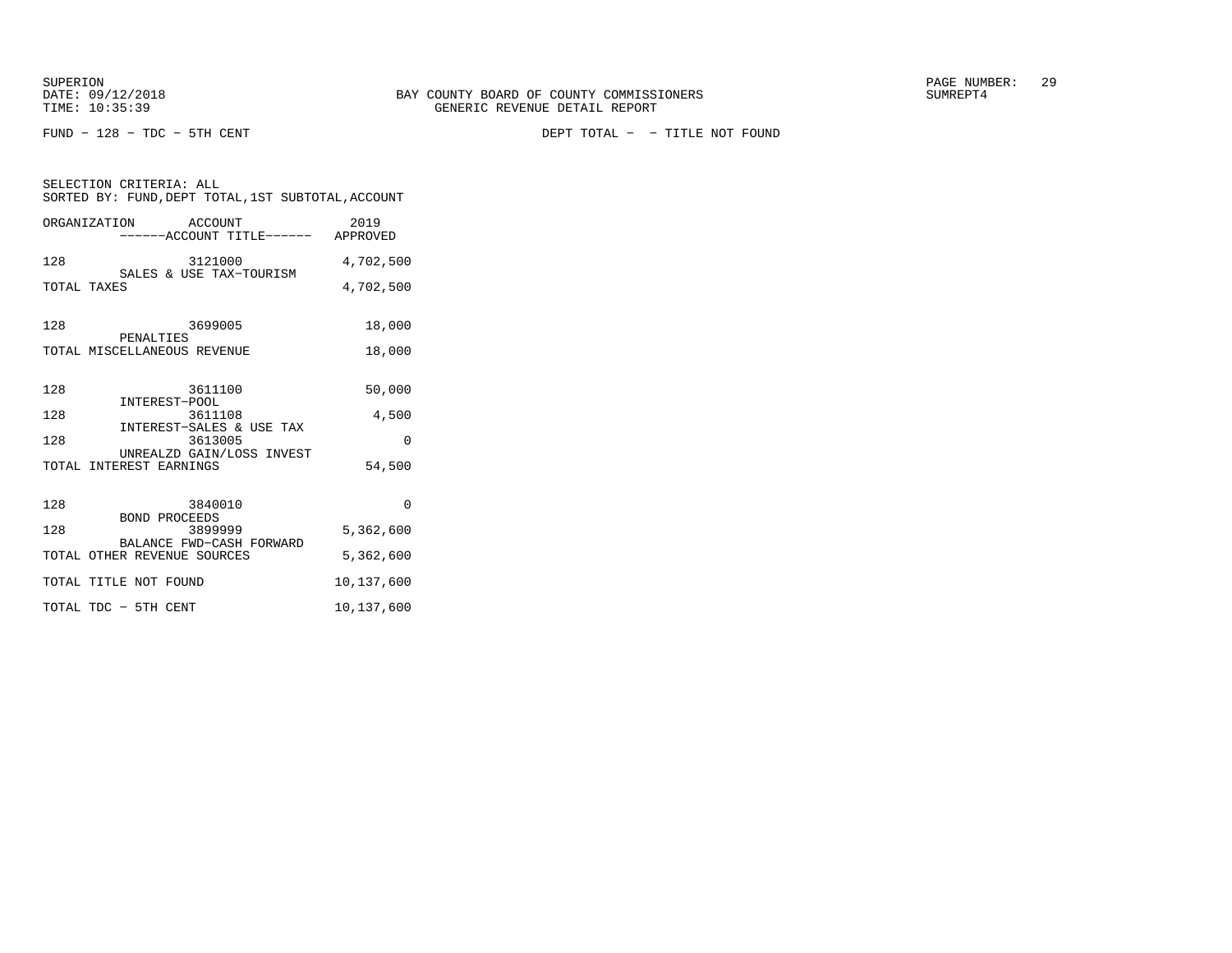FUND − 129 − PANAMA CITY − TDT DEPT TOTAL − − TITLE NOT FOUND

|             | SORTED BY: FUND, DEPT TOTAL, 1ST SUBTOTAL, ACCOUNT         |           |
|-------------|------------------------------------------------------------|-----------|
|             | ORGANIZATION ACCOUNT<br>------ACCOUNT TITLE------ APPROVED | 2019      |
| 129         | 3121000<br>SALES & USE TAX-TOURISM                         | 1,482,000 |
| TOTAL TAXES |                                                            | 1,482,000 |
| 129         | 3699005                                                    | 3,000     |
|             | PENALTIES<br>TOTAL MISCELLANEOUS REVENUE                   | 3,000     |
| 129         | 3611100<br>3611<br>INTEREST-POOL                           | 10,500    |
| 129         | 3611108                                                    | 100       |
| 129         | INTEREST-SALES & USE TAX<br>3613005                        | $\Omega$  |
|             | UNREALZD GAIN/LOSS INVEST<br>TOTAL INTEREST EARNINGS       | 10,600    |
| 129         | 3899999                                                    | 663,300   |
|             | BALANCE FWD-CASH FORWARD<br>TOTAL OTHER REVENUE SOURCES    | 663,300   |
|             | TOTAL TITLE NOT FOUND                                      | 2,158,900 |
|             | TOTAL PANAMA CITY - TDT                                    | 2,158,900 |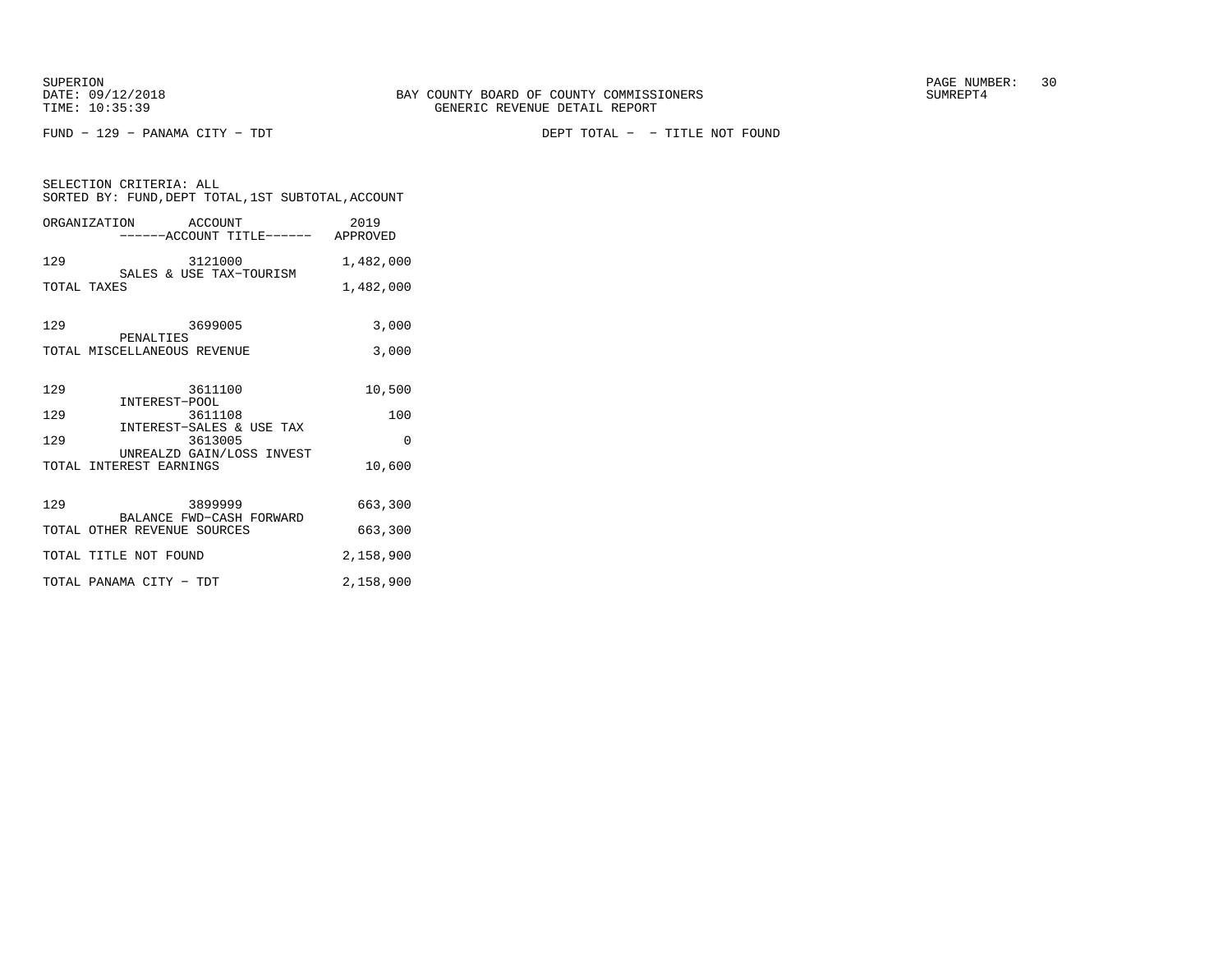FUND − 130 − PUBLIC SAFETY E911 DEPT TOTAL − − TITLE NOT FOUND

SELECTION CRITERIA: ALL

| ORGANIZATION ACCOUNT<br>------ACCOUNT TITLE------ APPROVED | 2019      |
|------------------------------------------------------------|-----------|
| 130<br>3424001<br>FEES-E911                                | 325,000   |
| 130<br>3424002<br>FEES-E911 WIRELESS                       | 481,665   |
| 130<br>3490001                                             | $\Omega$  |
| OTHER CHARGES FOR SERVICE<br>TOTAL CHARGES FOR SERVICES    | 806,665   |
| 130<br>3640010                                             | $\Omega$  |
| SALE OF FIXED ASSETS<br>130<br>3660007                     | $\Omega$  |
| CONTRIB-OTHER GOVT UNITS<br>TOTAL MISCELLANEOUS REVENUE    | $\Omega$  |
| 130<br>3611100                                             | 20,000    |
| INTEREST-POOL<br>130<br>3613005                            | O         |
| UNREALZD GAIN/LOSS INVEST<br>TOTAL INTEREST EARNINGS       | 20,000    |
| 130<br>3810001                                             | $\Omega$  |
| TRNSF FRM GENERAL FD(001)<br>130<br>3899999                | 2,500,000 |
| BALANCE FWD-CASH FORWARD<br>TOTAL OTHER REVENUE SOURCES    | 2,500,000 |
| TOTAL TITLE NOT FOUND                                      | 3,326,665 |

TOTAL PUBLIC SAFETY E911 3,326,665

SORTED BY: FUND,DEPT TOTAL,1ST SUBTOTAL,ACCOUNT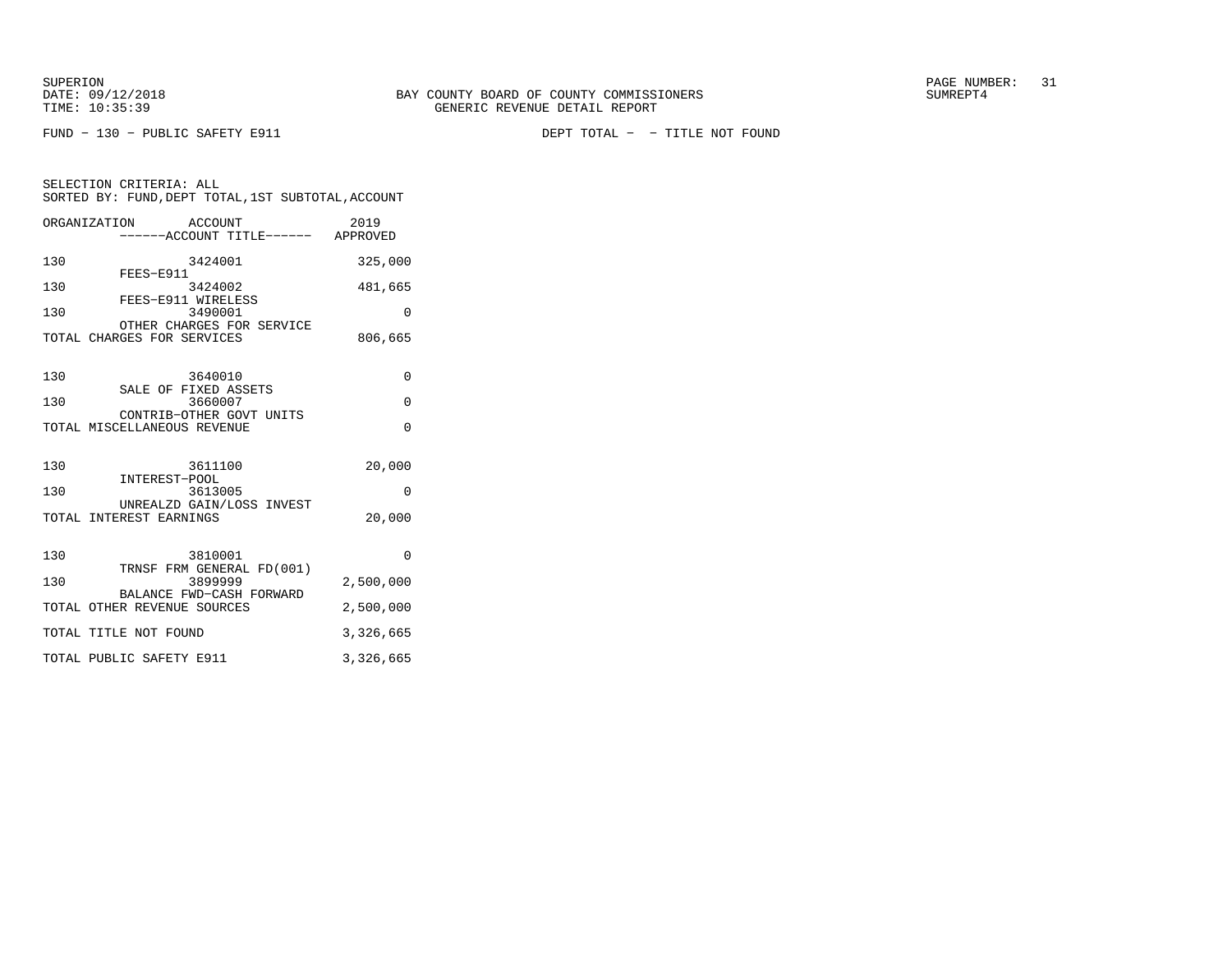FUND − 133 − INTERGOVT RADIO COMM DEPT TOTAL − − TITLE NOT FOUND

| SELECTION CRITERIA: ALL<br>SORTED BY: FUND, DEPT TOTAL, 1ST SUBTOTAL, ACCOUNT |                                                              |           |  |  |
|-------------------------------------------------------------------------------|--------------------------------------------------------------|-----------|--|--|
|                                                                               | ACCOUNT<br>ORGANIZATION<br>-----ACCOUNT TITLE------ APPROVED | 2019      |  |  |
| 133                                                                           | 3312306<br>FED GRANT-HURRICANE IVAN                          | 0         |  |  |
| 133                                                                           | 3342006<br>ST GRANT-MUTUAL AID/HURR                          | $\Omega$  |  |  |
|                                                                               | TOTAL INTERGOVERNMENTAL REVENUE                              | $\Omega$  |  |  |
| 133                                                                           | 3415405<br>TRAFFIC FINE SURCHARGE                            | 180,000   |  |  |
| 133                                                                           | 3424010<br>CHRGS FOR SRV-800 MHZ                             | 267,978   |  |  |
|                                                                               | TOTAL CHARGES FOR SERVICES                                   | 447,978   |  |  |
| 133                                                                           | 3640010<br>SALE OF FIXED ASSETS                              | 0         |  |  |
| 133                                                                           | 3660007<br>CONTRIB-OTHER GOVT UNITS                          | 0         |  |  |
| 133                                                                           | 3699012                                                      | $\Omega$  |  |  |
|                                                                               | INSURANCE PROCEEDS<br>TOTAL MISCELLANEOUS REVENUE            | $\Omega$  |  |  |
| 133                                                                           | 3611100<br>INTEREST-POOL                                     | 0         |  |  |
| 133                                                                           | 3613005<br>UNREALZD GAIN/LOSS INVEST                         | $\Omega$  |  |  |
|                                                                               | TOTAL INTEREST EARNINGS                                      | $\Omega$  |  |  |
| 133                                                                           | 3810001<br>TRNSF FRM GENERAL FD(001)                         | 78,967    |  |  |
| 133                                                                           | 3840005<br>LOAN PROCEEDS                                     | 0         |  |  |
| 133                                                                           | 3899999<br>BALANCE FWD-CASH FORWARD                          | 500,000   |  |  |
|                                                                               | TOTAL OTHER REVENUE SOURCES                                  | 578,967   |  |  |
|                                                                               | TOTAL TITLE NOT FOUND                                        | 1,026,945 |  |  |
|                                                                               | TOTAL INTERGOVT RADIO COMM                                   | 1,026,945 |  |  |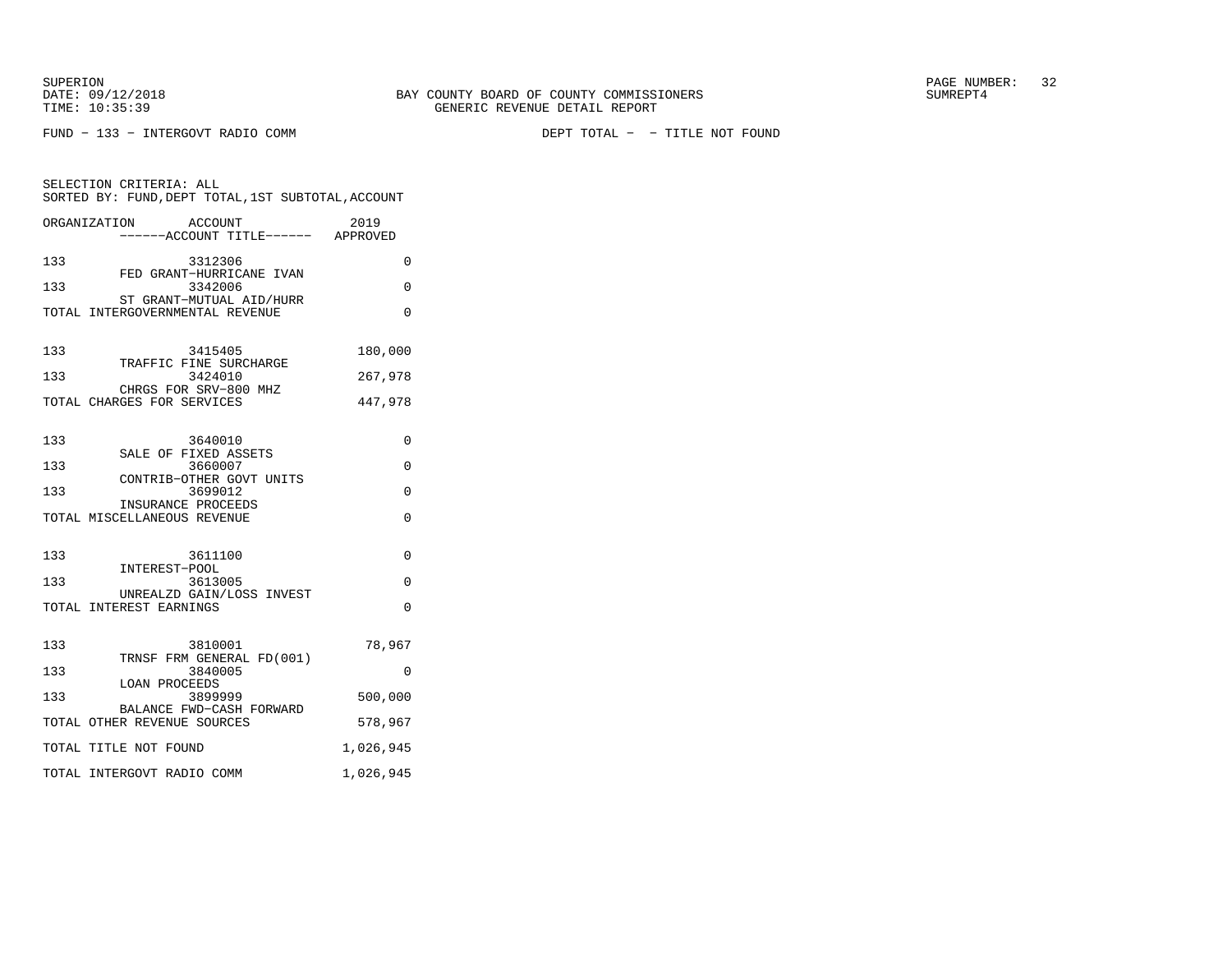FUND − 140 − DISTRICT MOSQUITO CONTROL DEPT TOTAL − − TITLE NOT FOUND

| SELECTION CRITERIA: ALL<br>SORTED BY: FUND, DEPT TOTAL, 1ST SUBTOTAL, ACCOUNT                                                                                                                       |                                            |  |  |  |
|-----------------------------------------------------------------------------------------------------------------------------------------------------------------------------------------------------|--------------------------------------------|--|--|--|
| ORGANIZATION<br>ACCOUNT<br>-----ACCOUNT TITLE------ APPROVED                                                                                                                                        | 2019                                       |  |  |  |
| 140<br>3111000<br>AD VALOREM TAXES<br>140<br>3112000<br>AD VALOREM TAXES-DELIN.<br>TOTAL TAXES<br>140<br>3330001<br>FED PMT IN LIEU OF TAXES<br>3346015<br>140<br>ST GRANT-MOSOUITO CNTRL I         | 1,250,249<br>0<br>1,250,249<br>0<br>41,645 |  |  |  |
| TOTAL INTERGOVERNMENTAL REVENUE                                                                                                                                                                     | 41,645                                     |  |  |  |
| 140<br>3490001<br>OTHER CHARGES FOR SERVICE<br>TOTAL CHARGES FOR SERVICES                                                                                                                           | 0<br>0                                     |  |  |  |
| 140<br>3640010<br>SALE OF FIXED ASSETS<br>3660007<br>140<br>CONTRIB-OTHER GOVT UNITS<br>140<br>3699001<br>OTHER MISC REVENUE<br>3699012<br>140<br>INSURANCE PROCEEDS<br>TOTAL MISCELLANEOUS REVENUE | 0<br>0<br>$\Omega$<br>$\Omega$<br>$\Omega$ |  |  |  |
| 140<br>3611100<br>INTEREST-POOL<br>140<br>3613005<br>UNREALZD GAIN/LOSS INVEST<br>TOTAL INTEREST EARNINGS                                                                                           | 2,500<br>0<br>2,500                        |  |  |  |
| 140<br>3810001<br>TRNSF FRM GENERAL FD(001)<br>3899999<br>140<br>BALANCE FWD-CASH FORWARD<br>TOTAL OTHER REVENUE SOURCES<br>TOTAL TITLE NOT FOUND                                                   | 62,543<br>175,000<br>237,543<br>1,531,937  |  |  |  |
| TOTAL DISTRICT MOSQUITO CONTROL                                                                                                                                                                     | 1,531,937                                  |  |  |  |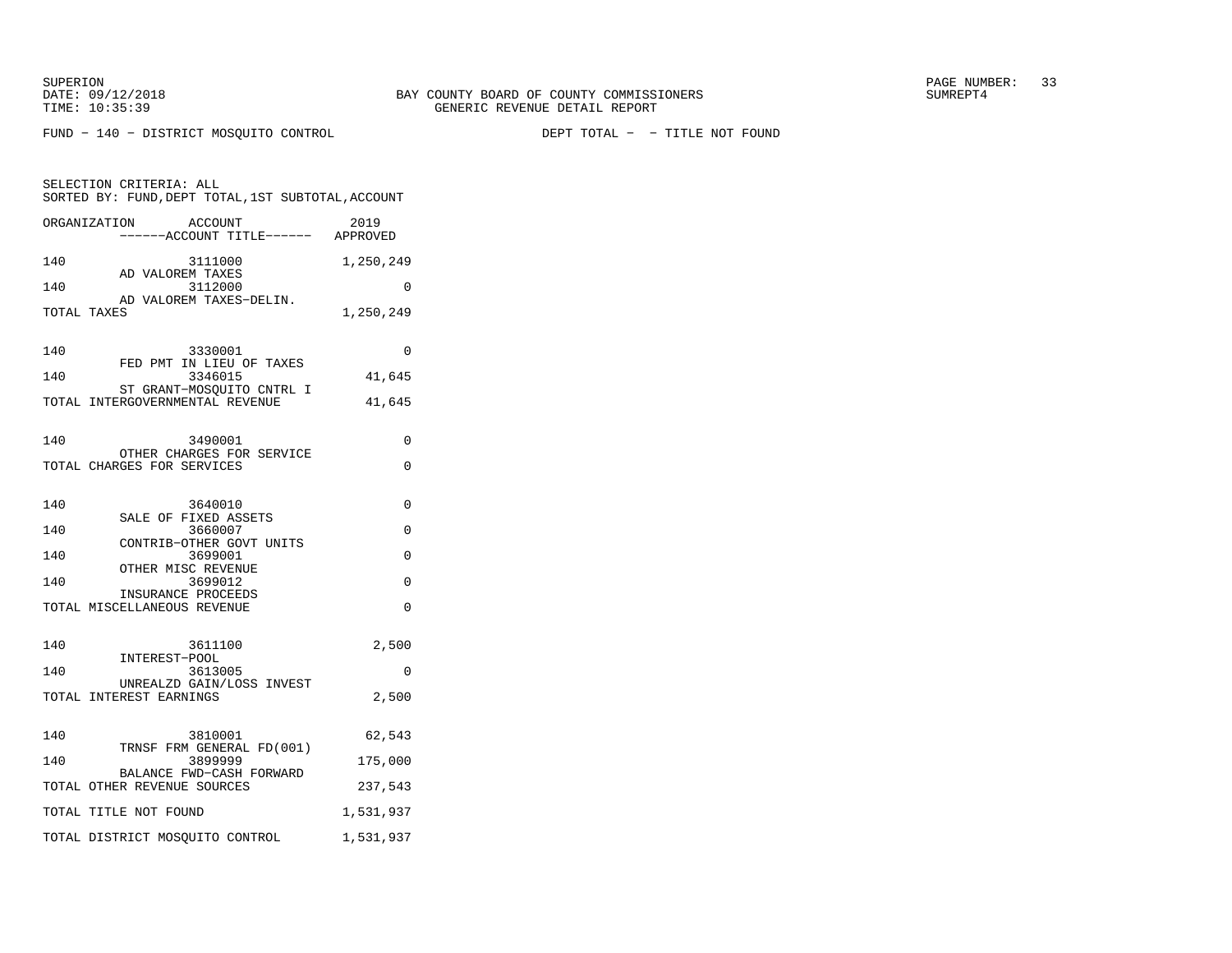DATE:  $09/12/2018$  SUMREPT4 TIME: 10:35:39 GENERIC REVENUE DETAIL REPORT

SUPERION PAGE NUMBER: 34

FUND − 145 − MSTU−FIRE PROTECTION DEPT TOTAL − − TITLE NOT FOUND

 SORTED BY: FUND,DEPT TOTAL,1ST SUBTOTAL,ACCOUNTORGANIZATION ACCOUNT 2019−−−−−−ACCOUNT TITLE−−−−−− APPROVED

SELECTION CRITERIA: ALL

| 145         | 3111005                              | 8,434,566 |
|-------------|--------------------------------------|-----------|
| 145         | MSTU AD VALOREM TAXES<br>3112005     | $\Omega$  |
|             | MSTU AD VAL TAX-DELINO               |           |
| TOTAL TAXES |                                      | 8,434,566 |
|             |                                      |           |
| 145         | 3310001                              | 242,027   |
|             | FEDERAL GRANTS                       |           |
| 145         | 3312010<br>FED GRANT-FEMA            | 0         |
| 145         | 3312306                              | $\Omega$  |
| 145         | FED GRANT-HURRICANE IVAN<br>3312307  | $\Omega$  |
|             | FED GRANT-HOMELAND SCRTY             |           |
| 145         | 3316101                              | $\Omega$  |
| 145         | FED GRANT-EMT/PARAMEDIC<br>3330001   | $\Omega$  |
|             | FED PMT IN LIEU OF TAXES             |           |
| 145         | 3342006                              | $\Omega$  |
| 145         | ST GRANT-MUTUAL AID/HURR<br>3352300  | $\Omega$  |
|             | FIREFIGHTERS' SUPPL COMP             |           |
|             | TOTAL INTERGOVERNMENTAL REVENUE      | 242,027   |
|             |                                      |           |
| 145         | 3412001                              | 200,000   |
|             | CHRGS FOR SERVICE                    |           |
| 145         | 3422014<br>CHRG FOR SRV-FIRE/CEDARGV | 0         |
|             | TOTAL CHARGES FOR SERVICES           | 200,000   |
|             |                                      |           |
| 145         | 3620010                              | 0         |
|             | RENT INCOME                          |           |
| 145         | 3640010                              | $\Omega$  |
| 145         | SALE OF FIXED ASSETS<br>3660001      | $\Omega$  |
|             | CONTRIBUTIONS-PRIVATE SRC            |           |
| 145         | 3660007                              | $\Omega$  |
|             | CONTRIB-OTHER GOVT UNITS             |           |

145 3699001 0

145 3699004 0 REFUND PRIOR YR EXPENSE145 3699012 0

TOTAL MISCELLANEOUS REVENUE 0

OTHER MISC REVENUE

INSURANCE PROCEEDS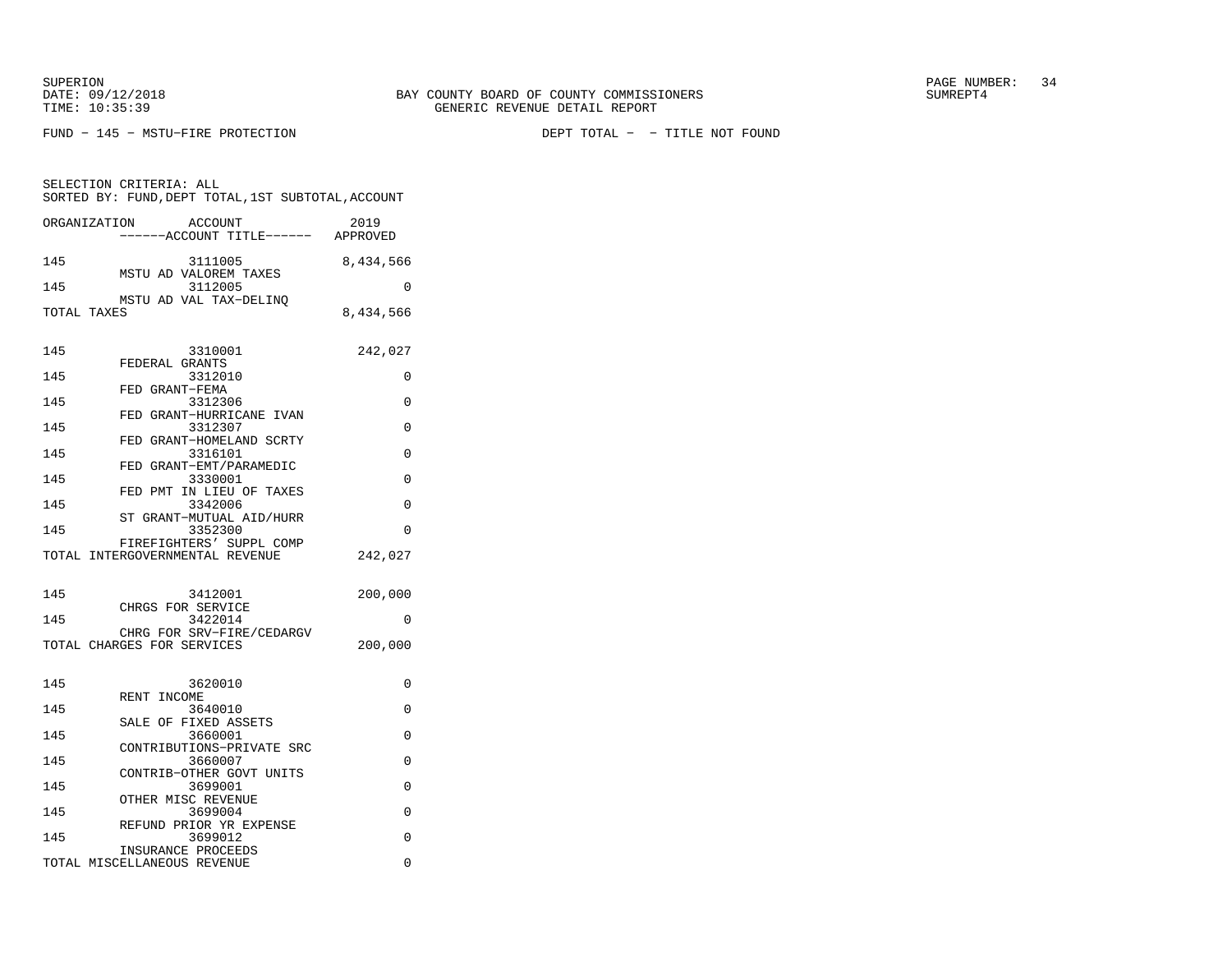FUND − 145 − MSTU−FIRE PROTECTION DEPT TOTAL − − TITLE NOT FOUND

SELECTION CRITERIA: ALL

| ORGANIZATION ACCOUNT<br>-----ACCOUNT TITLE------ APPROVED     | 2019      |
|---------------------------------------------------------------|-----------|
| 145<br>3611100                                                | 22,000    |
| INTEREST-POOL<br>3613005<br>145                               | $\Omega$  |
| UNREALZD GAIN/LOSS INVEST<br>TOTAL INTEREST EARNINGS          | 22,000    |
| 145<br>3632201<br>IMPACT FEES-FIRE                            | 90,000    |
| TOTAL SPECIAL ASSESSMENTS                                     | 90,000    |
| 145<br>3810303                                                | $\Omega$  |
| TRNSF FRM SALES TX 2002<br>3810440<br>145                     | $\Omega$  |
| TRNSF FRM BLDG SAFETY-440<br>145<br>3840005                   | $\Omega$  |
| <b>LOAN PROCEEDS</b><br>145<br>3840010                        | $\Omega$  |
| BOND PROCEEDS<br>145<br>3895001                               | $\Omega$  |
| CAPITAL CONTRIB-FED<br>145<br>3899996                         | $\Omega$  |
| RESERVE RELEASE<br>145<br>3899999<br>BALANCE FWD-CASH FORWARD | 204,000   |
| TOTAL OTHER REVENUE SOURCES                                   | 204,000   |
| TOTAL TITLE NOT FOUND                                         | 9,192,593 |
| TOTAL MSTU-FIRE PROTECTION                                    | 9,192,593 |

SORTED BY: FUND,DEPT TOTAL,1ST SUBTOTAL,ACCOUNT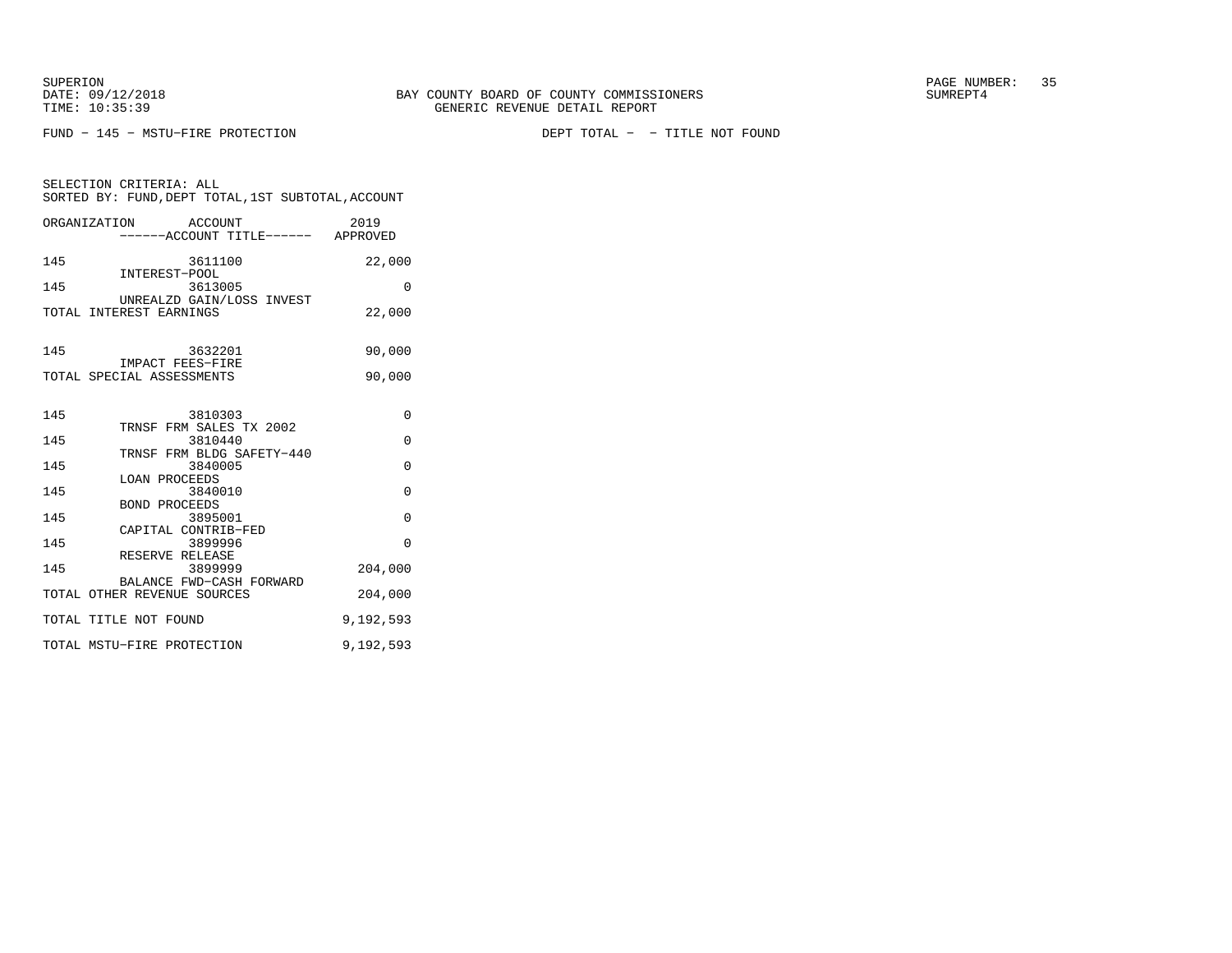SUPERION<br>
BAY COUNTY BOARD OF COUNTY COMMISSIONERS
BATE: 09/12/2018
SUMREPT4

FUND − 167 − MSBU FUND DEPT TOTAL − − TITLE NOT FOUND

| SELECTION CRITERIA: ALL<br>SORTED BY: FUND, DEPT TOTAL, 1ST SUBTOTAL, ACCOUNT |          |  |  |
|-------------------------------------------------------------------------------|----------|--|--|
| ORGANIZATION ACCOUNT<br>----ACCOUNT TITLE------ APPROVED                      | 2019     |  |  |
| 167<br>3660007<br>CONTRIB-OTHER GOVT UNITS                                    | 0        |  |  |
| 167<br>3699001<br>OTHER MISC REVENUE                                          | 0        |  |  |
| TOTAL MISCELLANEOUS REVENUE                                                   | 0        |  |  |
| 167<br>3611100<br>INTEREST-POOL                                               | 250      |  |  |
| 167<br>3611136<br>INTEREST-MSBU                                               | 14,250   |  |  |
| 167<br>3613005<br>UNREALZD GAIN/LOSS INVEST                                   | $\Omega$ |  |  |
| TOTAL INTEREST EARNINGS                                                       | 14,500   |  |  |
| 167<br>3631001<br>SPECIAL ASSESSMENTS                                         | 40,000   |  |  |
| 167<br>3631004<br>SPEC ASSESS-LIGHTING                                        | 16,081   |  |  |
| TOTAL SPECIAL ASSESSMENTS                                                     | 56,081   |  |  |
| 167<br>3810001<br>TRNSF FRM GENERAL FD(001)                                   | $\Omega$ |  |  |
| 167<br>3840005<br><b>LOAN PROCEEDS</b>                                        | $\Omega$ |  |  |
| 167<br>3899999<br>BALANCE FWD-CASH FORWARD                                    | $\Omega$ |  |  |
| TOTAL OTHER REVENUE SOURCES                                                   | O        |  |  |
| TOTAL TITLE NOT FOUND                                                         | 70,581   |  |  |
| TOTAL MSBU FUND                                                               | 70,581   |  |  |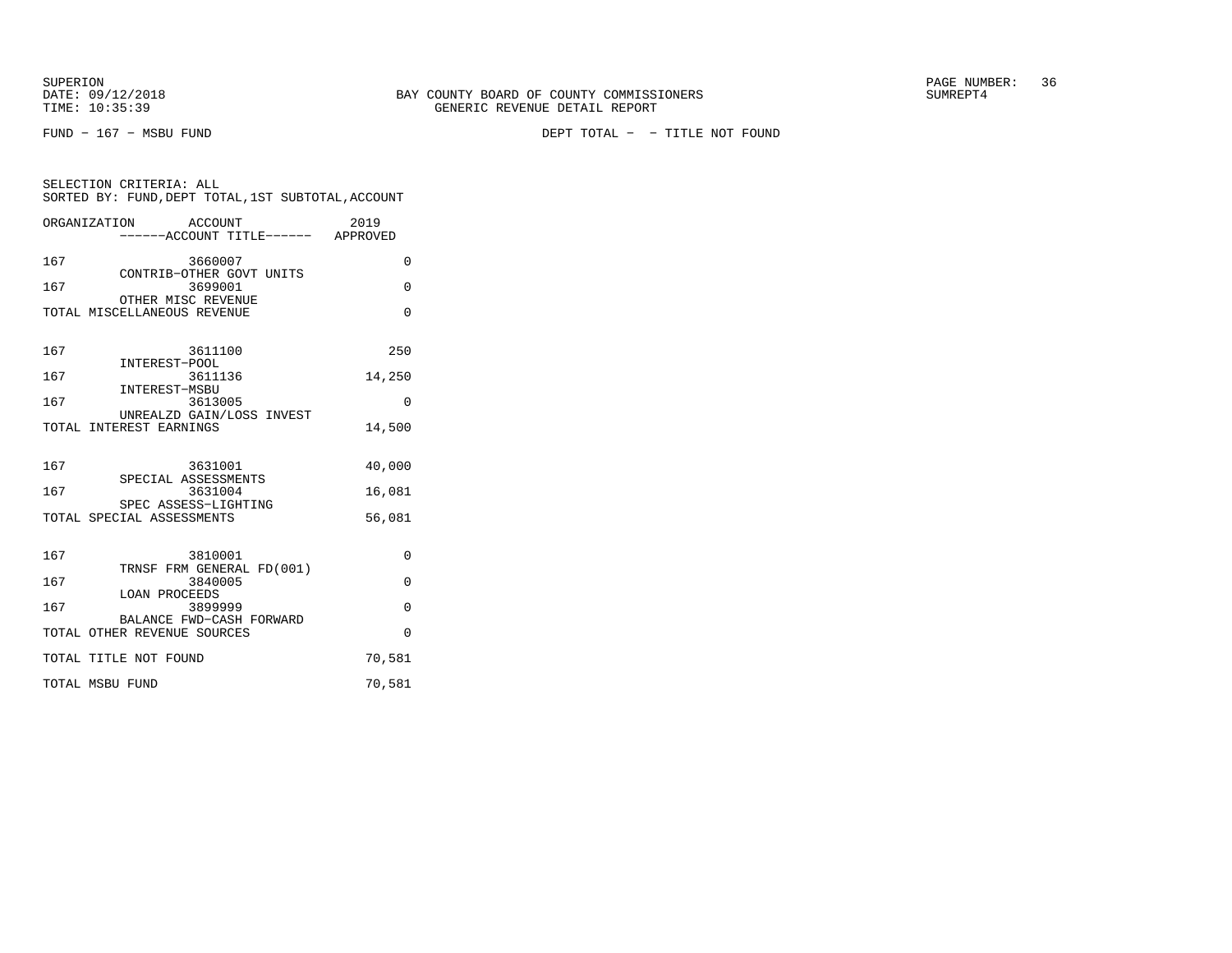FUND − 180 − SUPERVISOR OF ELECTIONS DEPT TOTAL − − TITLE NOT FOUND

|     | ORGANIZATION<br>ACCOUNT                                      | 2019     |
|-----|--------------------------------------------------------------|----------|
|     | -----ACCOUNT TITLE------ APPROVED                            |          |
| 180 | 3312004                                                      | $\Omega$ |
| 180 | FED GRANT-ADA<br>3340001                                     | $\Omega$ |
| 180 | STATE GRANTS<br>3351926                                      | $\Omega$ |
|     | ST REIMB-SPECIAL ELECTION<br>TOTAL INTERGOVERNMENTAL REVENUE | $\Omega$ |
| 180 | 3415501                                                      | 0        |
|     | FEES-SUPERVISOR OF ELEC.<br>TOTAL CHARGES FOR SERVICES       | $\Omega$ |
| 180 | 3640010                                                      | $\Omega$ |
| 180 | SALE OF FIXED ASSETS<br>3699042                              | $\Omega$ |
|     | REIMB-ELECTIONS<br>TOTAL MISCELLANEOUS REVENUE               | $\Omega$ |
| 180 | 3611100                                                      | $\Omega$ |
| 180 | INTEREST-POOL<br>3613005                                     | $\Omega$ |
|     | UNREALZD GAIN/LOSS INVEST<br>TOTAL INTEREST EARNINGS         | $\Omega$ |
| 180 | 3810001                                                      | $\Omega$ |
|     | TRNSF FRM GENERAL FD(001)<br>TOTAL OTHER REVENUE SOURCES     | 0        |
|     | TOTAL TITLE NOT FOUND                                        | $\Omega$ |
|     | TOTAL SUPERVISOR OF ELECTIONS                                | $\Omega$ |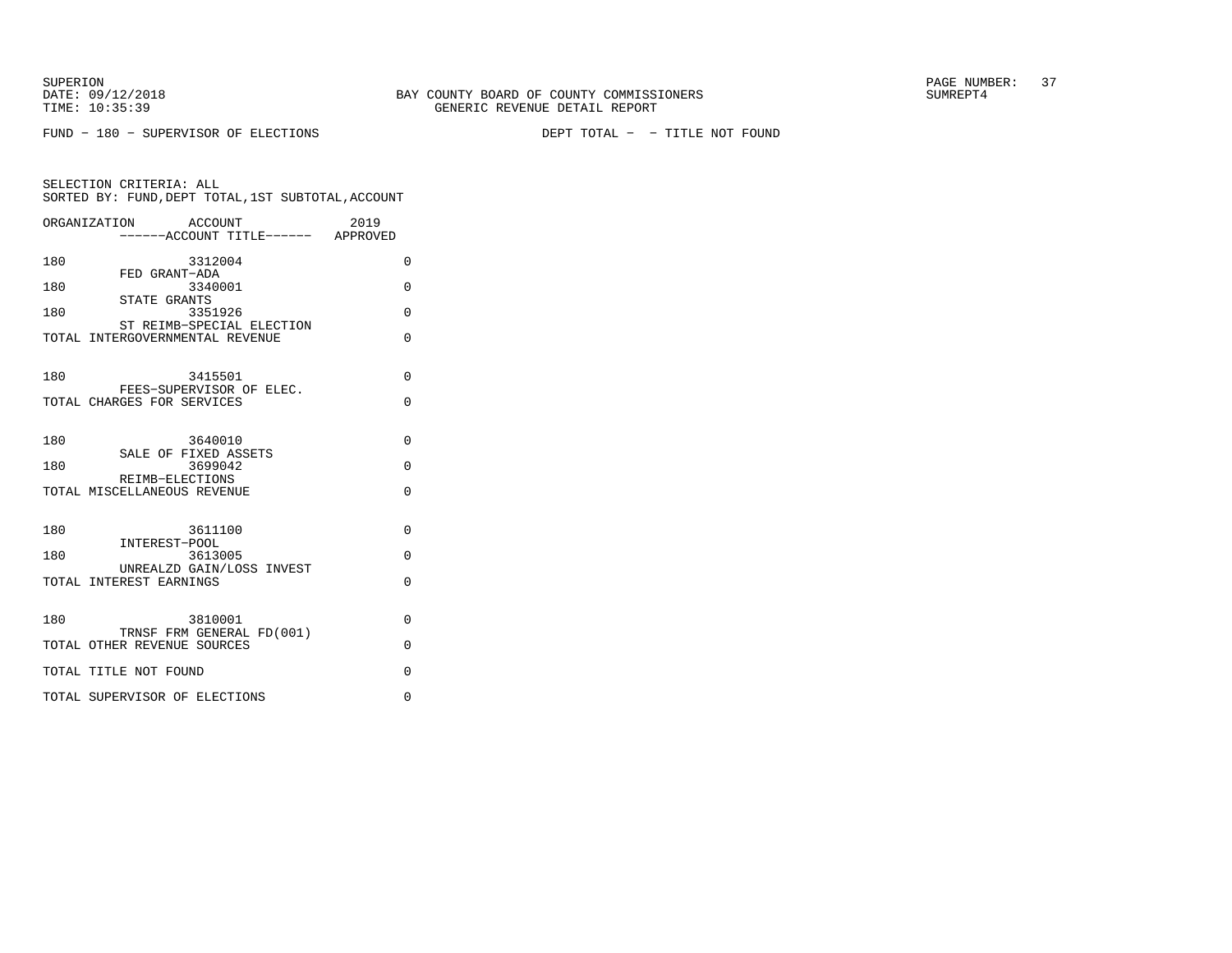FUND − 195 − UTILITY REG AUTHORITY DEPT TOTAL − − TITLE NOT FOUND

|     | ORGANIZATION<br>ACCOUNT<br>----ACCOUNT TITLE------ APPROVED | 2019     |
|-----|-------------------------------------------------------------|----------|
| 195 | 3699001                                                     | $\Omega$ |
| 195 | OTHER MISC REVENUE<br>3699005                               | $\Omega$ |
| 195 | PENALTIES<br>3699008                                        | $\Omega$ |
| 195 | RATE CASE FEES<br>3699009                                   | O        |
|     | UTILITY REG AUTHORITY FEE<br>TOTAL MISCELLANEOUS REVENUE    | O        |
|     |                                                             |          |
| 195 | 3611100<br>INTEREST-POOL                                    | $\Omega$ |
| 195 | 3611107                                                     | $\Omega$ |
| 195 | INTEREST<br>3613005                                         | $\Omega$ |
|     | UNREALZD GAIN/LOSS INVEST<br>TOTAL INTEREST EARNINGS        | $\Omega$ |
|     |                                                             |          |
| 195 | 3631001<br>SPECIAL ASSESSMENTS                              | $\Omega$ |
|     | TOTAL SPECIAL ASSESSMENTS                                   | $\Omega$ |
|     |                                                             |          |
| 195 | 3810001<br>TRNSF FRM GENERAL FD(001)                        | $\Omega$ |
| 195 | 3899999                                                     | $\Omega$ |
|     | BALANCE FWD-CASH FORWARD<br>TOTAL OTHER REVENUE SOURCES     | $\Omega$ |
|     | TOTAL TITLE NOT FOUND                                       | $\Omega$ |
|     | TOTAL UTILITY REG AUTHORITY                                 | $\Omega$ |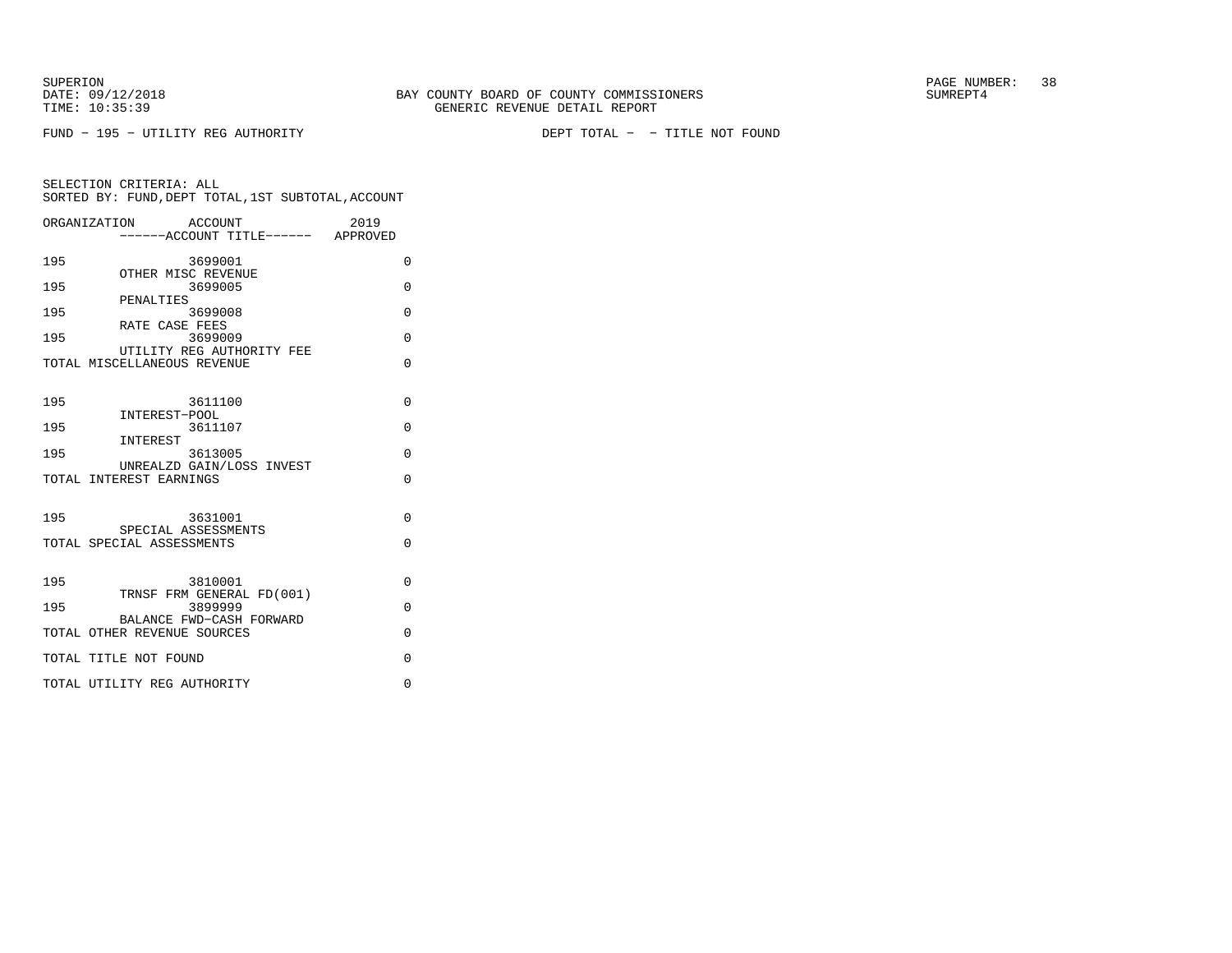FUND − 302 − WATER SYSTEM 2000 BND PRJ DEPT TOTAL − − TITLE NOT FOUND

|     | ORGANIZATION ACCOUNT                                  | 2019     |
|-----|-------------------------------------------------------|----------|
|     | ------ACCOUNT TITLE------ APPROVED                    |          |
| 302 | 3611100                                               | $\Omega$ |
| 302 | INTEREST-POOL<br>3613005<br>UNREALZD GAIN/LOSS INVEST | $\Omega$ |
|     | TOTAL INTEREST EARNINGS                               | O        |
|     |                                                       |          |
| 302 | 3810001                                               | O        |
| 302 | TRNSF FRM GENERAL FD(001)<br>3810401                  | $\Omega$ |
|     | TRNSF FRM WATER SYS (401)                             |          |
| 302 | 3811401                                               | $\cap$   |
| 302 | TRNSF FRM WTR IMPACT FEES<br>3899998                  | O        |
|     | BALANCE FWD-BOND PROCEEDS                             |          |
|     | TOTAL OTHER REVENUE SOURCES                           | $\Omega$ |
|     | TOTAL TITLE NOT FOUND                                 | O        |
|     | TOTAL WATER SYSTEM 2000 BND PRJ                       | U        |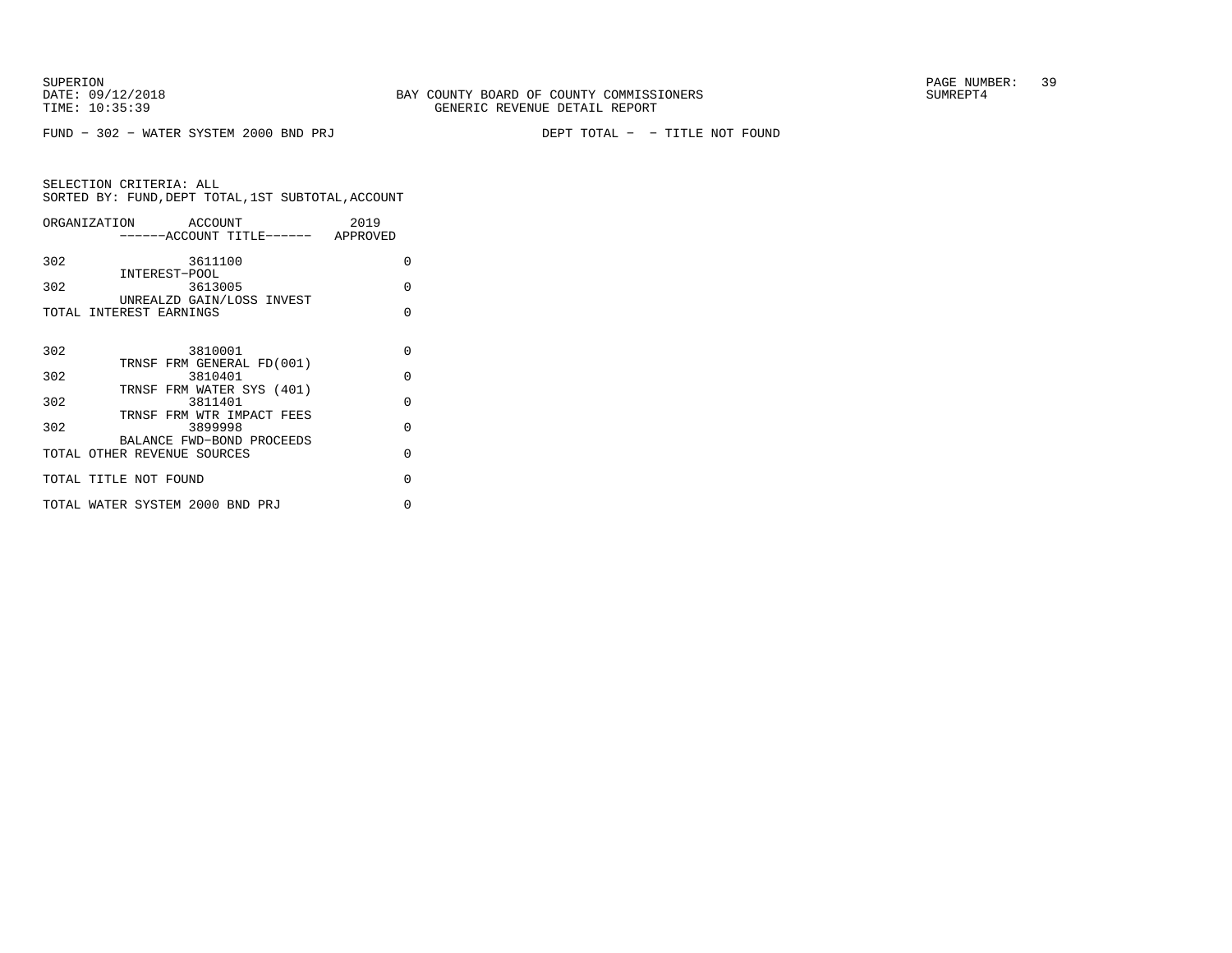FUND − 303 − SALES TX REV BONDS 2002 DEPT TOTAL − − TITLE NOT FOUND

|     | ORGANIZATION<br>ACCOUNT       | 2019     |
|-----|-------------------------------|----------|
|     | ------ACCOUNT TITLE------     | APPROVED |
| 303 | 3611100                       |          |
|     | INTEREST-POOL                 |          |
| 303 | 3613005                       | O        |
|     | UNREALZD GAIN/LOSS INVEST     |          |
|     | TOTAL INTEREST EARNINGS       | U        |
|     |                               |          |
|     | TOTAL TITLE NOT FOUND         |          |
|     |                               |          |
|     | TOTAL SALES TX REV BONDS 2002 |          |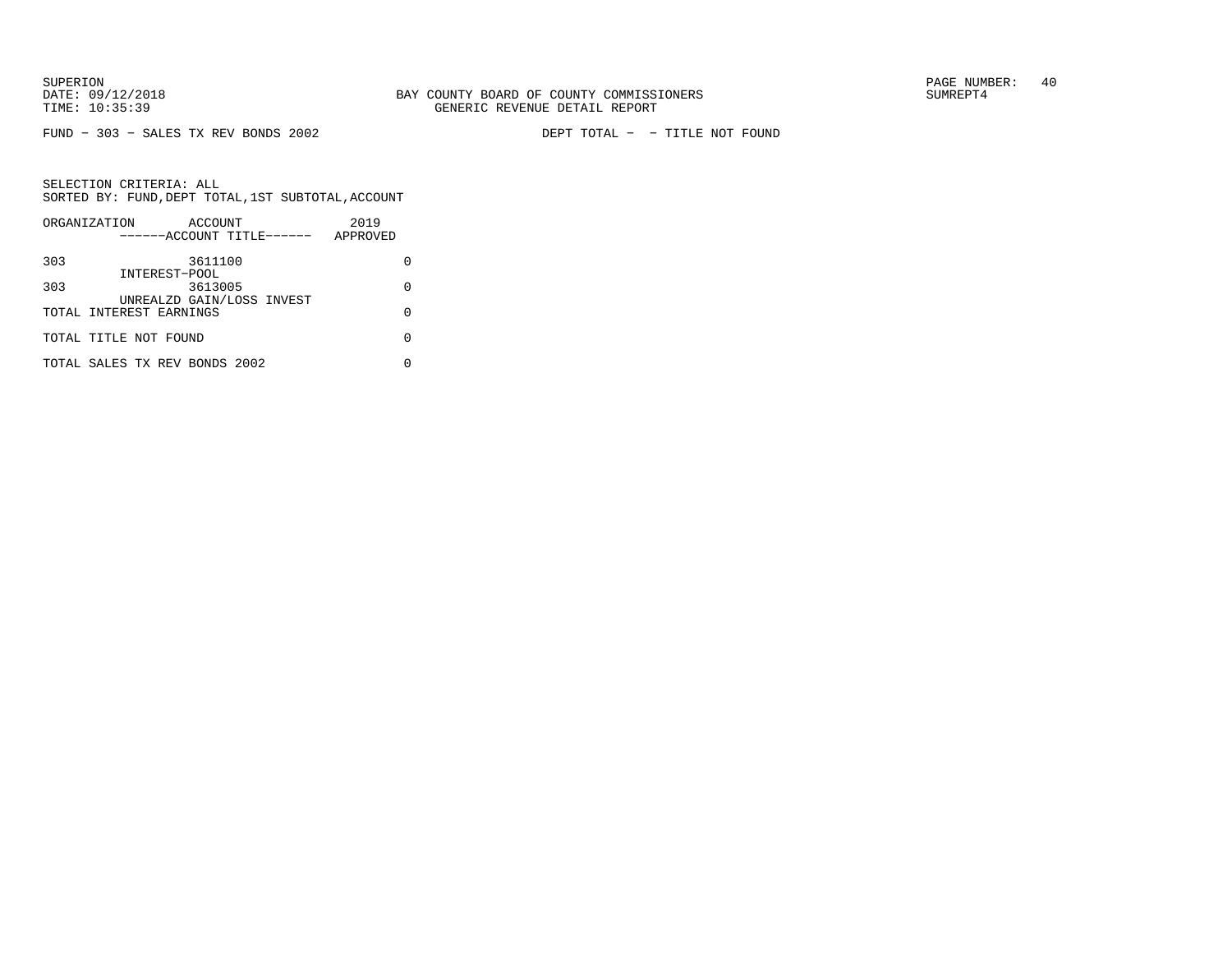FUND − 304 − JAIL 2006 BOND PROJ DEPT TOTAL − − TITLE NOT FOUND

| ORGANIZATION ACCOUNT        |                                    | 2019     |
|-----------------------------|------------------------------------|----------|
|                             | ------ACCOUNT TITLE------ APPROVED |          |
| 304                         | 3611100                            | O        |
| INTEREST-POOL               |                                    |          |
| 304                         | 3613005                            | $\Omega$ |
|                             | UNREALZD GAIN/LOSS INVEST          |          |
| TOTAL INTEREST EARNINGS     |                                    | O        |
|                             |                                    |          |
| 304                         | 3810001                            | $\Omega$ |
|                             | TRNSF FRM GENERAL FD(001)          |          |
| 304                         | 3899998                            | $\Omega$ |
|                             | BALANCE FWD-BOND PROCEEDS          |          |
| TOTAL OTHER REVENUE SOURCES |                                    | $\Omega$ |
|                             |                                    |          |
| TOTAL TITLE NOT FOUND       |                                    | $\Omega$ |
|                             |                                    |          |
| TOTAL JAIL 2006 BOND PROJ   |                                    | 0        |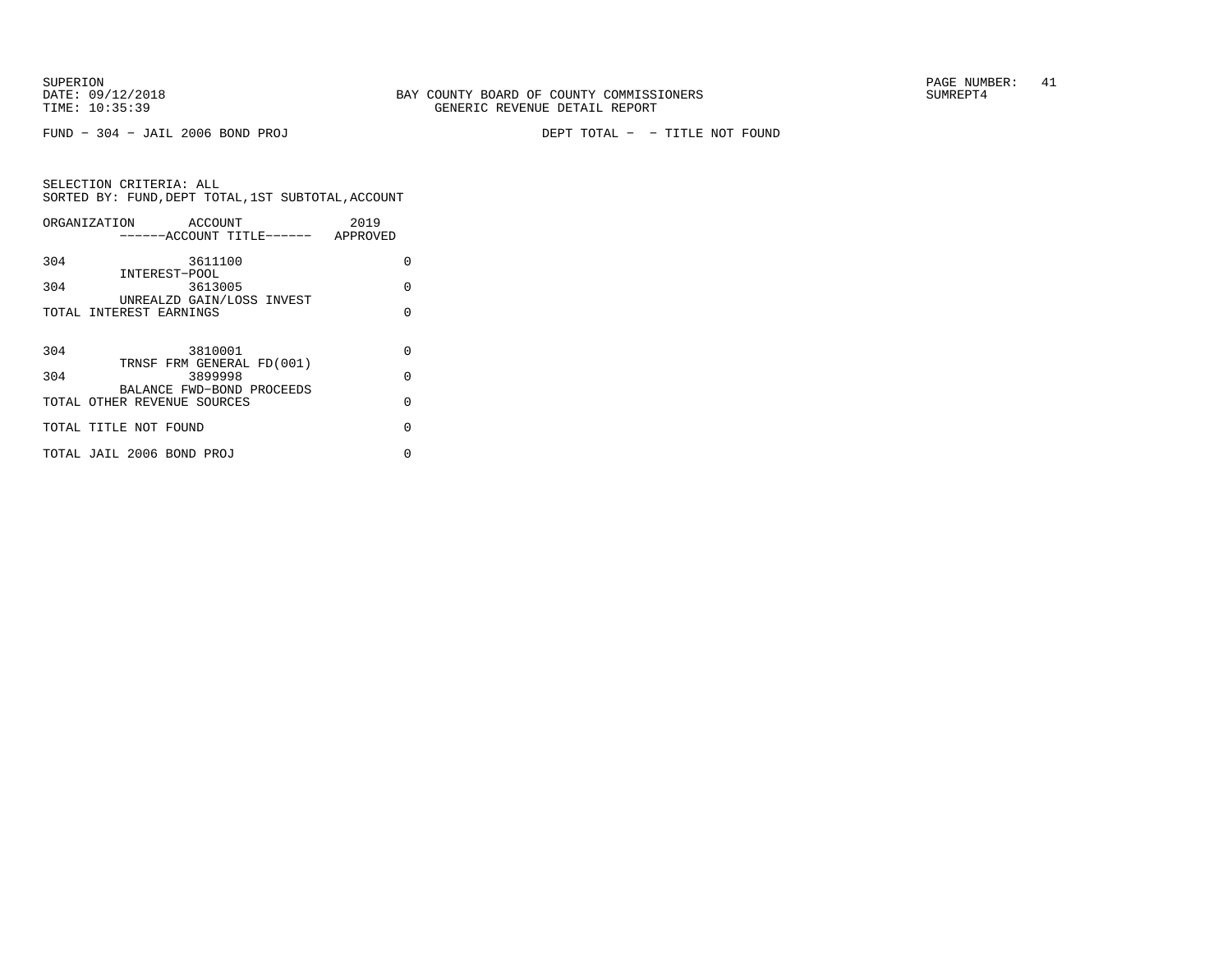FUND − 305 − CAPITAL IMPRV BONDS 2007 DEPT TOTAL − − TITLE NOT FOUND

|     | ORGANIZATION<br>ACCOUNT            | 2019     |
|-----|------------------------------------|----------|
|     | ------ACCOUNT TITLE------ APPROVED |          |
|     |                                    |          |
| 305 | 3611100                            | O        |
|     | INTEREST-POOL                      |          |
| 305 | 3613005                            | $\Omega$ |
|     | UNREALZD GAIN/LOSS INVEST          |          |
|     | TOTAL INTEREST EARNINGS            | O        |
|     |                                    |          |
|     |                                    |          |
| 305 | 3840010                            | O        |
|     | <b>BOND PROCEEDS</b>               |          |
| 305 | 3899998                            | $\Omega$ |
|     | BALANCE FWD-BOND PROCEEDS          |          |
|     | TOTAL OTHER REVENUE SOURCES        | $\Omega$ |
|     |                                    |          |
|     | TOTAL TITLE NOT FOUND              | $\cap$   |
|     |                                    |          |
|     | TOTAL CAPITAL IMPRV BONDS 2007     | O        |
|     |                                    |          |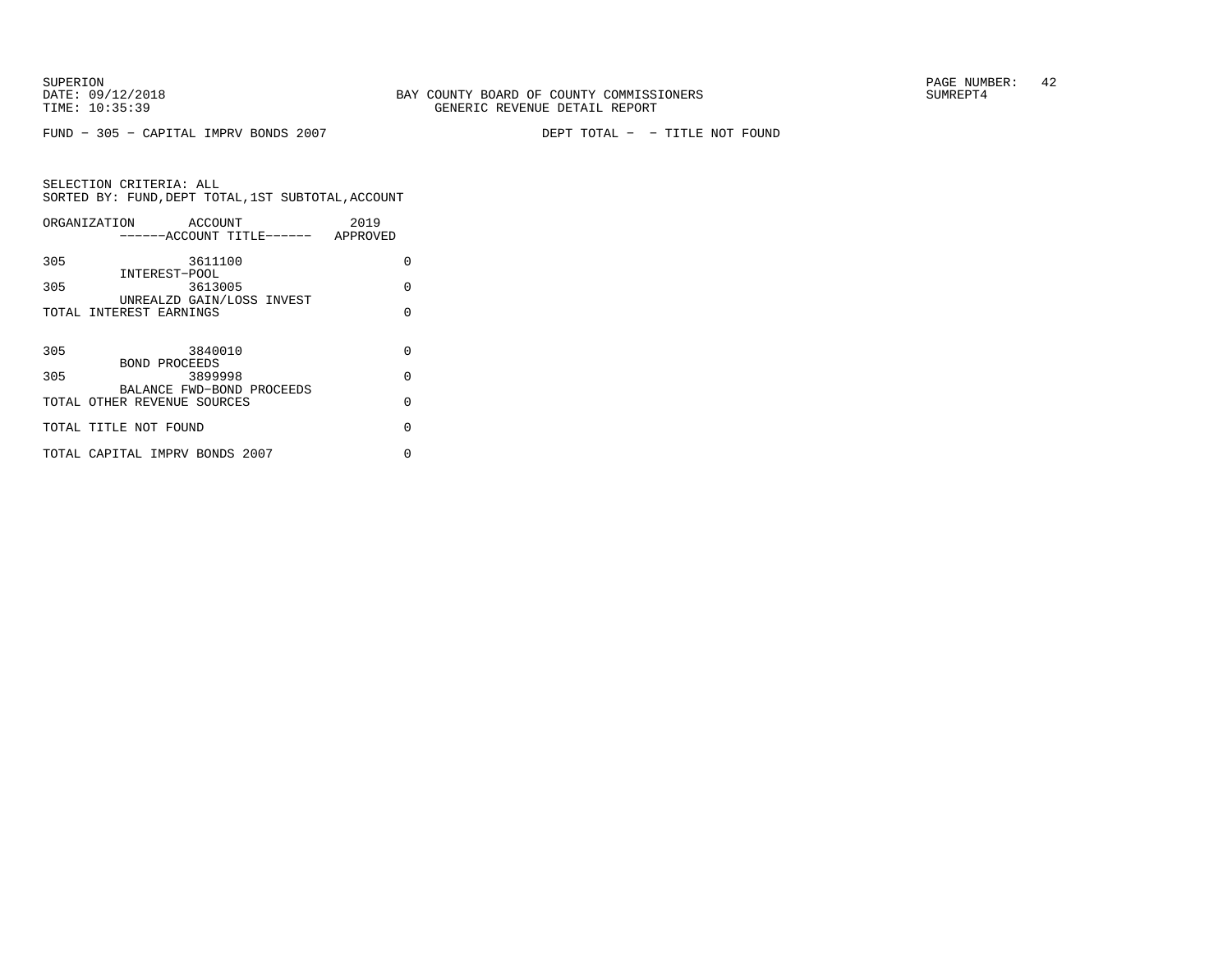SELECTION CRITERIA: ALL

SUPERION PAGE NUMBER: 43

FUND − 380 − CEDAR GROVE GENERAL FUND DEPT TOTAL − − TITLE NOT FOUND

 SORTED BY: FUND,DEPT TOTAL,1ST SUBTOTAL,ACCOUNTORGANIZATION ACCOUNT 2019−−−−−−ACCOUNT TITLE−−−−−− APPROVED

| 380 | 3111000<br>AD VALOREM TAXES                                  | $\Omega$ |
|-----|--------------------------------------------------------------|----------|
| 380 | 3112000                                                      | $\Omega$ |
| 380 | AD VALOREM TAXES-DELIN.<br>3124101                           | $\Omega$ |
|     | LOCAL OPT GAS TAX/1ST-4TH<br>TOTAL TAXES                     | $\Omega$ |
| 380 | 3231001<br>FRANCHISE FEES                                    | $\Omega$ |
|     | TOTAL FRANCHISE FEES                                         | $\Omega$ |
| 380 | 3351200                                                      | $\Omega$ |
| 380 | ST REV SHARING PROCEEDS<br>3351400                           | $\Omega$ |
| 380 | LICENSES-MOBILE HOME<br>3351800                              | $\Omega$ |
|     | SALES TAX-LCL GOV/1/2 CEN<br>TOTAL INTERGOVERNMENTAL REVENUE | $\Omega$ |
|     |                                                              |          |
| 380 | 3699001<br>OTHER MISC REVENUE                                | $\Omega$ |
|     | TOTAL MISCELLANEOUS REVENUE                                  | $\Omega$ |
| 380 | 3611100                                                      | $\Omega$ |
| 380 | INTEREST-POOL<br>3613005                                     | $\Omega$ |
|     | UNREALZD GAIN/LOSS INVEST<br>TOTAL INTEREST EARNINGS         | $\Omega$ |
|     |                                                              |          |

| 380<br>3810001                                           |  |
|----------------------------------------------------------|--|
| TRNSF FRM GENERAL FD(001)<br>TOTAL OTHER REVENUE SOURCES |  |
| TOTAL TITLE NOT FOUND                                    |  |
| TOTAL CEDAR GROVE GENERAL FUND                           |  |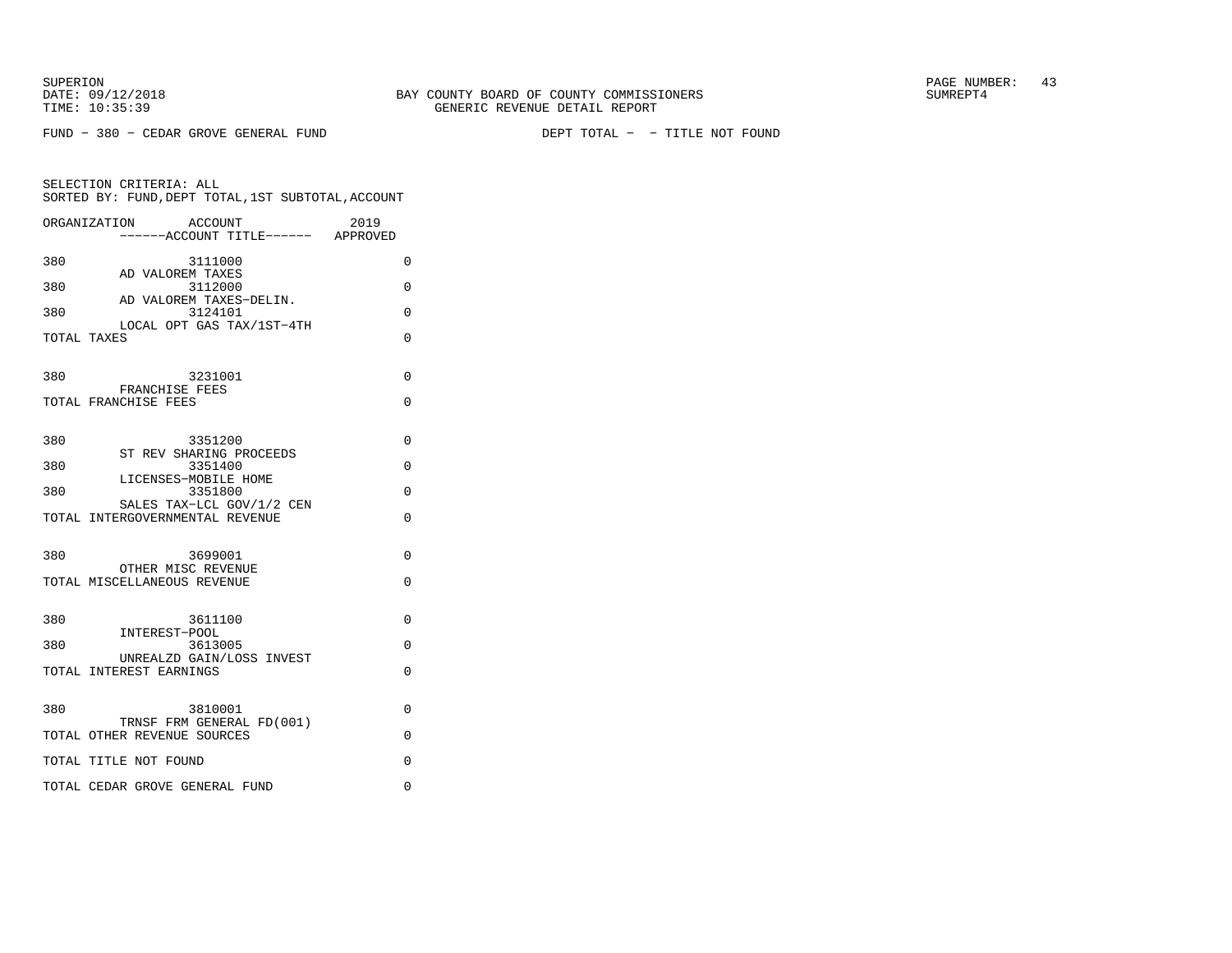FUND − 381 − CEDAR GROVE WATER FUND DEPT TOTAL − − TITLE NOT FOUND

| ORGANIZATION | ACCOUNT<br>------ACCOUNT TITLE------ APPROVED           | 2019     |  |
|--------------|---------------------------------------------------------|----------|--|
| 381          | 3429014                                                 | 0        |  |
| 381          | CHRG FOR SRV-PLAN REV/ENG<br>3433022                    | $\Omega$ |  |
| 381          | UTILITY FEE-RETAIL WATER<br>3433025                     | $\Omega$ |  |
| 381          | WATER FEES-METER<br>3436100                             | $\Omega$ |  |
|              | CHRGS FOR SERVICE-WTR/SWR<br>TOTAL CHARGES FOR SERVICES | $\Omega$ |  |
| 381          | 3699001                                                 | $\Omega$ |  |
| 381          | OTHER MISC REVENUE<br>3699005                           | $\Omega$ |  |
|              | PENALTIES<br>TOTAL MISCELLANEOUS REVENUE                | 0        |  |
| 381          | 3611100                                                 | $\Omega$ |  |
| 381          | INTEREST-POOL<br>3613005                                | $\Omega$ |  |
|              | UNREALZD GAIN/LOSS INVEST<br>TOTAL INTEREST EARNINGS    | $\Omega$ |  |
|              |                                                         |          |  |
| 381          | 3632305<br>IMPACT FEES-WATER                            | 0        |  |
|              | TOTAL SPECIAL ASSESSMENTS                               | $\Omega$ |  |
| 381          | 3810424                                                 | $\Omega$ |  |
|              | TRNSF FRM CG RET WTR/WW<br>TOTAL OTHER REVENUE SOURCES  | $\Omega$ |  |
|              | TOTAL TITLE NOT FOUND                                   | $\Omega$ |  |
|              | TOTAL CEDAR GROVE WATER FUND                            | $\Omega$ |  |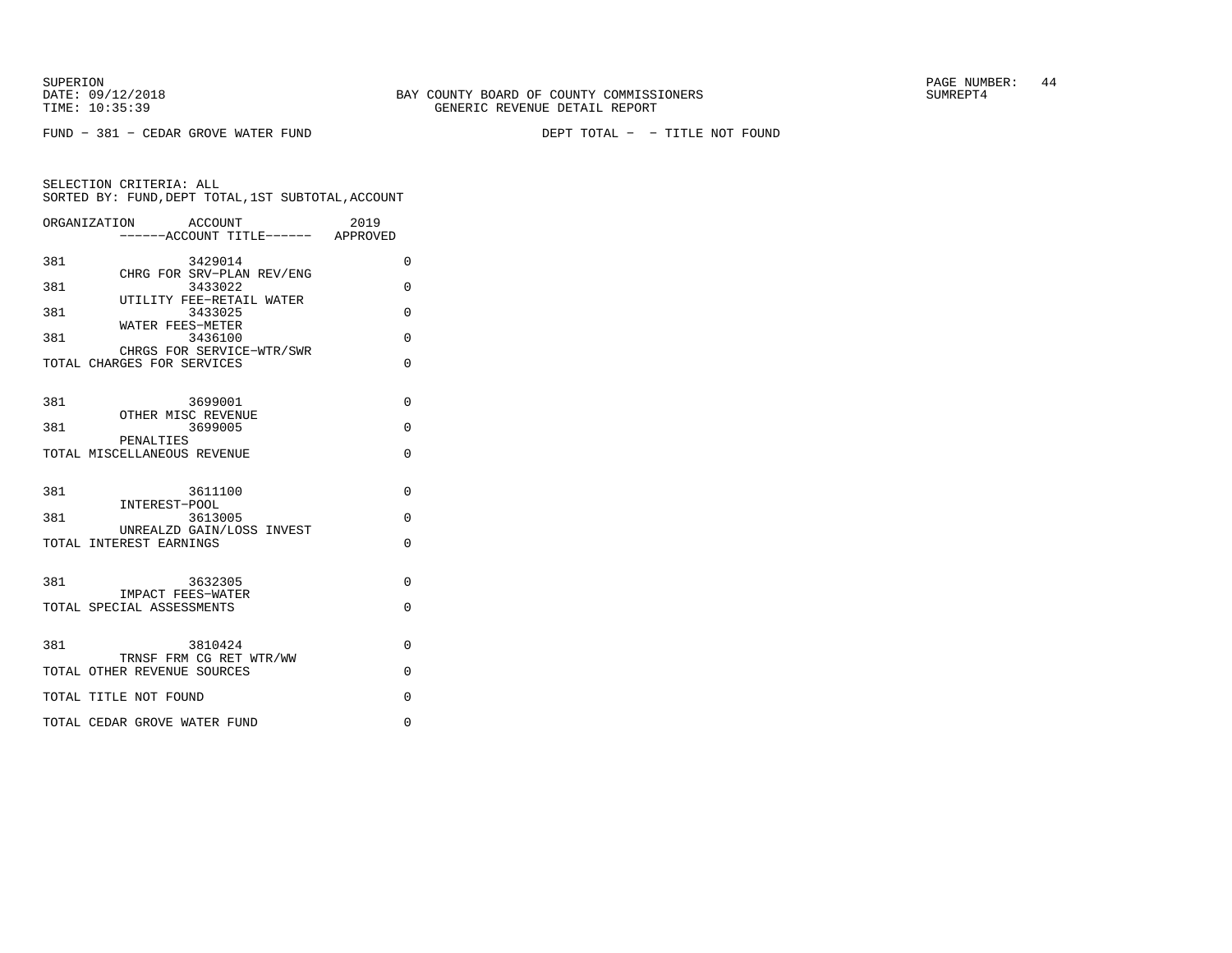FUND − 382 − CEDAR GROVE SEWER FUND DEPT TOTAL − − TITLE NOT FOUND

SELECTION CRITERIA: ALL SORTED BY: FUND,DEPT TOTAL,1ST SUBTOTAL,ACCOUNTORGANIZATION ACCOUNT 2019−−−−−−ACCOUNT TITLE−−−−−− APPROVED

| 382 | 3435040                                                 | $\Omega$ |
|-----|---------------------------------------------------------|----------|
| 382 | UTILITY FEE-RETAIL SEWER<br>3436100                     | $\Omega$ |
|     | CHRGS FOR SERVICE-WTR/SWR<br>TOTAL CHARGES FOR SERVICES | $\Omega$ |
| 382 | 3699001                                                 | $\Omega$ |
| 382 | OTHER MISC REVENUE<br>3699005                           | $\Omega$ |
|     | PENALTIES                                               |          |
|     | TOTAL MISCELLANEOUS REVENUE                             | $\Omega$ |
| 382 | 3611100                                                 | $\Omega$ |
| 382 | INTEREST-POOL<br>3613005                                | $\Omega$ |
|     | UNREALZD GAIN/LOSS INVEST<br>TOTAL INTEREST EARNINGS    | $\Omega$ |
|     |                                                         |          |
| 382 | 3632307<br>IMPACT FEES-SEWER                            | $\Omega$ |
|     | TOTAL SPECIAL ASSESSMENTS                               | $\Omega$ |
| 382 | 3810424                                                 |          |
|     | TRNSF FRM CG RET WTR/WW                                 | $\Omega$ |
| 382 | 3899999<br>BALANCE FWD-CASH FORWARD                     | $\Omega$ |
|     | TOTAL OTHER REVENUE SOURCES                             | $\Omega$ |
|     | TOTAL TITLE NOT FOUND                                   | $\Omega$ |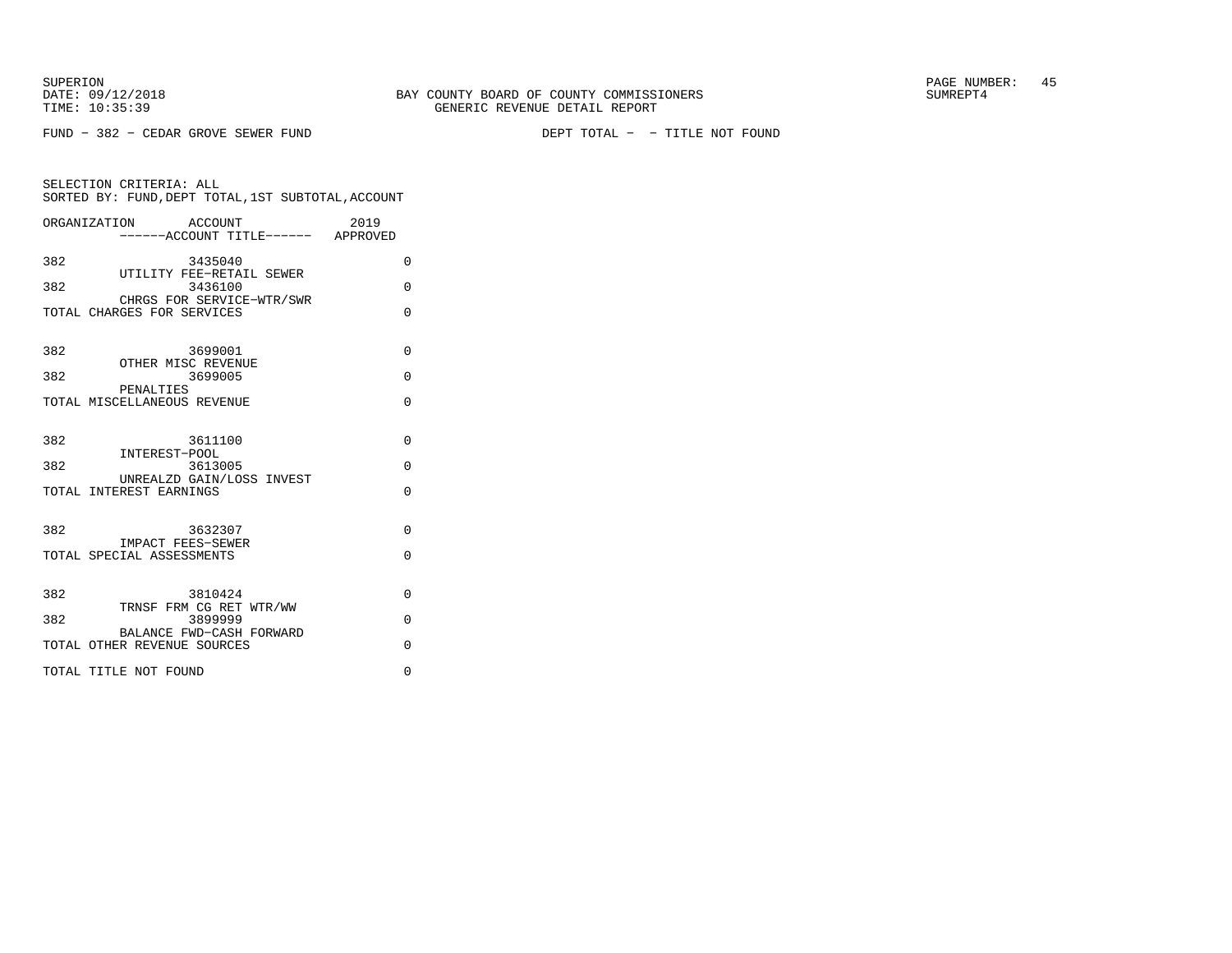FUND − 382 − CEDAR GROVE SEWER FUND DEPT TOTAL − 0382 − CEDAR GROVE SEWER

|      | ORGANIZATION                 | ACCOUNT | ------ACCOUNT TITLE------ | 2019<br>APPROVED |  |
|------|------------------------------|---------|---------------------------|------------------|--|
| 0382 |                              | 3899999 |                           |                  |  |
|      | TOTAL OTHER REVENUE SOURCES  |         | BALANCE FWD-CASH FORWARD  |                  |  |
|      | TOTAL CEDAR GROVE SEWER      |         |                           |                  |  |
|      | TOTAL CEDAR GROVE SEWER FUND |         |                           |                  |  |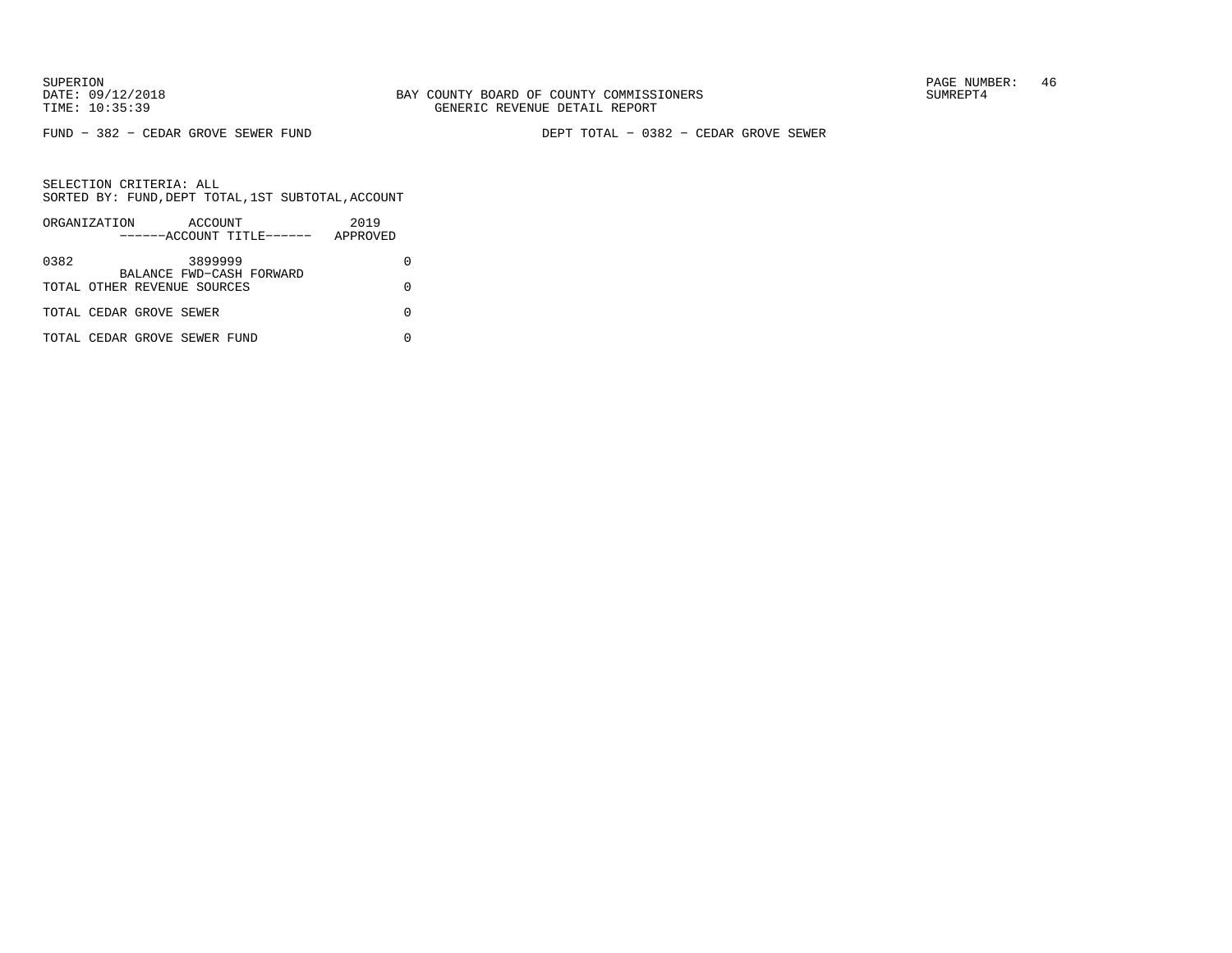FUND − 383 − CEDAR GROVE CRA DEPT TOTAL − − TITLE NOT FOUND

| ORGANIZATION                | ACCOUNT                              | 2019     |
|-----------------------------|--------------------------------------|----------|
|                             | ------ACCOUNT TITLE------ APPROVED   |          |
| 383                         | 3115001                              | 0        |
| TIF-CORE CRA<br>383         | 3115002                              | $\Omega$ |
|                             | TIF-BRANNONVILLE CRA                 |          |
| TOTAL TAXES                 |                                      | $\Omega$ |
|                             |                                      |          |
| 383                         | 3611100                              | $\Omega$ |
| INTEREST-POOL<br>383        | 3613005                              | $\Omega$ |
|                             | UNREALZD GAIN/LOSS INVEST            |          |
| TOTAL INTEREST EARNINGS     |                                      | $\Omega$ |
|                             |                                      |          |
| 383                         | 3810001<br>TRNSF FRM GENERAL FD(001) | $\Omega$ |
| TOTAL OTHER REVENUE SOURCES |                                      | $\Omega$ |
| TOTAL TITLE NOT FOUND       |                                      | $\Omega$ |
|                             |                                      |          |
| TOTAL CEDAR GROVE CRA       |                                      | O        |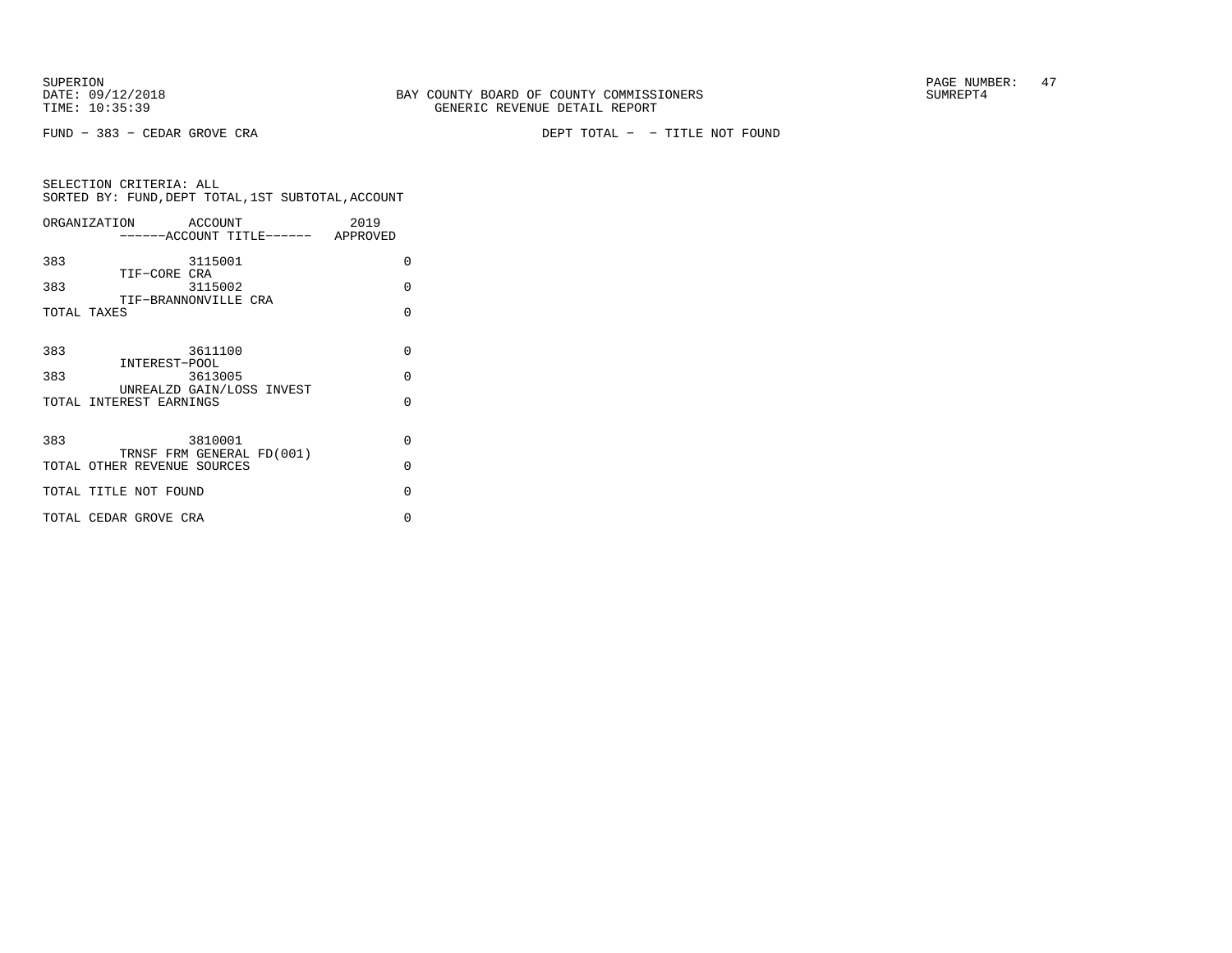FUND − 401 − WATER SYSTEM REVENUE FUND DEPT TOTAL − − TITLE NOT FOUND

| ORGANIZATION               | ACCOUNT<br>---ACCOUNT TITLE------                           | 2019<br>APPROVED |
|----------------------------|-------------------------------------------------------------|------------------|
| 401                        | 3312003                                                     | 0                |
| 401                        | FED GRANT-EPA<br>3340001                                    | 0                |
| 401                        | STATE GRANTS<br>3344908                                     | 0                |
| ST<br>401                  | GRANT-NW FL WTR MGT<br>3347906                              | $\Omega$         |
|                            | ST GRANT-FISH & WILDLIFE<br>TOTAL INTERGOVERNMENTAL REVENUE | 0                |
| 401                        | 3433005                                                     | 8,929,866        |
| 401                        | UTILITY FEE-TREATED WATER<br>3433007                        | 7,866,980        |
| 401                        | UTILITY FEE-TRTD WTR PCB<br>3433010                         | 0                |
| 401                        | UTILITY FEE-RAW WATER<br>3433025                            | 0                |
| 401                        | WATER FEES-METER<br>3435060                                 | 0                |
| 401                        | CHRGS FOR SERV-RTL WSTWTR<br>3436100                        | 0                |
| TOTAL CHARGES FOR SERVICES | CHRGS FOR SERVICE-WTR/SWR                                   | 16,796,846       |
| 401                        | 3640010                                                     | 0                |
| 401                        | SALE OF FIXED ASSETS<br>3659010                             | 0                |
|                            | SALE OF SURPLUS OR SCRAP                                    |                  |
| 401                        | 3660007<br>CONTRIB-OTHER GOVT UNITS                         | 0                |
| 401                        | 3699001<br>OTHER MISC REVENUE                               | $\Omega$         |
| 401                        | 3699005<br>PENALTIES                                        | 0                |
| 401                        | 3699012<br>INSURANCE PROCEEDS                               | $\Omega$         |
|                            | TOTAL MISCELLANEOUS REVENUE                                 | $\Omega$         |
| 401                        | 3611100                                                     | 167,900          |
| 401                        | INTEREST-POOL<br>3611107                                    | 0                |
| 401                        | INTEREST<br>3613005                                         | 0                |
| TOTAL INTEREST EARNINGS    | UNREALZD GAIN/LOSS INVEST                                   | 167,900          |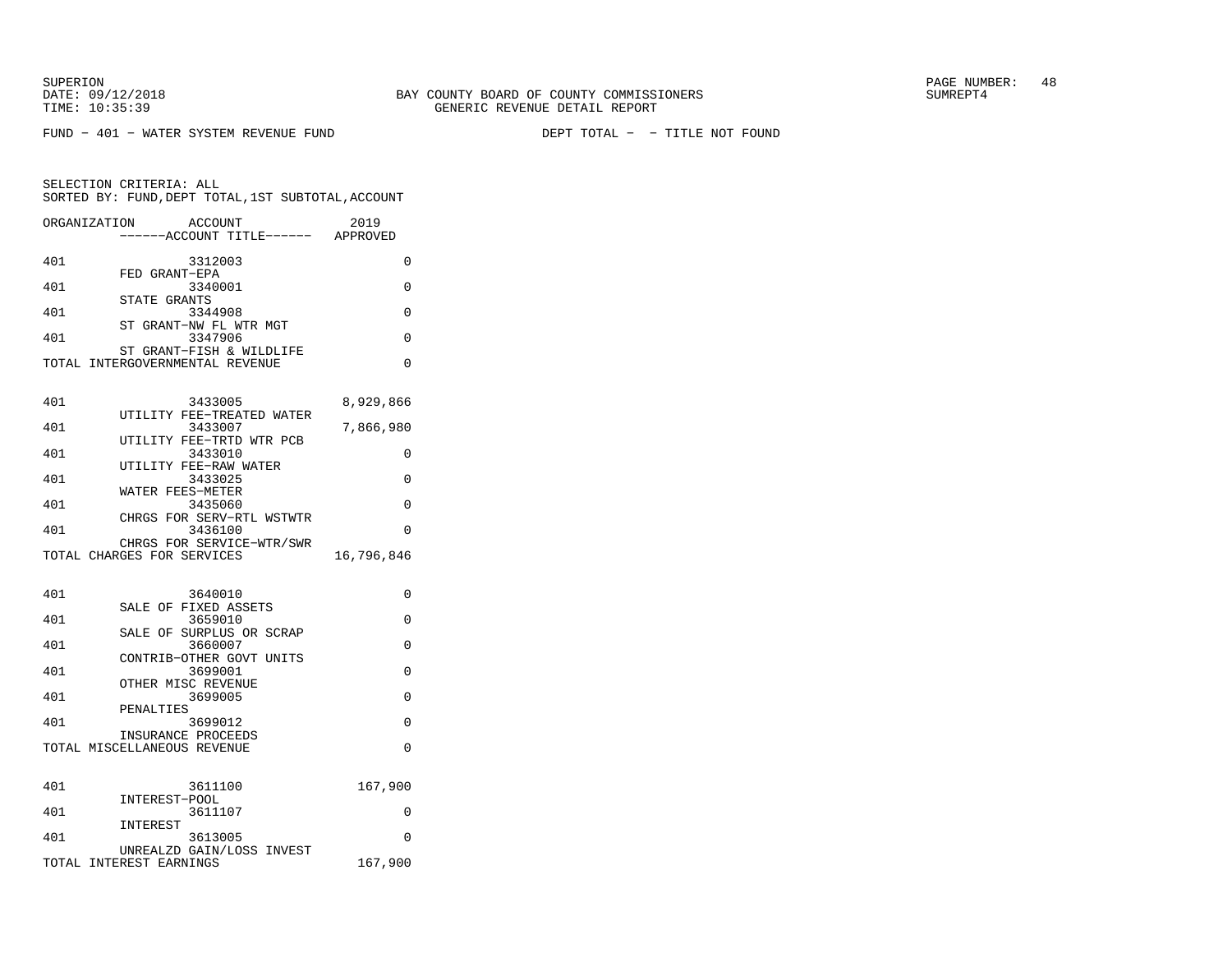FUND − 401 − WATER SYSTEM REVENUE FUND DEPT TOTAL − − TITLE NOT FOUND

| ORGANIZATION | ACCOUNT<br>------ACCOUNT TITLE------           | 2019<br>APPROVED |
|--------------|------------------------------------------------|------------------|
| 401          | 3631001                                        | 209,642          |
| 401          | SPECIAL ASSESSMENTS<br>3632304                 | U                |
| 401          | IMPACT FEES-WTR/LAKE MRL<br>3632305            | 725,000          |
|              | IMPACT FEES-WATER<br>TOTAL SPECIAL ASSESSMENTS | 934,642          |
|              |                                                |                  |
| 101          | 2010120                                        | ∩                |

| 40 L | 3810420                         | U            |
|------|---------------------------------|--------------|
|      | TRNSF FRM RETAIL WTR(420)       |              |
| 401  | 3810425                         | $\Omega$     |
|      | TRNSF FRM INDUS WSTE(425)       |              |
| 401  | 3840005                         | $\Omega$     |
|      | LOAN PROCEEDS                   |              |
| 401  | 3840010                         | $\Omega$     |
|      | BOND PROCEEDS                   |              |
| 401  | 3898010                         | 152,749      |
|      | CONTRIBUTION-STONE/ARZONA       |              |
| 401  | 3899996                         | 0            |
|      | RESERVE RELEASE                 |              |
| 401  | 3899999                         | 8,500,000    |
|      | BALANCE FWD-CASH FORWARD        |              |
|      | TOTAL OTHER REVENUE SOURCES     | 8,652,749    |
|      |                                 |              |
|      | TOTAL TITLE NOT FOUND           | 26, 552, 137 |
|      | TOTAL WATER SYSTEM REVENUE FUND | 26,552,137   |
|      |                                 |              |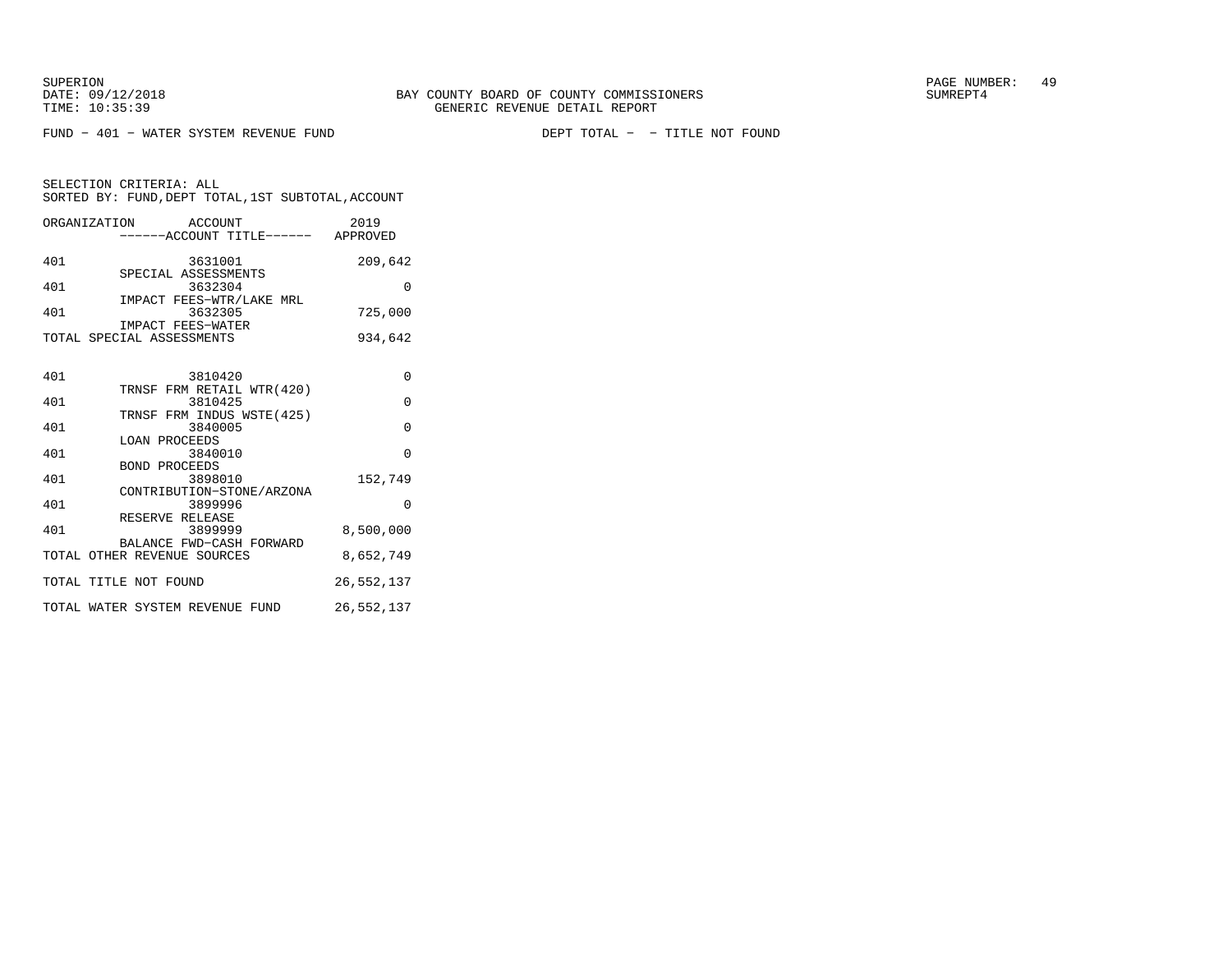## **FUND - 412 - JT VENT- MILITARY PT/AWTF**

| <b>ACCOUNT</b>            | <u>TITLE</u>                        | FY 2019<br><b>BUDGET</b> |
|---------------------------|-------------------------------------|--------------------------|
| <b>REVENUES:</b>          |                                     |                          |
| 3435002                   | Utility Fees - Domestic Waste       | 3,837,892                |
| 3435003                   | Utility Fees - Debt Service         | 2,202,506                |
| 3435004                   | <b>Utility Fees - Reuse Water</b>   | 28,306                   |
| 3435020                   | Utility Fees - R & R Component      | 340,500                  |
| 3435025                   | Utility Fees - Reserve Component    | 330,376                  |
| 3435060                   | Charges for Srv - Retail Wastewater | 0                        |
| 3435005                   | Charges for Srv - Parker            | 71,616                   |
| 3436112                   | Charges for Srv - Parks & Rec       | 0                        |
| 3436113                   | Charges for Srv - Courthouse        | 0                        |
| 3436120                   | Charges for Srv - Ind Wastewater    | 0                        |
| 3436151                   | Charges for Srv - Indww Staff       | 0                        |
| 3436525                   | Charges for Srv - Mexico Beach      | 0                        |
| 3600001                   | Miscellaneous Revenue               | 0                        |
|                           |                                     |                          |
| <b>TOTAL REVENUES</b>     |                                     | 6,811,196                |
|                           |                                     |                          |
| <b>OTHER INCOME:</b>      |                                     |                          |
| 3312306                   | Fed Grant - Hurricane Ivan          | 0                        |
| 3611100                   | Interest - Pool                     | 6,175                    |
| 3640010                   | Sale of Fixed Assets                | 0                        |
| 3670001                   | Gain on Sale of Investment          | 0                        |
| 3699012                   | Insurance Proceeds                  | 0                        |
| 3810001                   | Transfer from General Fund (001)    | 0                        |
| 3810420                   | Transfer from Retail W/WW (420)     | 0                        |
| 3840004                   | <b>SRF Proceeds</b>                 | $\Omega$                 |
| 3899992                   | Balance FWD - R & R                 | 427,500                  |
| 3899993                   | Reserve Release                     | 330,376                  |
| 3899999                   | Balance FWD - Cash Forward          | 475,000                  |
| <b>TOTAL OTHER INCOME</b> |                                     | 1,239,051                |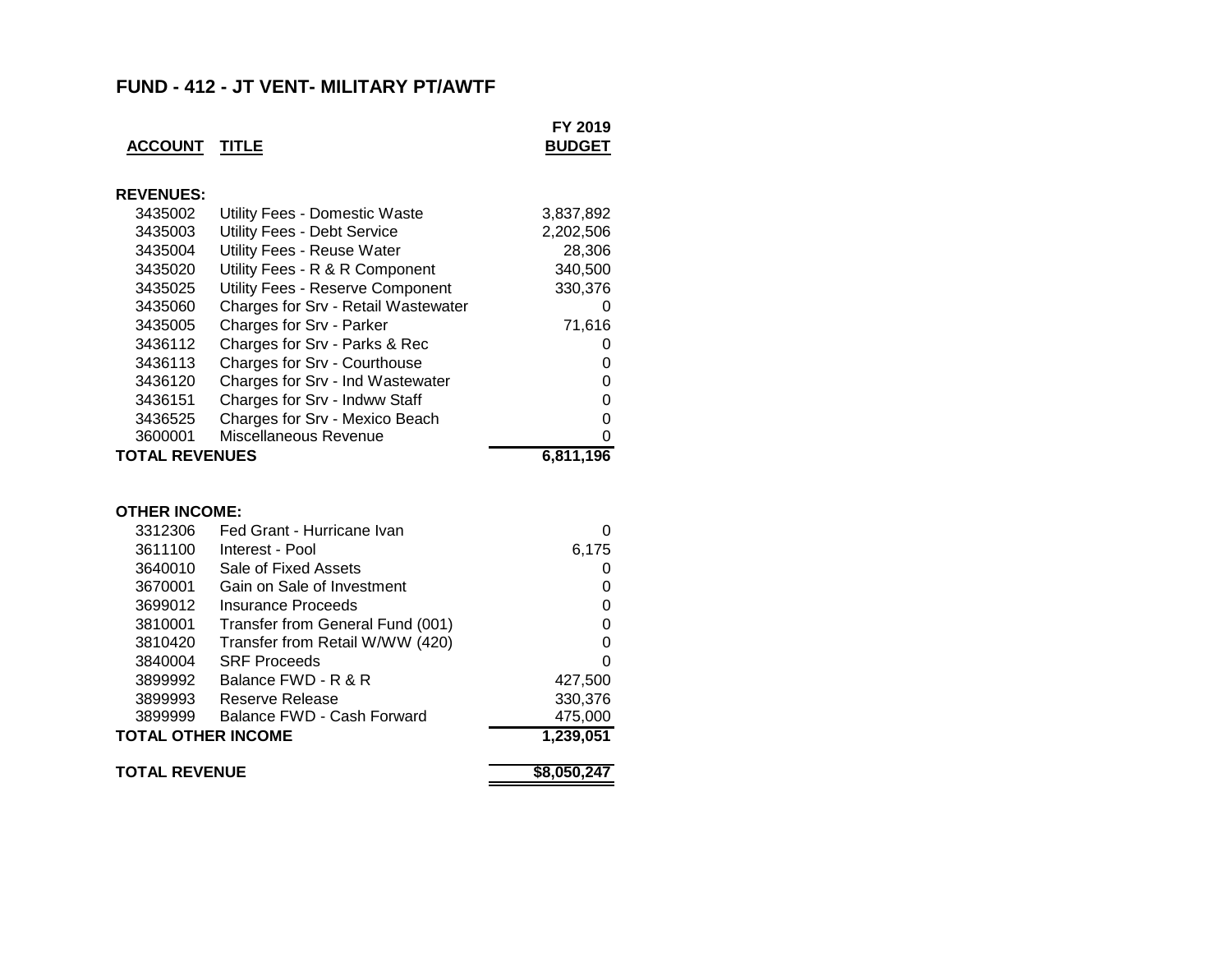FUND − 420 − RETAIL WATER & WASTEWATER DEPT TOTAL − − TITLE NOT FOUND

|                       | SELECTION CRITERIA: ALL<br>SORTED BY: FUND, DEPT TOTAL, 1ST SUBTOTAL, ACCOUNT |           |
|-----------------------|-------------------------------------------------------------------------------|-----------|
| ORGANIZATION          | <b>ACCOUNT</b><br>-----ACCOUNT TITLE------ APPROVED                           | 2019      |
| 420                   | 3433028                                                                       | $\Omega$  |
| TOTAL TITLE NOT FOUND | UTILITY-CLERK NSF FEE                                                         | 0         |
| 420                   | 3343106                                                                       | 0         |
| 420                   | ST GRANT-FLA ENTERPRISE<br>3343108                                            | $\Omega$  |
| 420                   | ST GRANT-FL ENTP/AFRL PRJ<br>3343503                                          | 0         |
| 420                   | ST GRANT-DIVERT EXC WWTR<br>3347020                                           | 0         |
|                       | ST GRANT-N BAY WWT/REUSE<br>TOTAL INTERGOVERNMENTAL REVENUE                   | $\Omega$  |
|                       |                                                                               |           |
| 420                   | 3412001                                                                       | 110,605   |
| 420                   | CHRGS FOR SERVICE<br>3429014                                                  | 2,850     |
| 420                   | CHRG FOR SRV-PLAN REV/ENG<br>3433010                                          | 665,339   |
| 420                   | UTILITY FEE-RAW WATER<br>3433022                                              | 2,993,818 |
| 420                   | UTILITY FEE-RETAIL WATER<br>3433025                                           | 73,060    |
|                       | WATER FEES-METER                                                              |           |
| 420                   | 3433027<br>UTILITY FEES-TANKERS                                               | 0         |
| 420                   | 3435005<br>CHRGS FOR SRV-PARKER                                               | 0         |
| 420                   | 3435007<br>CHRGS FOR SRV-MEX BCH                                              | 0         |
| 420                   | 3435009<br>CHRGS FOR SRV-COURT HOUSE                                          | 0         |
| 420                   | 3435010                                                                       | 3,045     |
| 420                   | CHRGS FOR SRV-PARKS&REC<br>3435011                                            | 3,045     |
| 420                   | CHRGS FOR SRV-RDS&BRDGS<br>3435030                                            | 193,056   |
| 420                   | UTILITY FEE-MEX BCH DEBT<br>3435031                                           | 23,008    |
| 420                   | UTILITY FEE-MEX BCH R&R<br>3435032                                            | 28,958    |
| 420                   | UTILITY FEE-MEX BCH RATE<br>3435040                                           | 6,349,748 |
|                       | UTILITY FEE-RETAIL SEWER                                                      |           |
| 420                   | 3435045<br>UTILITY FEE-WHLSLE/MEX BC                                          | 242,903   |
| 420                   | 3435047<br>UTILITY FEE-WHLSLE/TYNDLL                                          | 349,085   |
|                       |                                                                               |           |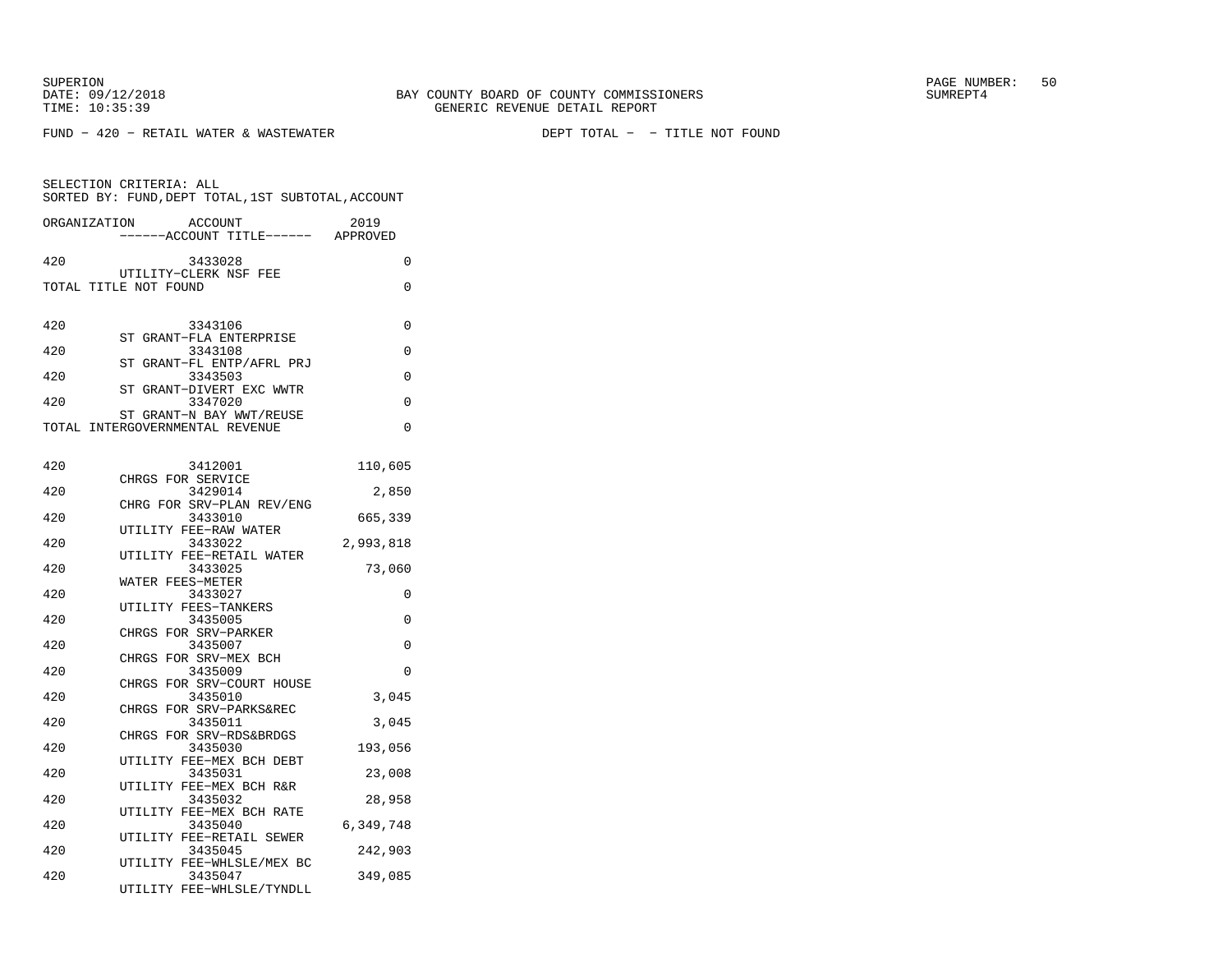FUND − 420 − RETAIL WATER & WASTEWATER DEPT TOTAL − − TITLE NOT FOUND

| ORGANIZATION | <b>ACCOUNT</b><br>----ACCOUNT TITLE------ APPROVED      | 2019       |
|--------------|---------------------------------------------------------|------------|
| 420          | 3435049                                                 | 61,457     |
| 420          | UTILITY FEE-R&R/TYNDALL<br>3435050                      | 8,875      |
| 420          | UTILITY FEE-TXS/TYNDALL<br>3435052                      | 13,488     |
| 420          | UTILITY FEE-REUSE TYNDALL<br>3435053                    | 14,818     |
| 420          | UTILITY FEE-MAINT & DEPRC<br>3435055                    | 196,223    |
| 420          | CAP RESERVATION/TYNDALL<br>3435057                      | 1,570,658  |
| 420          | CHRGS FOR SRV-AWT STAFF<br>3436100                      | 87,800     |
|              | CHRGS FOR SERVICE-WTR/SWR<br>TOTAL CHARGES FOR SERVICES | 12,991,839 |
|              |                                                         |            |
| 420          | 3631050<br>R & M SEWER ESCROW                           | 0          |
| 420          | 3640010<br>SALE OF FIXED ASSETS                         | 0          |
| 420          | 3659010<br>SALE OF SURPLUS OR SCRAP                     | 0          |
| 420          | 3660001<br>CONTRIBUTIONS-PRIVATE SRC                    | 0          |
| 420          | 3660007<br>CONTRIB-OTHER GOVT UNITS                     | 38,590     |
| 420          | 3699001<br>OTHER MISC REVENUE                           | 20,000     |
| 420          | 3699005                                                 | 40,000     |
| 420          | PENALTIES<br>3699012                                    | $\Omega$   |
|              | INSURANCE PROCEEDS<br>TOTAL MISCELLANEOUS REVENUE       | 98,590     |
|              |                                                         |            |
| 420          | 3611100<br>INTEREST-POOL                                | 5,000      |
| 420          | 3611107<br>INTEREST                                     | 0          |
| 420          | 3611109<br>INTEREST-N/R JT VENTURE                      | 0          |
| 420          | 3613005<br>UNREALZD GAIN/LOSS INVEST                    | 0          |
|              | TOTAL INTEREST EARNINGS                                 | 5,000      |

| 420 | 3632303                   |  |
|-----|---------------------------|--|
|     | IMPACT FEES-WTR/RIVER CMP |  |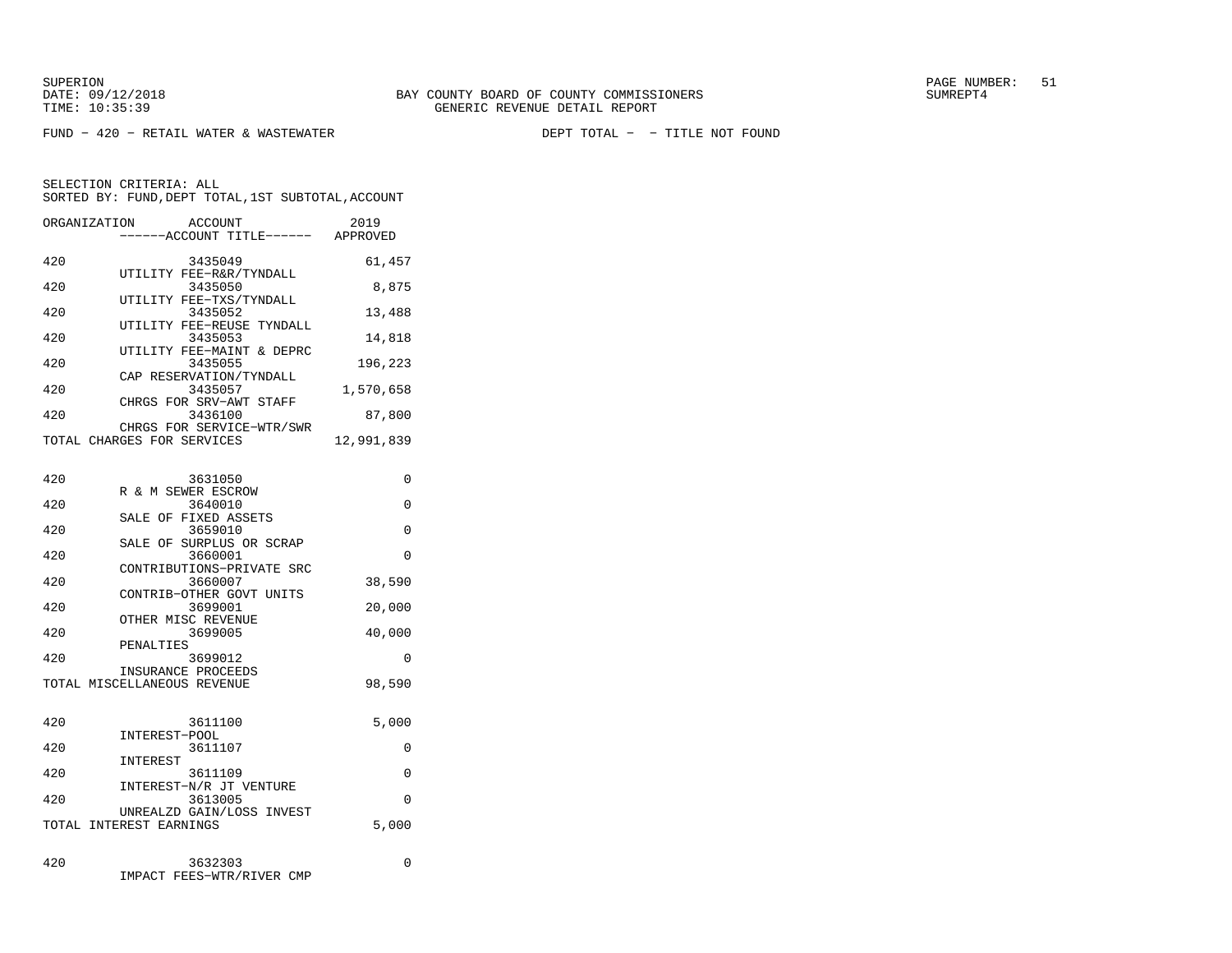FUND − 420 − RETAIL WATER & WASTEWATER DEPT TOTAL − − TITLE NOT FOUND

| ORGANIZATION |                                                      | <b>ACCOUNT</b><br>-----ACCOUNT TITLE------ APPROVED | 2019       |
|--------------|------------------------------------------------------|-----------------------------------------------------|------------|
| 420          |                                                      | 3632304                                             | 0          |
| 420          |                                                      | IMPACT FEES-WTR/LAKE MRL<br>3632305                 | 110,000    |
| 420          | IMPACT FEES-WATER                                    | 3632307                                             | 95,000     |
| 420          | IMPACT FEES-SEWER                                    | 3632308                                             | 0          |
| 420          |                                                      | IMPACT FEES-SWR/RIVER CMP<br>3632309                | $\Omega$   |
| 420          |                                                      | IMPACT FEES-SWR/LAKE MRL<br>3632310                 | 0          |
| 420          | IMPACT FEES-SWR/BARRETT                              | 3632311                                             | 0          |
|              | IMPACT FEES-WTR/BARRETT<br>TOTAL SPECIAL ASSESSMENTS |                                                     | 205,000    |
|              |                                                      |                                                     |            |
| 420          | GAIN ON JT VENTURE                                   | 3613010                                             | 0          |
| 420          |                                                      | 3810401<br>TRNSF FRM WATER SYS (401)                | 0          |
| 420          |                                                      | 3810425                                             | 0          |
| 420          |                                                      | TRNSF FRM INDUS WSTE(425)<br>3840005                | 0          |
| 420          | <b>LOAN PROCEEDS</b>                                 | 3840010                                             | 0          |
| 420          | <b>BOND PROCEEDS</b>                                 | 3897001                                             | 0          |
| 420          | CAPITAL CONTRIB-OTHER                                | 3899995                                             | 0          |
| 420          |                                                      | RESERVE RELEASE-CASH FWD<br>3899996                 | 0          |
| 420          | RESERVE RELEASE                                      | 3899997                                             | $\Omega$   |
| 420          | BAL FWD-IMPACT FEES                                  | 3899998                                             | $\Omega$   |
| 420          |                                                      | BALANCE FWD-BOND PROCEEDS<br>3899999                | 8,000,000  |
|              | TOTAL OTHER REVENUE SOURCES                          | BALANCE FWD-CASH FORWARD                            | 8,000,000  |
|              | TOTAL TITLE NOT FOUND                                |                                                     | 21,300,429 |
|              | TOTAL RETAIL WATER & WASTEWATER                      |                                                     | 21,300,429 |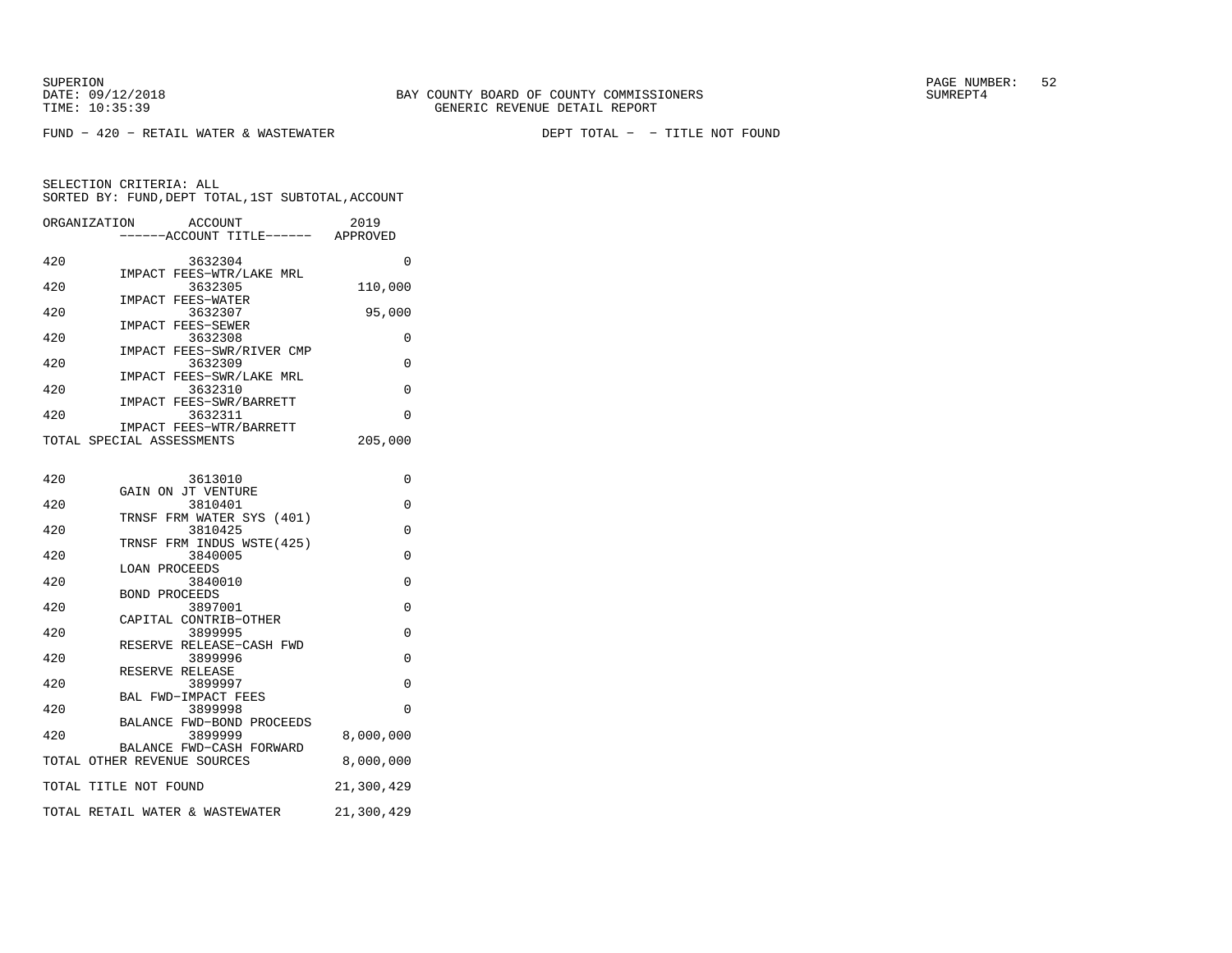DATE:  $09/12/2018$  SUMREPT4

SUPERION PAGE NUMBER: 53

FUND − 422 − N BAY RETAIL WTR & WSTWTR DEPT TOTAL − − TITLE NOT FOUND

|     | <b>ACCOUNT</b><br>ORGANIZATION<br>---ACCOUNT TITLE------ APPROVED | 2019     |
|-----|-------------------------------------------------------------------|----------|
| 422 | 3429014                                                           | $\Omega$ |
| 422 | CHRG FOR SRV-PLAN REV/ENG<br>3433022                              | 0        |
| 422 | UTILITY FEE-RETAIL WATER<br>3433025                               | 0        |
| 422 | WATER FEES-METER<br>3435040                                       | $\Omega$ |
| 422 | UTILITY FEE-RETAIL SEWER<br>3436100                               | $\Omega$ |
|     | CHRGS FOR SERVICE-WTR/SWR                                         |          |
|     | TOTAL CHARGES FOR SERVICES                                        | $\Omega$ |
| 422 | 3699001                                                           | $\Omega$ |
| 422 | OTHER MISC REVENUE<br>3699005                                     | $\Omega$ |
|     | PENALTIES<br>TOTAL MISCELLANEOUS REVENUE                          | $\Omega$ |
|     |                                                                   |          |
| 422 | 3611100                                                           | 0        |
| 422 | INTEREST-POOL<br>3613005                                          | 0        |
|     | UNREALZD GAIN/LOSS INVEST<br>TOTAL INTEREST EARNINGS              | $\Omega$ |
|     |                                                                   |          |
| 422 | 3632304<br>IMPACT FEES-WTR/LAKE MRL                               | $\Omega$ |
| 422 | 3632305                                                           | $\Omega$ |
| 422 | <b>IMPACT FEES-WATER</b><br>3632307                               | 0        |
| 422 | IMPACT FEES-SEWER<br>3632309                                      | 0        |
|     | IMPACT FEES-SWR/LAKE MRL<br>TOTAL SPECIAL ASSESSMENTS             | $\Omega$ |
|     |                                                                   |          |
| 422 | 3840005                                                           | 0        |
| 422 | <b>LOAN PROCEEDS</b><br>3840010                                   | 0        |
| 422 | <b>BOND PROCEEDS</b><br>3897001                                   | $\Omega$ |
| 422 | CAPITAL CONTRIB-OTHER<br>3899999                                  | $\Omega$ |
|     | BALANCE FWD-CASH FORWARD<br>TOTAL OTHER REVENUE SOURCES           | 0        |
|     |                                                                   |          |
|     | TOTAL TITLE NOT FOUND                                             | 0        |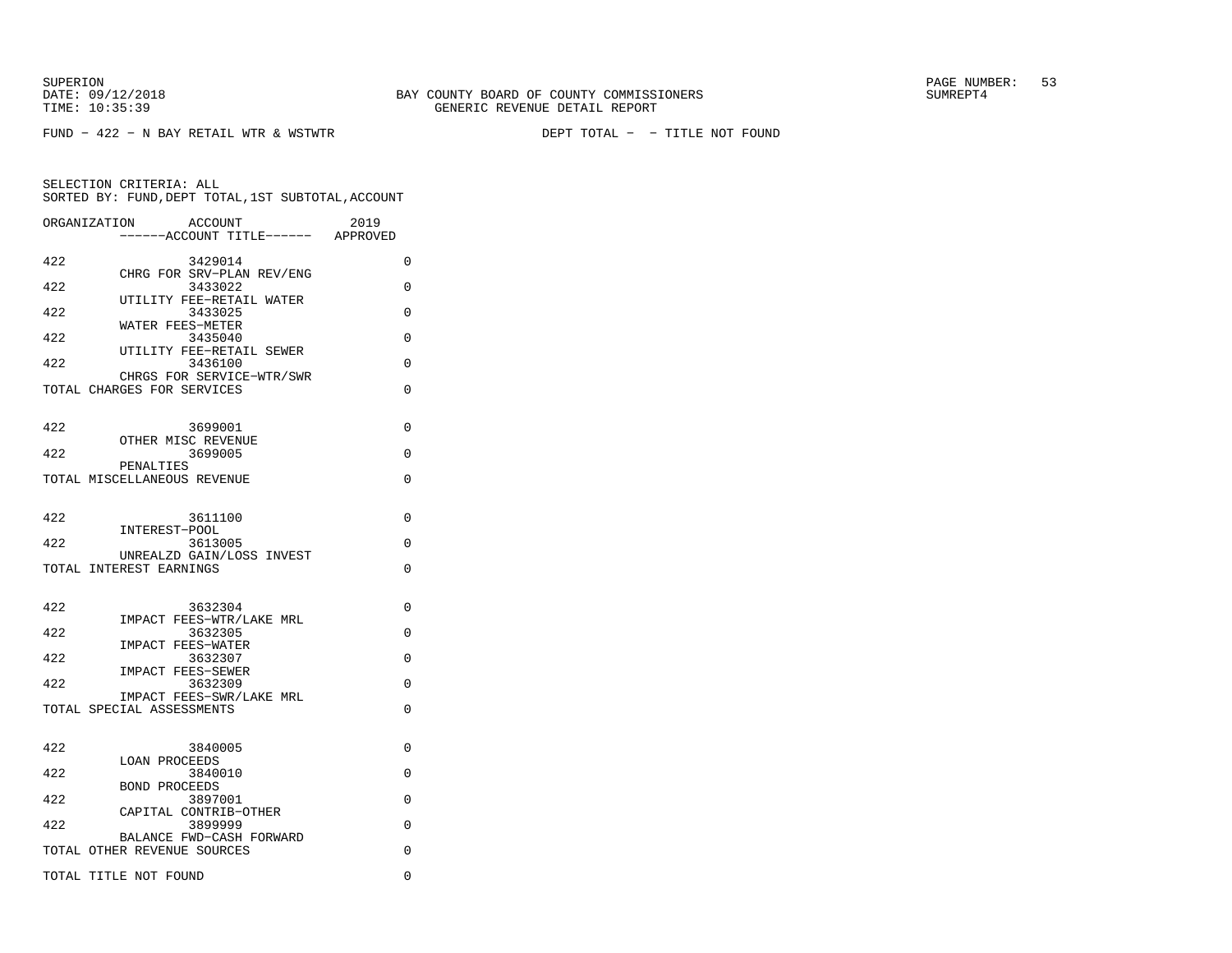FUND − 422 − N BAY RETAIL WTR & WSTWTR DEPT TOTAL − − TITLE NOT FOUND

SELECTION CRITERIA: ALLSORTED BY: FUND,DEPT TOTAL,1ST SUBTOTAL,ACCOUNT

ORGANIZATION ACCOUNT 2019−−−−−−ACCOUNT TITLE−−−−−− APPROVED

TOTAL N BAY RETAIL WTR & WSTWTR  $0$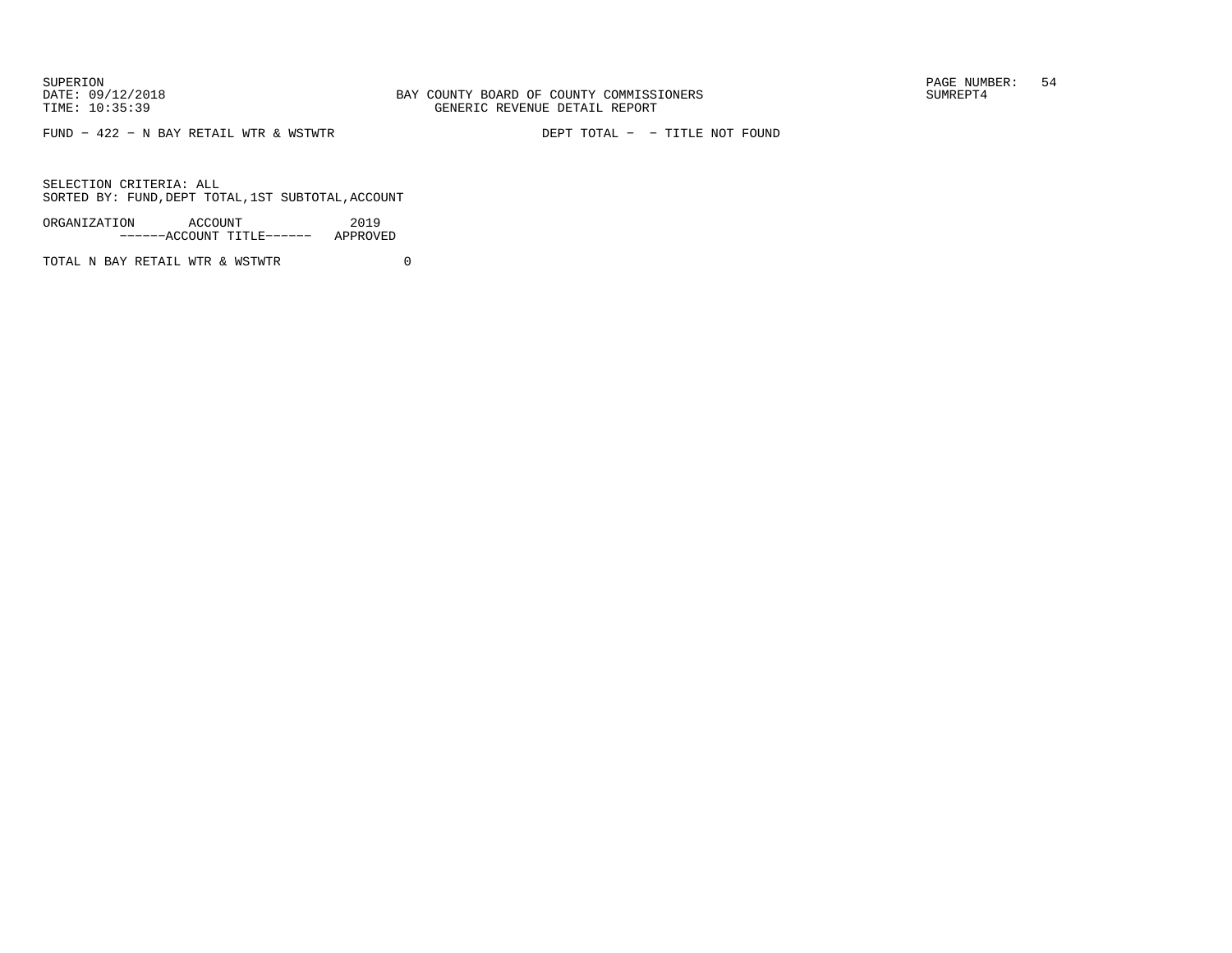FUND − 424 − CEDAR GRV−RETAIL WTR & WW DEPT TOTAL − − TITLE NOT FOUND

SUPERION PAGE NUMBER: 55

|     | ORGANIZATION<br>ACCOUNT<br>------ACCOUNT TITLE------ APPROVED | 2019     |
|-----|---------------------------------------------------------------|----------|
| 424 | 3429014                                                       | $\Omega$ |
| 424 | CHRG FOR SRV-PLAN REV/ENG<br>3433022                          | 0        |
| 424 | UTILITY FEE-RETAIL WATER<br>3433025                           | $\Omega$ |
| 424 | WATER FEES-METER<br>3435040                                   | $\Omega$ |
| 424 | UTILITY FEE-RETAIL SEWER<br>3436100                           | $\Omega$ |
|     | CHRGS FOR SERVICE-WTR/SWR<br>TOTAL CHARGES FOR SERVICES       | $\Omega$ |
|     |                                                               |          |
| 424 | 3699001                                                       | $\Omega$ |
| 424 | OTHER MISC REVENUE<br>3699005                                 | $\Omega$ |
|     | PENALTIES<br>TOTAL MISCELLANEOUS REVENUE                      | 0        |
|     |                                                               |          |
| 424 | 3611100<br>INTEREST-POOL                                      | $\Omega$ |
| 424 | 3613005                                                       | $\Omega$ |
|     | UNREALZD GAIN/LOSS INVEST<br>TOTAL INTEREST EARNINGS          | $\Omega$ |
|     |                                                               |          |
| 424 | 3632305<br><b>IMPACT FEES-WATER</b>                           | $\Omega$ |
| 424 | 3632307<br>IMPACT FEES-SEWER                                  | $\Omega$ |
|     | TOTAL SPECIAL ASSESSMENTS                                     | $\Omega$ |
|     |                                                               |          |
| 424 | 3810382<br>TRNSF FRM CEDAR GRV SWR                            | 0        |
| 424 | 3840010<br><b>BOND PROCEEDS</b>                               | $\Omega$ |
| 424 | 3899999<br>BALANCE FWD-CASH FORWARD                           | 0        |
|     | TOTAL OTHER REVENUE SOURCES                                   | $\Omega$ |
|     | TOTAL TITLE NOT FOUND                                         | $\Omega$ |
|     | TOTAL CEDAR GRV-RETAIL WTR & WW                               | 0        |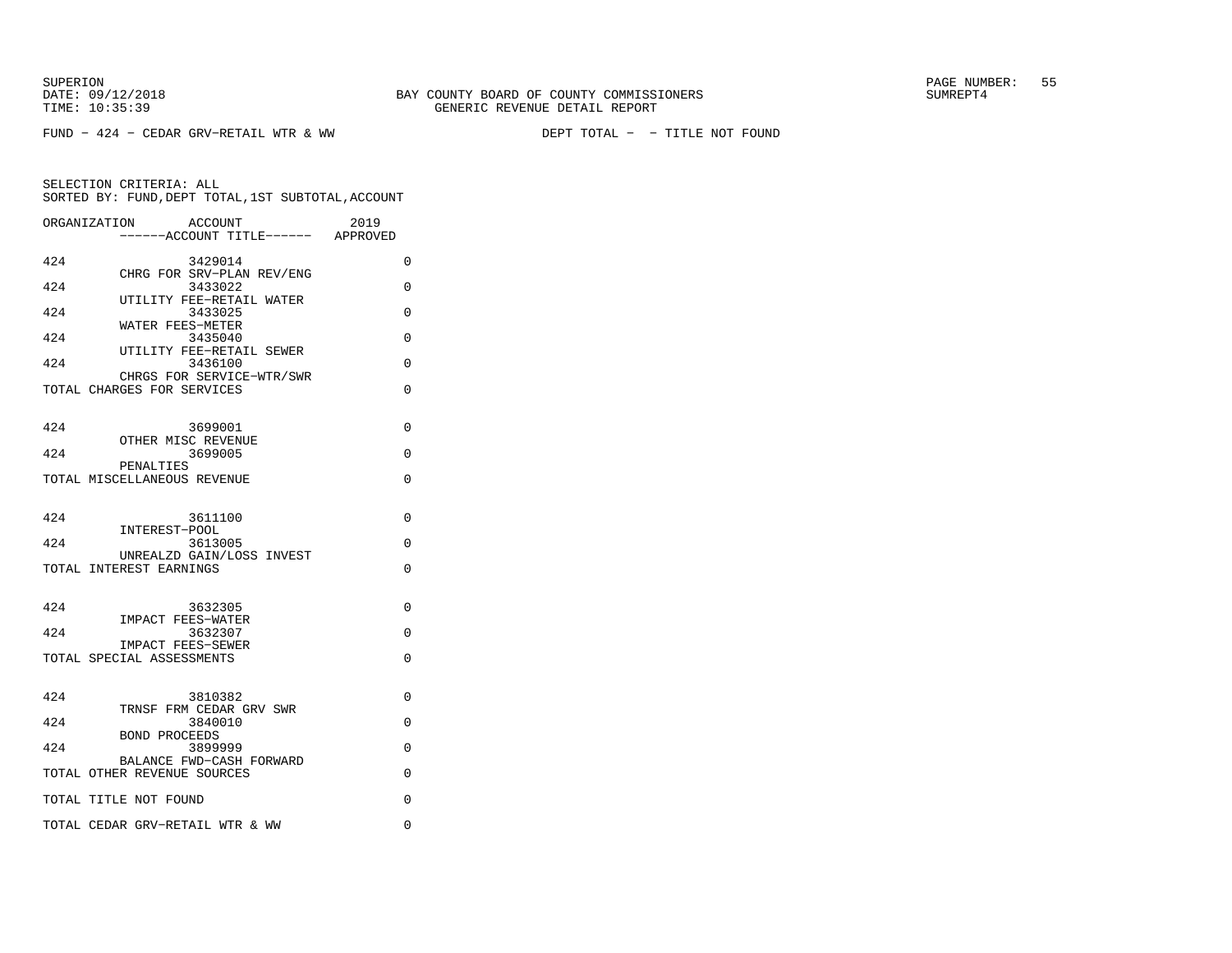FUND − 425 − INDUSTRIAL WASTEWATER DEPT TOTAL − − TITLE NOT FOUND

|     | ORGANIZATION ACCOUNT              | 2019 |          |
|-----|-----------------------------------|------|----------|
|     | -----ACCOUNT TITLE------ APPROVED |      |          |
| 425 | 3412001                           |      | $\Omega$ |
|     | CHRGS FOR SERVICE                 |      |          |
| 425 | 3435501                           |      | $\Omega$ |
|     | CHRGS FOR SRV-3% ADMIN            |      |          |
| 425 | 3435505<br>CHRGS FOR SRV-STONE    |      | $\Omega$ |
| 425 | 3435512                           |      | $\Omega$ |
|     | CHRGS FOR SRV-ARIZONA CHM         |      |          |
|     | TOTAL CHARGES FOR SERVICES        |      | $\Omega$ |
|     |                                   |      |          |
| 425 | 3640010                           |      | $\Omega$ |
|     | SALE OF FIXED ASSETS              |      |          |
|     | TOTAL MISCELLANEOUS REVENUE       |      | $\Omega$ |
|     |                                   |      |          |
|     |                                   |      |          |
| 425 | 3611100<br>INTEREST-POOL          |      | $\Omega$ |
| 425 | 3613005                           |      | $\Omega$ |
|     | UNREALZD GAIN/LOSS INVEST         |      |          |
|     | TOTAL INTEREST EARNINGS           |      | $\Omega$ |
|     |                                   |      |          |
| 425 | 3899999                           |      | $\Omega$ |
|     | BALANCE FWD-CASH FORWARD          |      |          |
|     | TOTAL OTHER REVENUE SOURCES       |      | $\Omega$ |
|     |                                   |      |          |
|     | TOTAL TITLE NOT FOUND             |      | $\Omega$ |
|     | TOTAL INDUSTRIAL WASTEWATER       |      | $\Omega$ |
|     |                                   |      |          |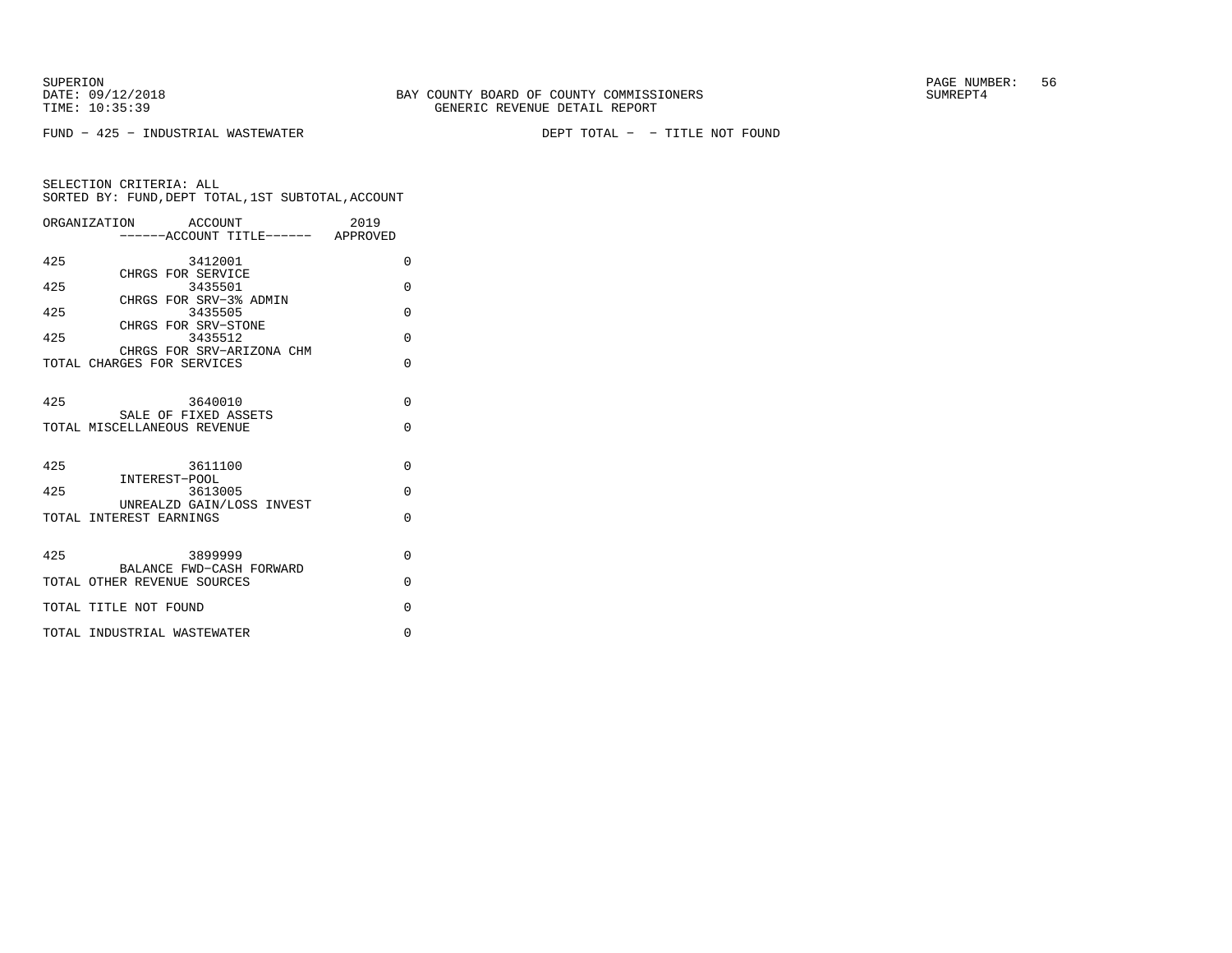SELECTION CRITERIA: ALL

FUND − 430 − SOLID WASTE FUND DEPT TOTAL − − TITLE NOT FOUND

|              | SORTED BY: FUND,DEPT TOTAL,1ST SUBTOTAL,ACCOUNT         |              |
|--------------|---------------------------------------------------------|--------------|
| ORGANIZATION | ACCOUNT<br>-----ACCOUNT TITLE------ APPROVED            | 2019         |
| 430          | 3290010                                                 | 2,000        |
|              | LICENSE & PERMIT/SOLID WS<br>TOTAL LICENSES AND PERMITS | 2,000        |
|              |                                                         |              |
| 430          | 3312306                                                 | $\Omega$     |
| 430          | FED GRANT-HURRICANE IVAN<br>3315009                     | $\Omega$     |
|              | FED GRANT-FEMA FLOOD                                    |              |
| 430          | 3343410<br>ST GRANT-SM CAP GENERATOR                    | 0            |
|              | TOTAL INTERGOVERNMENTAL REVENUE                         | 0            |
|              |                                                         |              |
| 430          | 3423000<br>CHRGS FOR SRV-FED PRISNRS                    | 0            |
| 430          | 3434005                                                 | 200,000      |
| 430          | FEES-OUT OF COUNTY<br>3434010                           | 10, 421, 172 |
| 430          | FEES-TIPPING<br>3434015                                 | 995,000      |
|              | INCINERATOR-SPECIALTY WST                               |              |
| 430          | 3434505<br>CHRGS-FL POWER ENRGY SALE                    | 0            |
| 430          | 3434510<br>CHRGS-FL POWER CAPACITY                      | $\Omega$     |
| 430          | 3434515                                                 | 2,000,000    |
| 430          | CHRGS-ELECTRICITY SALES<br>3437005                      | 300,000      |
|              | CHRGS FOR SRV-METAL EXTRC                               |              |
| 430          | 3490001<br>OTHER CHARGES FOR SERVICE                    | 0            |
|              | TOTAL CHARGES FOR SERVICES                              | 13,916,172   |
|              |                                                         |              |
| 430          | 3620002<br>LEASE-CITY TRNSF STATION                     | 0            |
| 430          | 3640010                                                 | 0            |
| 430          | SALE OF FIXED ASSETS<br>3659010                         | 15,000       |
| 430          | SALE OF SURPLUS OR SCRAP<br>3660001                     | 150,000      |
|              | CONTRIBUTIONS-PRIVATE SRC                               |              |
| 430          | 3670001<br>GAIN/LOSS ON SALE INVSTMT                    | 0            |
| 430          | 3699001<br>OTHER MISC REVENUE                           | 2,000        |
| 430          | 3699005                                                 | 25,000       |
|              | PENALTIES                                               |              |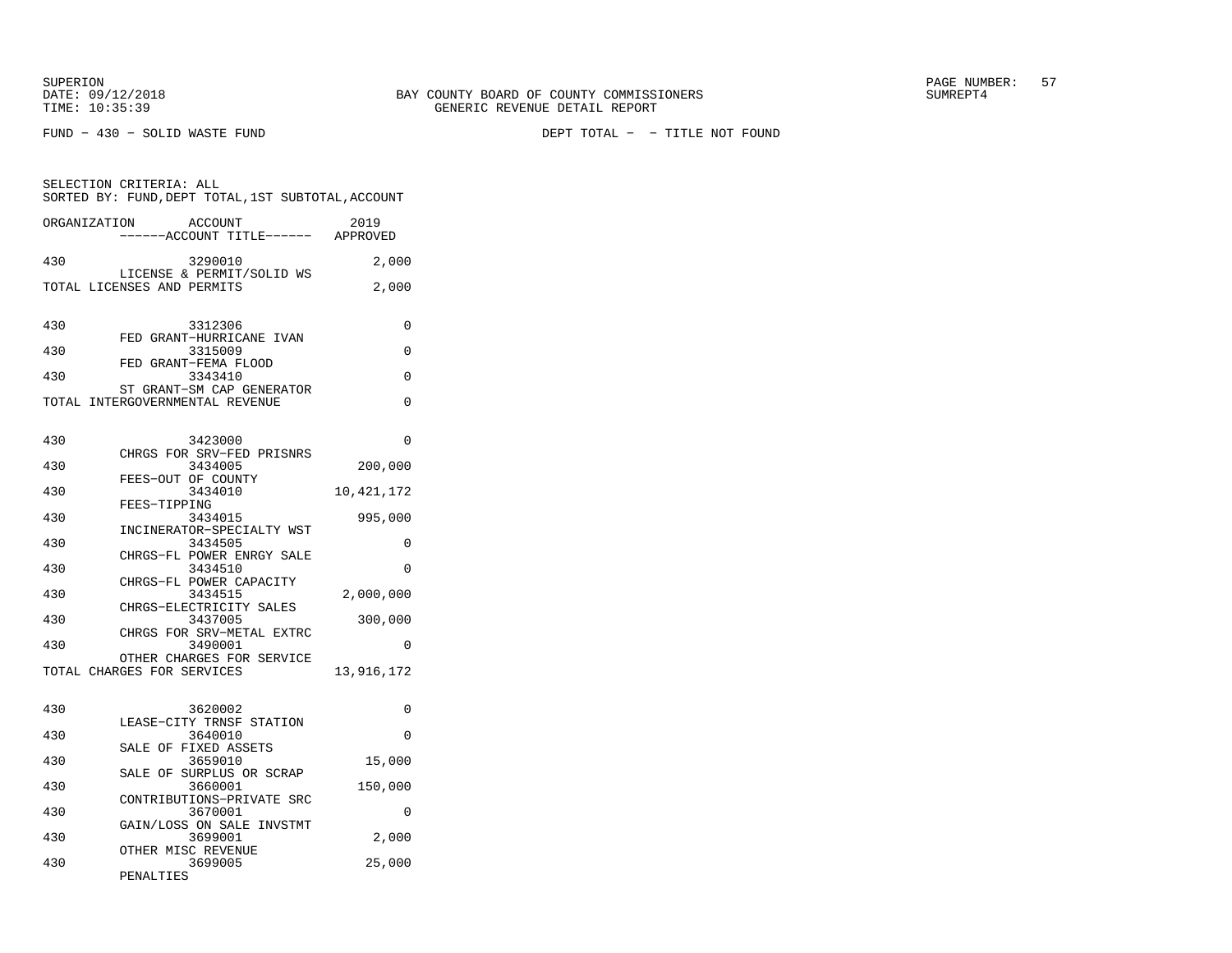SELECTION CRITERIA: ALL

FUND − 430 − SOLID WASTE FUND DEPT TOTAL − − TITLE NOT FOUND

| ORGANIZATION | ACCOUNT<br>-----ACCOUNT TITLE------                  | 2019<br>APPROVED |
|--------------|------------------------------------------------------|------------------|
| 430          | 3699012                                              | 0                |
|              | INSURANCE PROCEEDS<br>TOTAL MISCELLANEOUS REVENUE    | 192,000          |
| 430          | 3611100                                              | 40,000           |
| 430          | INTEREST-POOL<br>3613005                             | 0                |
|              | UNREALZD GAIN/LOSS INVEST<br>TOTAL INTEREST EARNINGS | 40,000           |
| 430          | 3899995                                              | O                |
| 430          | RESERVE RELEASE-CASH FWD<br>3899996                  | 2,830,963        |
| .            | RESERVE RELEASE                                      |                  |

SORTED BY: FUND,DEPT TOTAL,1ST SUBTOTAL,ACCOUNT

| 3899999<br>430                                          |            |
|---------------------------------------------------------|------------|
| BALANCE FWD-CASH FORWARD<br>TOTAL OTHER REVENUE SOURCES | 2,830,963  |
| TOTAL TITLE NOT FOUND                                   | 16,981,135 |
| TOTAL SOLID WASTE FUND                                  | 16,981,135 |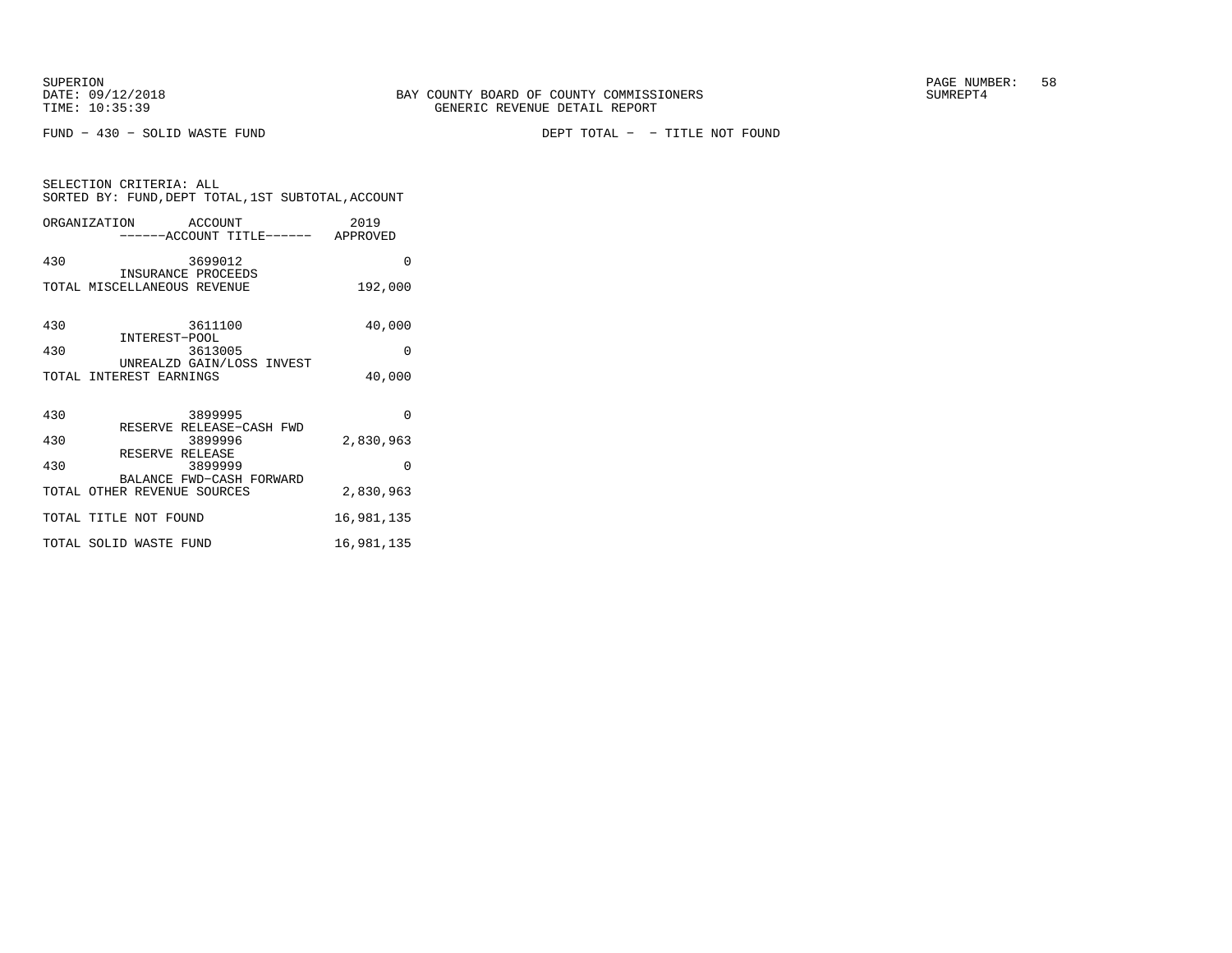FUND − 440 − BUILDERS SERVICES DEPT TOTAL − − TITLE NOT FOUND

| ORGANIZATION | <b>ACCOUNT</b>                                     | 2019      |
|--------------|----------------------------------------------------|-----------|
|              | ----ACCOUNT TITLE------ APPROVED                   |           |
|              |                                                    |           |
| 440          | 3210001                                            | 17,000    |
| 440          | LICENSES-PROF/OCCUPATIONL<br>3220001               |           |
|              | <b>BUILDING PERMITS</b>                            | 1,050,000 |
| 440          | 3220020                                            | 0         |
|              | BLDG INSPECTION-PCB                                |           |
| 440          | 3220021                                            | 0         |
|              | BLDG INSPECTION-LYNN HVN                           |           |
| 440          | 3290015                                            | $\Omega$  |
|              | <b>BEACH PERMITS</b>                               |           |
| 440          | 3290017                                            | $\Omega$  |
|              | PLAN/SITE REVIEW FEE<br>TOTAL LICENSES AND PERMITS | 1,067,000 |
|              |                                                    |           |
|              |                                                    |           |
| 440          | 3413000                                            | 14,000    |
|              | CHRGS ADMIN FEES                                   |           |
| 440          | 3425005                                            | 13,000    |
|              | FEES-FIRE INSPECTIONS                              |           |
| 440          | 3429019                                            | 0         |
|              | CHRG FOR SRV-PLAN REV PCB                          |           |
| 440          | 3429020<br>CHRG FOR SRV-PLAN REV-L H               | 0         |
| 440          | 3490001                                            | 20,000    |
|              | OTHER CHARGES FOR SERVICE                          |           |
|              | TOTAL CHARGES FOR SERVICES                         | 47,000    |
|              |                                                    |           |
|              |                                                    |           |
| 440          | 3540005                                            | 0         |
|              | FINES-CODE ENFORCEMENT                             |           |
|              | TOTAL FINES & FORFEITS                             | $\Omega$  |
|              |                                                    |           |
| 440          | 3640010                                            | $\Omega$  |
|              | SALE OF FIXED ASSETS                               |           |
| 440          | 3699001                                            | 63,736    |
|              | OTHER MISC REVENUE                                 |           |
| 440          | 3699012                                            | 0         |
|              | INSURANCE PROCEEDS                                 |           |
| 440          | 3699022<br>DPR SURCHARGE RETAINED                  | 2,000     |
|              | TOTAL MISCELLANEOUS REVENUE                        | 65,736    |
|              |                                                    |           |
|              |                                                    |           |
| 440          | 3611100                                            | 18,000    |
|              | INTEREST-POOL                                      |           |
| 440          | 3611120                                            | 8,745     |
|              | INTEREST-NOTES RECEIVABLE                          |           |
| 440          | 3613005                                            | $\Omega$  |
|              | UNREALZD GAIN/LOSS INVEST                          |           |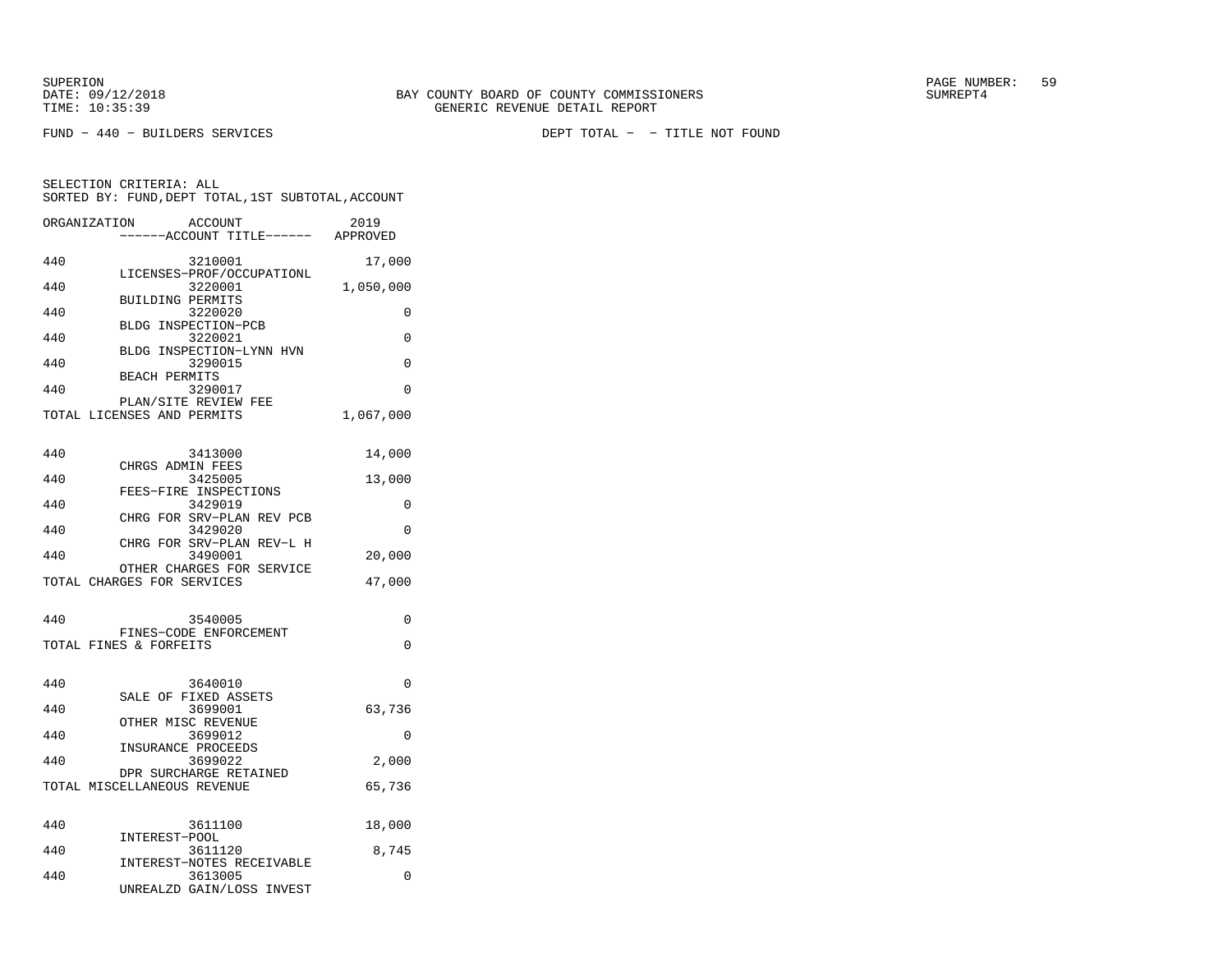FUND − 440 − BUILDERS SERVICES DEPT TOTAL − − TITLE NOT FOUND

|     | ORGANIZATION ACCOUNT<br>------ACCOUNT TITLE------ APPROVED | 2019      |
|-----|------------------------------------------------------------|-----------|
|     | TOTAL INTEREST EARNINGS                                    | 26,745    |
| 440 | 3810001                                                    | $\Omega$  |
| 440 | TRNSF FRM GENERAL FD(001)<br>3810401                       | $\Omega$  |
| 440 | TRNSF FRM WATER SYS (401)<br>3810501                       | $\Omega$  |
| 440 | TRNSF FRM INTRNL SVC(501)<br>3899999                       | 2,800,000 |
|     | BALANCE FWD-CASH FORWARD<br>TOTAL OTHER REVENUE SOURCES    | 2,800,000 |
|     | TOTAL TITLE NOT FOUND                                      | 4,006,481 |
|     | TOTAL BUILDERS SERVICES                                    | 4,006,481 |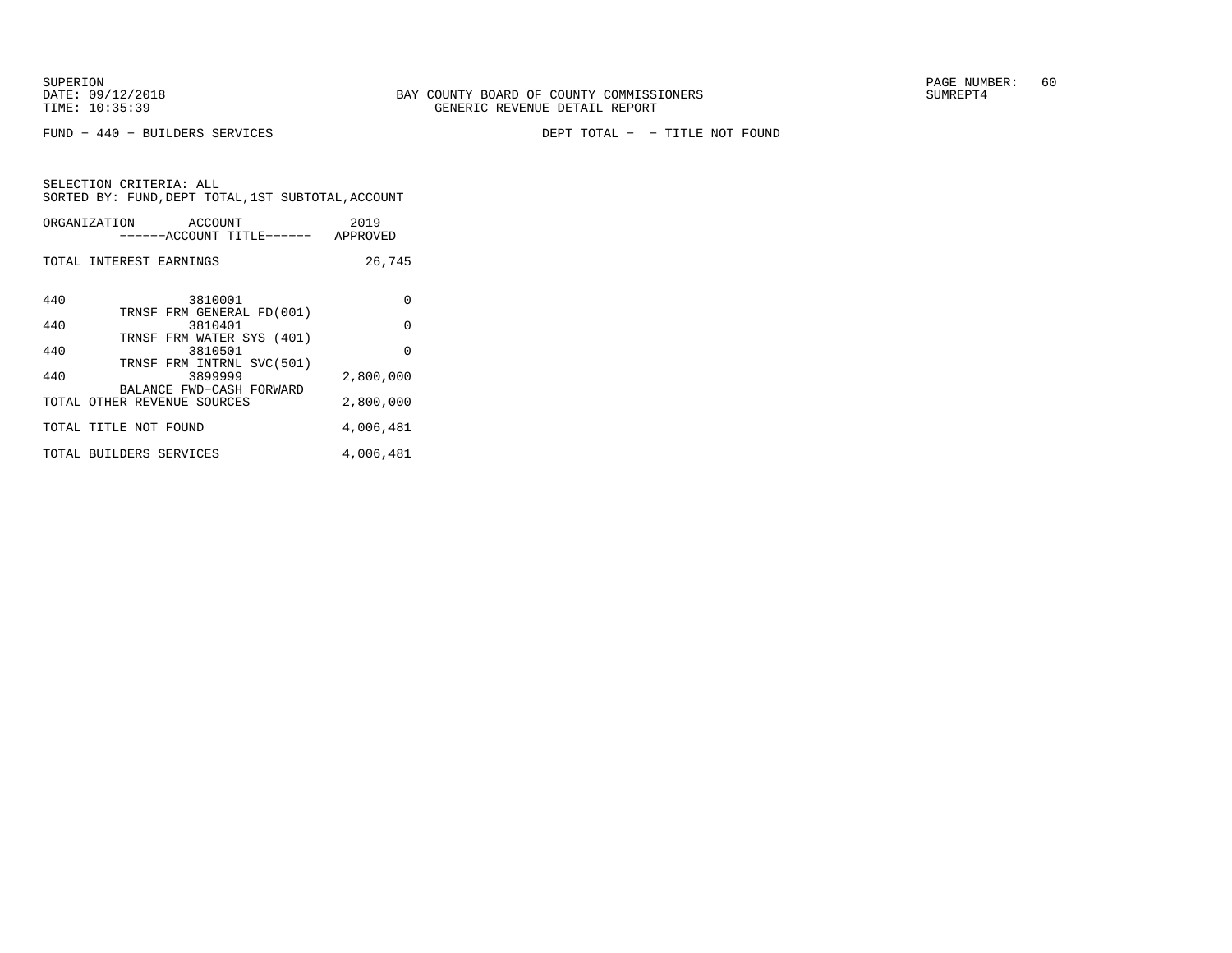FUND − 450 − EMERG MEDICAL SVCS DEPT TOTAL − − TITLE NOT FOUND

|              | SORTED BY: FUND, DEPT TOTAL, 1ST SUBTOTAL, ACCOUNT           |           |
|--------------|--------------------------------------------------------------|-----------|
| ORGANIZATION | ACCOUNT<br>----ACCOUNT TITLE------ APPROVED                  | 2019      |
| 450          | 3340001                                                      | $\Omega$  |
| 450          | STATE GRANTS<br>3342007                                      | 26,643    |
|              | ST GRANT-EMERGENCY MANGMT<br>TOTAL INTERGOVERNMENTAL REVENUE | 26,643    |
| 450          | 3412001<br>CHRGS FOR SERVICE                                 | 6,500,000 |
| 450          | 3426001                                                      | 36,976    |
| 450          | CHRG FOR SRV-EMS<br>3426005                                  | 130,000   |
| 450          | CHRG FOR SRV-DEBT COLLECT<br>3490001                         | 3,000     |
|              | OTHER CHARGES FOR SERVICE<br>TOTAL CHARGES FOR SERVICES      | 6,669,976 |
| 450          | 3620010<br>RENT INCOME                                       | 7,200     |
| 450          | 3640010<br>SALE OF FIXED ASSETS                              | 0         |
| 450          | 3660007                                                      | $\Omega$  |
| 450          | CONTRIB-OTHER GOVT UNITS<br>3699001                          | 50,000    |
| 450          | OTHER MISC REVENUE<br>3699004                                | 0         |
| 450          | REFUND PRIOR YR EXPENSE<br>3699012                           | $\Omega$  |
|              | INSURANCE PROCEEDS<br>TOTAL MISCELLANEOUS REVENUE            | 57,200    |
|              |                                                              |           |
| 450          | 3611100<br>INTEREST-POOL                                     | 0         |
| 450          | 3613005                                                      | $\Omega$  |
|              | UNREALZD GAIN/LOSS INVEST<br>TOTAL INTEREST EARNINGS         | $\Omega$  |
| 450          | 3810001<br>TRNSF FRM GENERAL FD(001)                         | 2,689,977 |
| 450          | 3840005<br><b>LOAN PROCEEDS</b>                              | $\Omega$  |
| 450          | 3899999<br>BALANCE FWD-CASH FORWARD                          | 0         |
|              | TOTAL OTHER REVENUE SOURCES                                  | 2,689,977 |
|              | TOTAL TITLE NOT FOUND                                        | 9,443,796 |
|              |                                                              |           |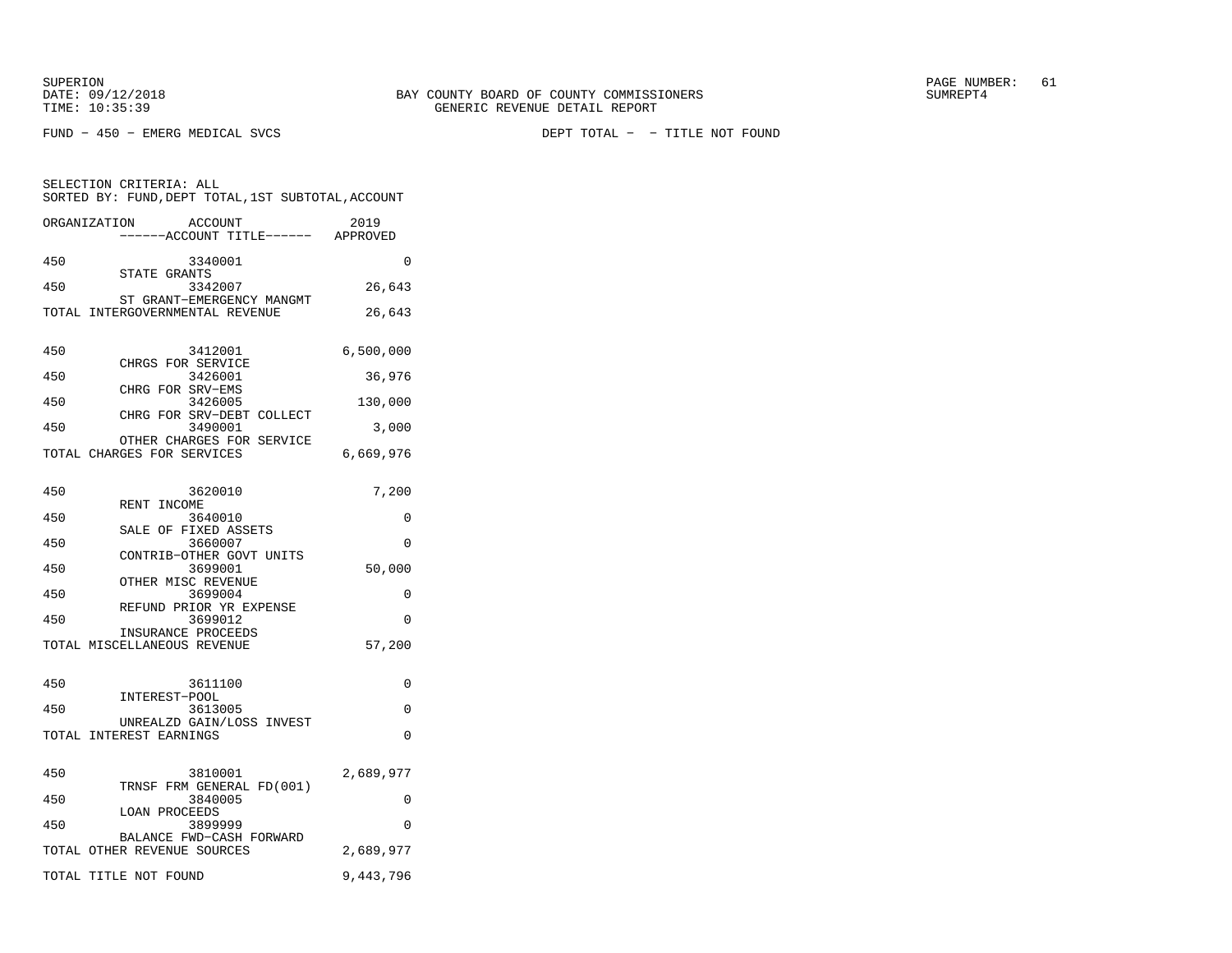FUND − 450 − EMERG MEDICAL SVCS DEPT TOTAL − − TITLE NOT FOUND

SELECTION CRITERIA: ALLSORTED BY: FUND,DEPT TOTAL,1ST SUBTOTAL,ACCOUNT

| ORGANIZATION | ACCOUNT |                           | 2019     |
|--------------|---------|---------------------------|----------|
|              |         | ------ACCOUNT TITLE------ | APPROVED |

TOTAL EMERG MEDICAL SVCS 9,443,796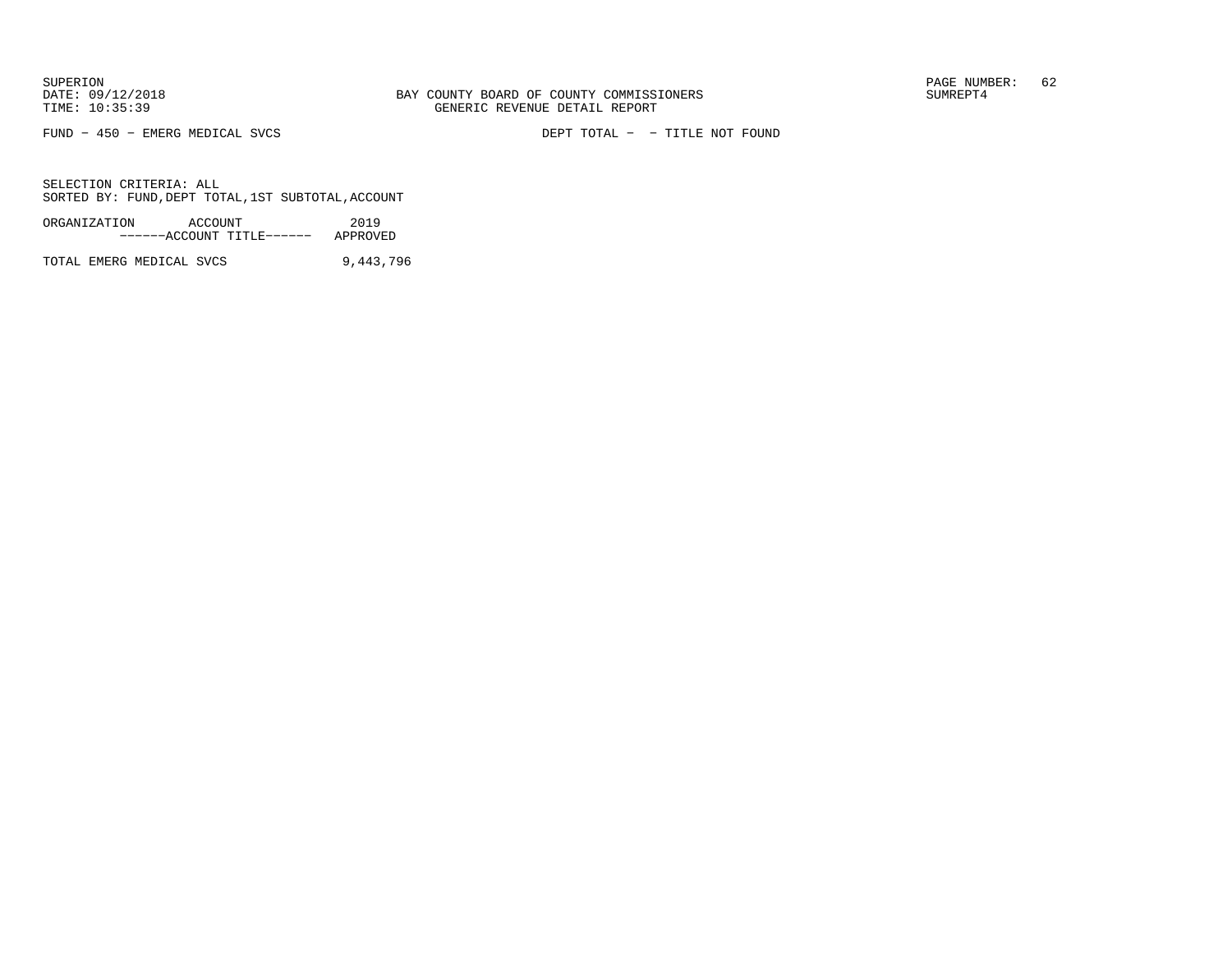|              | SELECTION CRITERIA: ALL<br>SORTED BY: FUND, DEPT TOTAL, 1ST SUBTOTAL, ACCOUNT |           |
|--------------|-------------------------------------------------------------------------------|-----------|
|              | ORGANIZATION ACCOUNT<br>-----ACCOUNT TITLE------ APPROVED                     | 2019      |
| 501          | 3412005                                                                       | 814,904   |
|              | SALE OF GAS-DEPARTMENTS                                                       |           |
| 501          | 3412010                                                                       | 1,195,437 |
|              | SALE OF GAS-OUTSIDE AGNY                                                      |           |
| 501          | 3412015<br>SALE OF PARTS-DEPARTMENTS                                          | $\Omega$  |
| 501          | 3412020                                                                       | 517,877   |
|              | CHRGS FOR SRV-PURCHASING                                                      |           |
| 501          | 3412025                                                                       | $\Omega$  |
|              | OTHER INTERNAL SERVICES                                                       |           |
| 501          | 3412030                                                                       | $\Omega$  |
|              | CHRGS FOR SRV-MECH MAINT                                                      |           |
| 501          | 3412035                                                                       | 2,817,008 |
| 501          | CHRGS FOR SRV-FACILITY MN<br>3412040                                          | $\Omega$  |
|              | CHRGS FOR SRV-POSTAGE                                                         |           |
| 501          | 3412550                                                                       | $\Omega$  |
|              | CHRGS FOR SRV-LAB                                                             |           |
| 501          | 3412553                                                                       | $\Omega$  |
|              | LAB CHRGS-TRANSPORTATION                                                      |           |
| 501          | 3412555                                                                       | $\Omega$  |
| 501          | LAB CHRGS-WATER SYSTEM<br>3412557                                             | $\Omega$  |
|              | LAB CHRGS-RETAIL WTR/WW                                                       |           |
| 501          | 3412560                                                                       | $\Omega$  |
|              | LAB CHRGS-AWT                                                                 |           |
| $F \wedge 1$ |                                                                               | $\sim$    |

| 501 | 3412565                             | 0         |
|-----|-------------------------------------|-----------|
|     | LAB CHRGS-SOLID WASTE               |           |
| 501 | 3412570                             | 0         |
|     | LAB CHRGS-INDUSTRIAL WSTE           |           |
| 501 | 3412580                             | 0         |
|     | LAB CHRGS-GENERAL FUND              |           |
| 501 | 3412599                             | $\Omega$  |
|     | LAB CHRGS-OUTSIDE USERS             |           |
| 501 | 3413001                             | O         |
|     | CHRGS UTILITY ADMIN                 |           |
| 501 | 3419002                             | $\Omega$  |
|     | COPIES                              |           |
|     | TOTAL CHARGES FOR SERVICES          | 5,345,226 |
|     |                                     |           |
|     |                                     |           |
| 501 | 3640010                             | 0         |
|     | SALE OF FIXED ASSETS                |           |
| 501 | 3659010                             | 0         |
| 501 | SALE OF SURPLUS OR SCRAP<br>3699001 | 0         |
|     |                                     |           |
|     | OTHER MISC REVENUE                  | $\Omega$  |
| 501 | 3699012<br>INSURANCE PROCEEDS       |           |
|     |                                     |           |

TOTAL MISCELLANEOUS REVENUE 0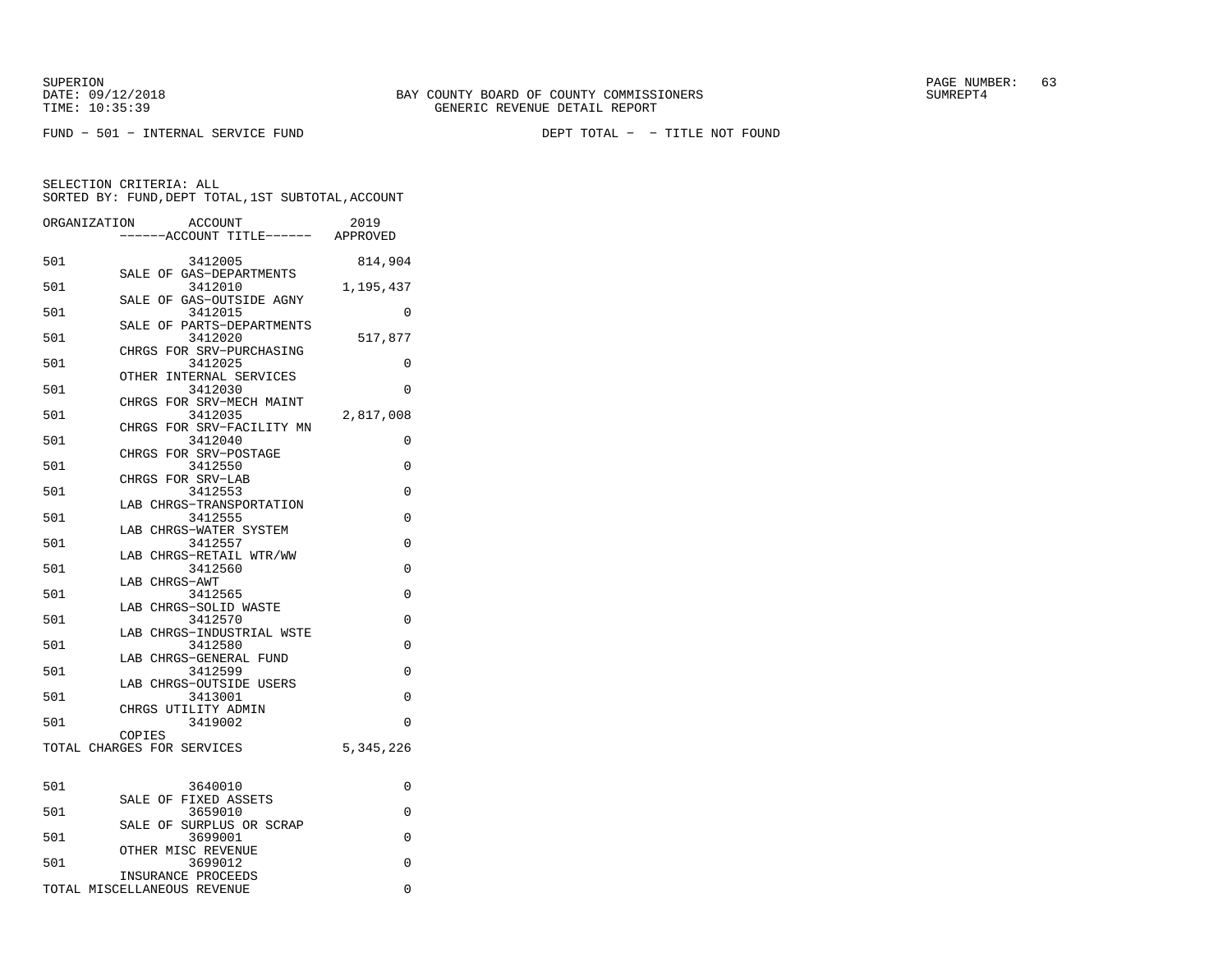FUND − 501 − INTERNAL SERVICE FUND DEPT TOTAL − − TITLE NOT FOUND

|     | ORGANIZATION<br>ACCOUNT<br>------ACCOUNT TITLE------ APPROVED | 2019      |
|-----|---------------------------------------------------------------|-----------|
|     |                                                               |           |
|     |                                                               |           |
| 501 | 3611100                                                       | $\Omega$  |
| 501 | INTEREST-POOL<br>3613005                                      | $\Omega$  |
|     | UNREALZD GAIN/LOSS INVEST                                     |           |
|     | TOTAL INTEREST EARNINGS                                       | $\Omega$  |
|     |                                                               |           |
| 501 | 3810001<br>TRNSF FRM GENERAL FD(001)                          | $\Omega$  |
| 501 | 3899999                                                       | $\Omega$  |
|     | BALANCE FWD-CASH FORWARD                                      | $\Omega$  |
|     | TOTAL OTHER REVENUE SOURCES                                   |           |
|     | TOTAL TITLE NOT FOUND                                         | 5,345,226 |
|     | TOTAL INTERNAL SERVICE FUND                                   | 5,345,226 |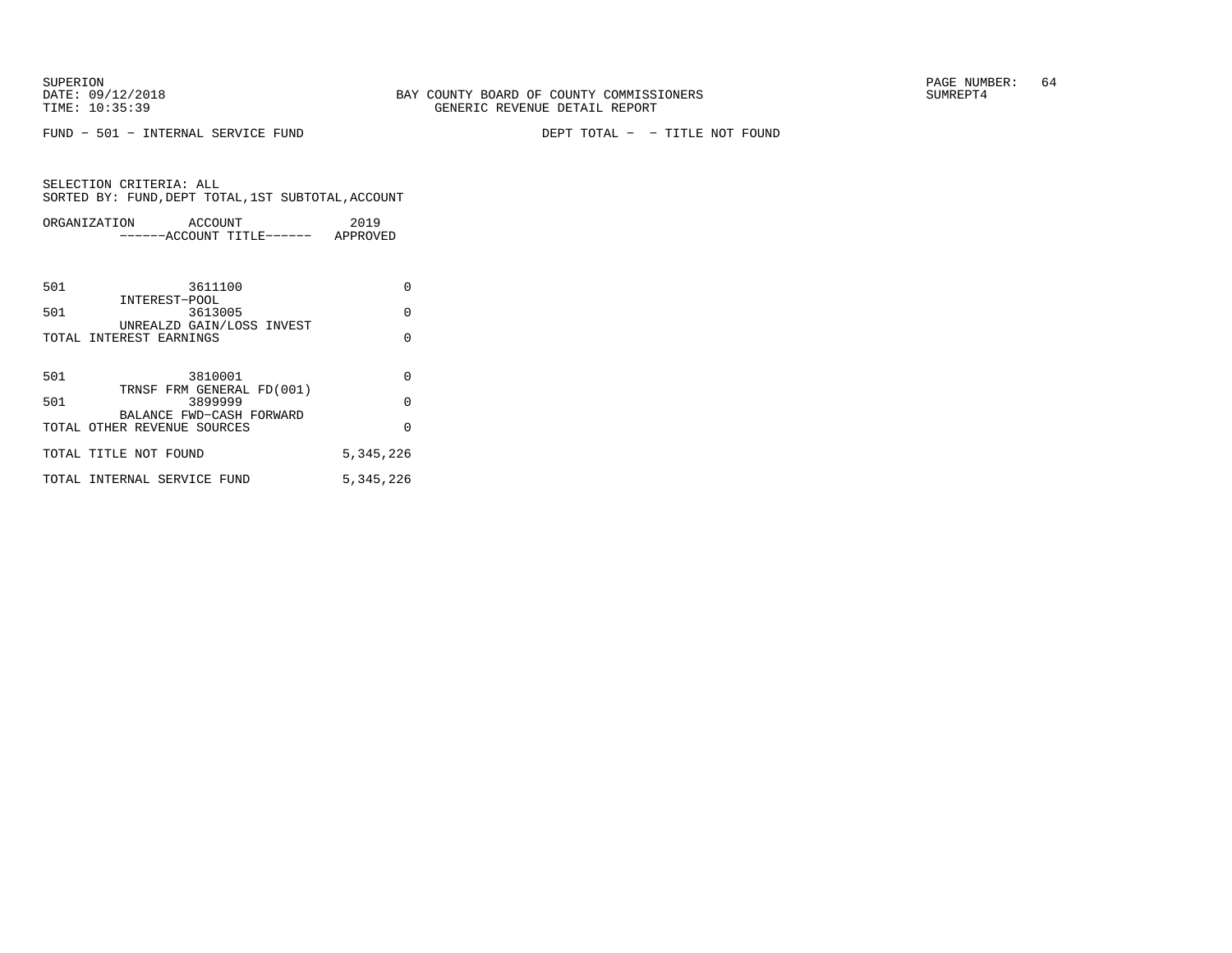FUND − 505 − WORKERS COMPENSATION DEPT TOTAL − − TITLE NOT FOUND

SELECTION CRITERIA: ALL SORTED BY: FUND,DEPT TOTAL,1ST SUBTOTAL,ACCOUNTORGANIZATION ACCOUNT 2019

|     | ------ACCOUNT TITLE------ APPROVED                      |           |
|-----|---------------------------------------------------------|-----------|
| 505 | 3412055<br>CHRGS FOR SRV-WORK COMP                      | 1,559,606 |
|     | TOTAL CHARGES FOR SERVICES                              | 1,559,606 |
|     |                                                         |           |
| 505 | 3640010<br>SALE OF FIXED ASSETS                         | $\Omega$  |
| 505 | 3699001                                                 | $\Omega$  |
| 505 | OTHER MISC REVENUE<br>3699004                           | $\Omega$  |
|     | REFUND PRIOR YR EXPENSE<br>TOTAL MISCELLANEOUS REVENUE  | $\Omega$  |
|     |                                                         |           |
| 505 | 3611100                                                 | 15,000    |
| 505 | INTEREST-POOL<br>3613005                                | $\Omega$  |
|     | UNREALZD GAIN/LOSS INVEST<br>TOTAL INTEREST EARNINGS    | 15,000    |
|     |                                                         |           |
| 505 | 3810001                                                 | $\Omega$  |
| 505 | TRNSF FRM GENERAL FD(001)<br>3899996                    | 0         |
| 505 | RESERVE RELEASE<br>3899999                              | $\Omega$  |
|     | BALANCE FWD-CASH FORWARD<br>TOTAL OTHER REVENUE SOURCES | $\Omega$  |
|     |                                                         |           |
|     | TOTAL TITLE NOT FOUND                                   | 1,574,606 |
|     | TOTAL WORKERS COMPENSATION                              | 1,574,606 |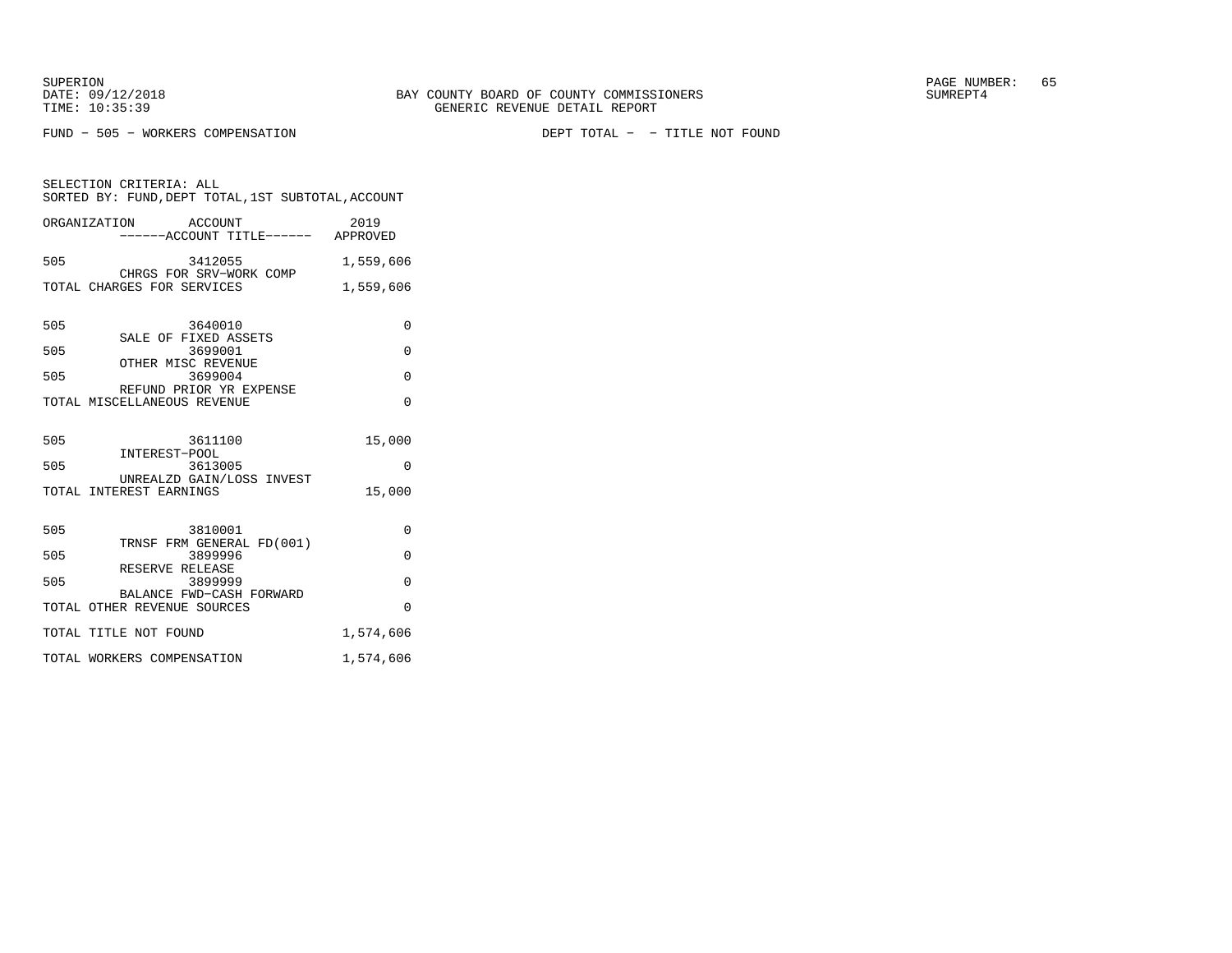SELECTION CRITERIA: ALL

FUND − 506 − INSURANCE FUND DEPT TOTAL − − TITLE NOT FOUND

ORGANIZATION ACCOUNT 2019 −−−−−−ACCOUNT TITLE−−−−−− APPROVED506 3412045 3,736,646 CHRGS FOR SRV−INSUR TRUST 506 3412050 6,342 CHRGS FOR SRV−INSR OTHERSTOTAL CHARGES FOR SERVICES 3,742,988 506 3660001 0 CONTRIBUTIONS−PRIVATE SRC506 3699001 0 OTHER MISC REVENUE 506 3699012 0 INSURANCE PROCEEDS TOTAL MISCELLANEOUS REVENUE 0 506 3611100 0 INTEREST−POOL 506 3613005 0 UNREALZD GAIN/LOSS INVESTTOTAL INTEREST EARNINGS 0 506 3810001 0 TRNSF FRM GENERAL FD(001)506 3899996 0 RESERVE RELEASE3899999 506 3899999 73,384 BALANCE FWD−CASH FORWARD TOTAL OTHER REVENUE SOURCES 73,384 TOTAL TITLE NOT FOUND 3,816,372

TOTAL INSURANCE FUND 3,816,372

SORTED BY: FUND,DEPT TOTAL,1ST SUBTOTAL,ACCOUNT